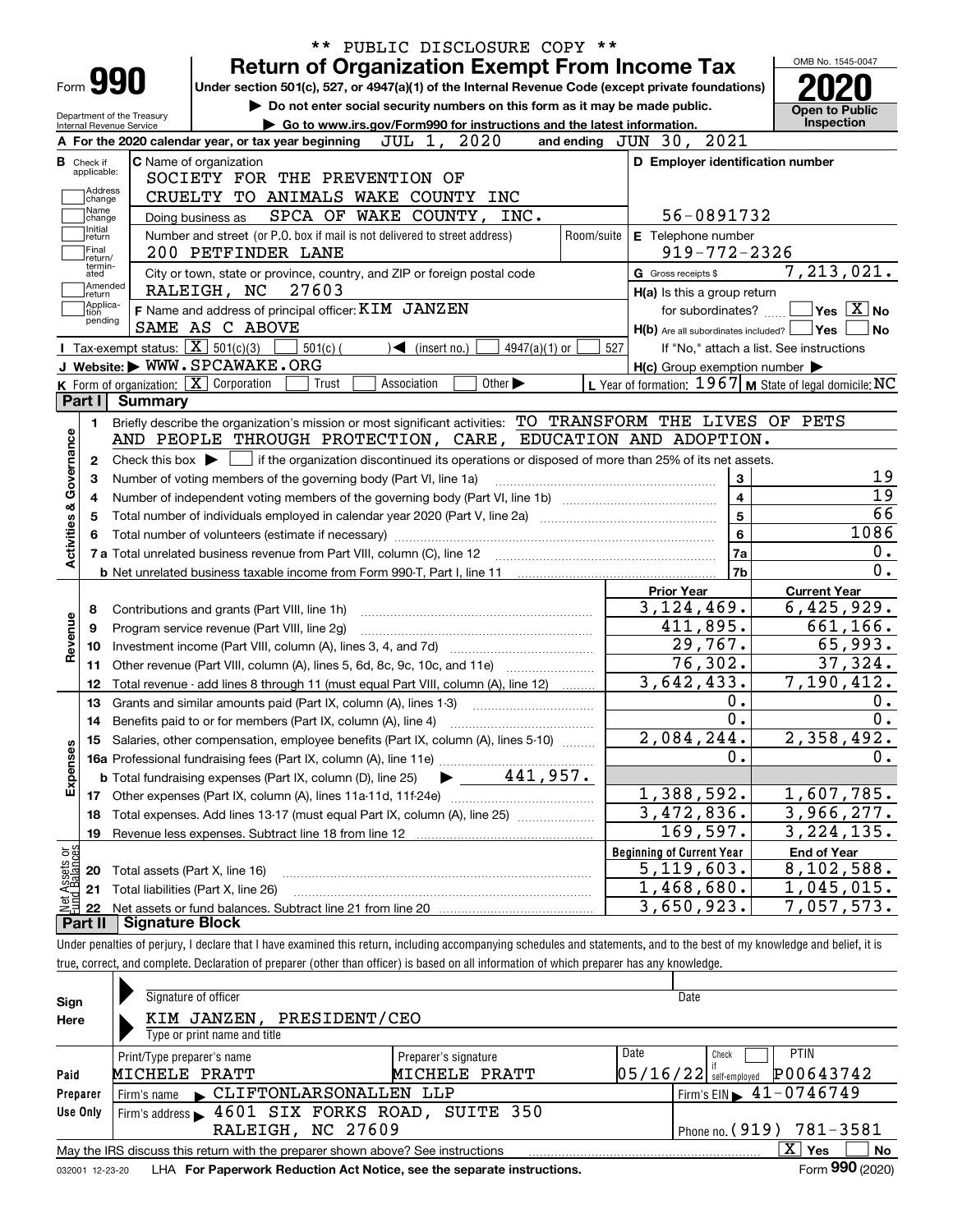|              | SOCIETY FOR THE PREVENTION OF                                                                                                                                                                                                |
|--------------|------------------------------------------------------------------------------------------------------------------------------------------------------------------------------------------------------------------------------|
|              | 56-0891732<br>CRUELTY TO ANIMALS WAKE COUNTY INC<br>Page 2<br>Form 990 (2020)                                                                                                                                                |
|              | <b>Part III   Statement of Program Service Accomplishments</b>                                                                                                                                                               |
|              | $\overline{\mathbf{x}}$                                                                                                                                                                                                      |
| 1            | Briefly describe the organization's mission:                                                                                                                                                                                 |
|              | LOCATED IN RALEIGH, NC THE SPCA OF WAKE COUNTY WORKS IN MORE THAN 56                                                                                                                                                         |
|              | NC COUNTIES THROUGH COLLABORATIVE PARTNERSHIPS THAT SAVE PETS AND HELP                                                                                                                                                       |
|              | PEOPLE. SIGNIFICANT ACTIVITIES INCLUDE: DECREASING THE NUMBER OF<br>ANIMALS ENTERING ANIMAL SHELTERS, INCREASING THE NUMBER OF ANIMALS                                                                                       |
|              |                                                                                                                                                                                                                              |
| $\mathbf{2}$ | Did the organization undertake any significant program services during the year which were not listed on the<br>$\overline{\mathsf{Yes}\mathrel{\hspace{0.05cm}\mathbf{X}}$ No                                               |
|              | prior Form 990 or 990-EZ?                                                                                                                                                                                                    |
| 3            | If "Yes," describe these new services on Schedule O.<br>$\overline{\mathsf{Yes}}$ $\overline{\mathsf{X}}$ No<br>Did the organization cease conducting, or make significant changes in how it conducts, any program services? |
|              | If "Yes," describe these changes on Schedule O.                                                                                                                                                                              |
| 4            | Describe the organization's program service accomplishments for each of its three largest program services, as measured by expenses.                                                                                         |
|              | Section 501(c)(3) and 501(c)(4) organizations are required to report the amount of grants and allocations to others, the total expenses, and                                                                                 |
|              | revenue, if any, for each program service reported.                                                                                                                                                                          |
| 4a           | 2,435,739. including grants of \$<br>395, 304.<br>) (Revenue \$<br>(Code:<br>(Expenses \$                                                                                                                                    |
|              | BETWEEN JULY 2020 AND JUNE 2021, THE<br>SHELTERING, CARE AND ADOPTION:                                                                                                                                                       |
|              | SPCA OF WAKE COUNTY TOOK IN A TOTAL OF 3,327 HOMELESS PETS. A                                                                                                                                                                |
|              | COMMITMENT TO COLLABORATION BETWEEN SPCA WAKE AND AREA ANIMAL SHELTERS                                                                                                                                                       |
|              | CREATED A LIFESAVING SHELTER TRANSFER PROGRAM, AND 2,409 WERE                                                                                                                                                                |
|              | TRANSFERRED FROM PARTNER SHELTERS INTO SPCA WAKE'S CARE DURING FY21.                                                                                                                                                         |
|              | THESE TRANSFERRED PETS REDUCE SHELTER PET EUTHANASIA REGIONALLY AND                                                                                                                                                          |
|              | POSITIVELY IMPACT EACH SHELTER'S CAPACITY FOR CARE. DIVERSION PROGRAM:                                                                                                                                                       |
|              | AN ADDITIONAL 918 PETS WERE TAKEN IN FROM INDIVIDUALS TO PREVENT THOSE                                                                                                                                                       |
|              | PETS FROM ENTERING THE ALREADY OVERBURDENED ANIMAL SHELTER SYSTEM.                                                                                                                                                           |
|              |                                                                                                                                                                                                                              |
|              | A ROBUST FOSTER CARE PROGRAM ALLOWS SPCA WAKE TO RESPOND QUICKLY TO                                                                                                                                                          |
|              | EMERGENCY PET INTAKE NEEDS, WHETHER FROM PARTNER SHELTERS OR DISASTER                                                                                                                                                        |
| 4b           | $612, 844$ . including grants of \$<br>247,956.<br>(Expenses \$<br>) (Revenue \$<br>(Code:                                                                                                                                   |
|              | PREVENTION & SPAY/NEUTER:<br>PREVENTING UNWANTED PETS FROM BEING BORN IS                                                                                                                                                     |
|              | THE MOST EFFECTIVE AND MOST HUMANE METHOD OF DECREASING THE                                                                                                                                                                  |
|              | OVERWHELMING NUMBERS OF HOMELESS PETS ENTERING AREA ANIMAL SHELTERS.<br>ΙN                                                                                                                                                   |
|              | FY21 SPCA WAKE SPAY/NEUTER PROGRAMS EFFECTIVELY IMPACTED THREE KEY                                                                                                                                                           |
|              | THE SAVING LIVES SPAY/NEUTER CLINIC ENABLES SPCA WAKE TO<br>AREAS OF NEED.                                                                                                                                                   |
|              | TRANSFER THOUSANDS OF UNSTERILIZED ANIMALS FROM SURROUNDING RURAL                                                                                                                                                            |
|              | SHELTERS WHO HAVE FEW SPAY/NEUTER RESOURCES. THOSE PETS ARE ADOPTED                                                                                                                                                          |
|              | THROUGH THE SPCA, FREEING SHELTER PARTNERS TO USE LIMITED RESOURCES FOR                                                                                                                                                      |
|              | REMAINING ANIMALS. DOZENS OF AREA ANIMAL RESCUE GROUPS ALSO EFFECTIVELY                                                                                                                                                      |
|              | UTILIZE THIS LOW-COST SPAY/NEUTER OPTION AND TAKE ANIMALS BACK INTO                                                                                                                                                          |
|              | THEIR CARE FOR ADOPTION. IT IS ESTIMATED THAT 80% OF PET OVERPOPULATION                                                                                                                                                      |
|              | COMES FROM 3% OF THE PET-OWNING FAMILIES WHO CANNOT AFFORD THE ONE-TIME                                                                                                                                                      |
|              | 78, 169. including grants of \$<br>54,419.<br>) (Expenses \$<br>) (Revenue \$<br>4c (Code:                                                                                                                                   |
|              | COMMUNITY ENGAGEMENT: COMMUNITY ENGAGEMENT AND EDUCATION ARE THE                                                                                                                                                             |
|              | FOUNDATIONS FOR LASTING CHANGE FOR ANIMALS. THE LARGE NUMBER OF PETS                                                                                                                                                         |
|              | EUTHANIZED IN AREA SHELTERS IS A SYMPTOM OF BIGGER ISSUE: A LACK OF THE                                                                                                                                                      |
|              | RESOURCES NECESSARY TO KEEP PETS IN HOMES AND OUT OF SHELTERS. BY                                                                                                                                                            |
|              | RAISING AWARENESS ABOUT PET HOMELESSNESS AS A COMMUNITY ISSUE AND                                                                                                                                                            |
|              | ENGAGING PEOPLE IN THE LIFESAVING EFFORTS, SPCA WAKE IS ADDRESSING THE                                                                                                                                                       |
|              | PROBLEM AT THE SOURCE. SPCA WAKE PROGRAMS DIRECTED AT HELPING ANIMALS                                                                                                                                                        |
|              | BY HELPING THE PEOPLE WHO CARE FOR THEM INCLUDE THE FOLLOWING                                                                                                                                                                |
|              | INITIATIVES:                                                                                                                                                                                                                 |
|              | A RESOURCE HELPLINE SERVICE THAT FIELDED OVER 45,000 CALLS AND EMAILS                                                                                                                                                        |
|              | TO HELP PETS STAY IN THEIR HOMES AND OUT OF SHELTERS BY PROVIDING VITAL                                                                                                                                                      |
|              | RESOURCES, ASSISTANCE, AND EDUCATION TO OUR COMMUNITY.                                                                                                                                                                       |
|              | 4d Other program services (Describe on Schedule O.)                                                                                                                                                                          |
|              | (Expenses \$<br>(Revenue \$<br>including grants of \$                                                                                                                                                                        |
|              | 3,126,752.<br>4e Total program service expenses                                                                                                                                                                              |
|              | Form 990 (2020)                                                                                                                                                                                                              |
|              | SEE SCHEDULE O FOR CONTINUATION(S)<br>032002 12-23-20                                                                                                                                                                        |
|              | 2                                                                                                                                                                                                                            |

 <sup>10250516 131839 042-077981 2020.05094</sup> SOCIETY FOR THE PREVENTIO 042-0771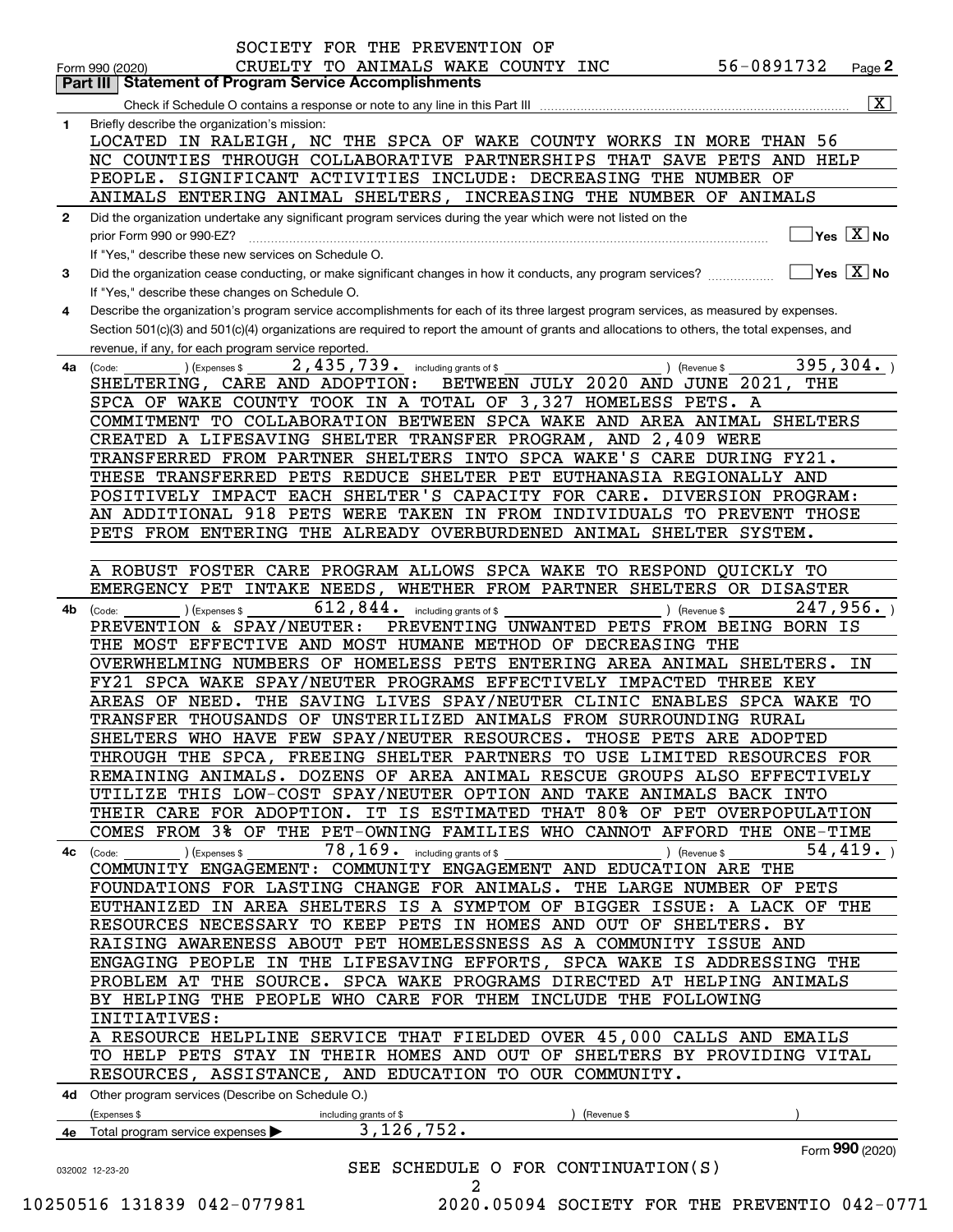|  | Form 990 (2020) |
|--|-----------------|

# Form 990 (2020) CRUELTY TO ANIMALS WAKE COUNTY INC 56-0891732 <sub>Page</sub> 3<br>**Part IV | Checklist of Required Schedules** SOCIETY FOR THE PREVENTION OF

|     |                                                                                                                                       |                 | Yes $ $     | No              |
|-----|---------------------------------------------------------------------------------------------------------------------------------------|-----------------|-------------|-----------------|
| 1   | Is the organization described in section $501(c)(3)$ or $4947(a)(1)$ (other than a private foundation)?                               |                 |             |                 |
|     |                                                                                                                                       | 1.              | х           |                 |
| 2   |                                                                                                                                       | $\overline{2}$  | $\mathbf X$ |                 |
| 3   | Did the organization engage in direct or indirect political campaign activities on behalf of or in opposition to candidates for       |                 |             |                 |
|     |                                                                                                                                       | 3               |             | x               |
| 4   | Section 501(c)(3) organizations. Did the organization engage in lobbying activities, or have a section 501(h) election in effect      |                 |             |                 |
|     |                                                                                                                                       | 4               |             | x               |
| 5   | Is the organization a section 501(c)(4), 501(c)(5), or 501(c)(6) organization that receives membership dues, assessments, or          |                 |             |                 |
|     |                                                                                                                                       | 5               |             | x               |
| 6   | Did the organization maintain any donor advised funds or any similar funds or accounts for which donors have the right to             |                 |             |                 |
|     | provide advice on the distribution or investment of amounts in such funds or accounts? If "Yes," complete Schedule D, Part I          | 6               |             | x               |
| 7   | Did the organization receive or hold a conservation easement, including easements to preserve open space,                             |                 |             |                 |
|     |                                                                                                                                       | $\overline{7}$  |             | x               |
| 8   | Did the organization maintain collections of works of art, historical treasures, or other similar assets? If "Yes," complete          |                 |             |                 |
|     |                                                                                                                                       | 8               |             | x               |
| 9   | Did the organization report an amount in Part X, line 21, for escrow or custodial account liability, serve as a custodian for         |                 |             |                 |
|     | amounts not listed in Part X; or provide credit counseling, debt management, credit repair, or debt negotiation services?             |                 |             |                 |
|     |                                                                                                                                       | 9               |             | x               |
| 10  | Did the organization, directly or through a related organization, hold assets in donor-restricted endowments                          |                 |             |                 |
|     |                                                                                                                                       | 10              | х           |                 |
| 11  | If the organization's answer to any of the following questions is "Yes," then complete Schedule D, Parts VI, VII, VIII, IX, or X      |                 |             |                 |
|     | as applicable.                                                                                                                        |                 |             |                 |
|     | a Did the organization report an amount for land, buildings, and equipment in Part X, line 10? If "Yes." complete Schedule D.         |                 |             |                 |
|     |                                                                                                                                       | 11a             | х           |                 |
|     | <b>b</b> Did the organization report an amount for investments - other securities in Part X, line 12, that is 5% or more of its total |                 |             |                 |
|     |                                                                                                                                       | 11 <sub>b</sub> | х           |                 |
|     | c Did the organization report an amount for investments - program related in Part X, line 13, that is 5% or more of its total         |                 |             |                 |
|     |                                                                                                                                       | 11c             |             | x               |
|     | d Did the organization report an amount for other assets in Part X, line 15, that is 5% or more of its total assets reported in       |                 |             |                 |
|     |                                                                                                                                       | 11d             |             | x               |
|     |                                                                                                                                       | <b>11e</b>      |             | $\mathbf X$     |
| f   | Did the organization's separate or consolidated financial statements for the tax year include a footnote that addresses               |                 |             |                 |
|     | the organization's liability for uncertain tax positions under FIN 48 (ASC 740)? If "Yes," complete Schedule D, Part X                | 11f             | х           |                 |
|     | 12a Did the organization obtain separate, independent audited financial statements for the tax year? If "Yes," complete               |                 |             |                 |
|     |                                                                                                                                       | 12a             | x           |                 |
|     | <b>b</b> Was the organization included in consolidated, independent audited financial statements for the tax year?                    |                 |             |                 |
|     | If "Yes," and if the organization answered "No" to line 12a, then completing Schedule D, Parts XI and XII is optional                 | 12 <sub>b</sub> |             | 47              |
| 13  |                                                                                                                                       | 13              |             | X               |
| 14a | Did the organization maintain an office, employees, or agents outside of the United States?                                           | 14a             |             | X               |
|     | <b>b</b> Did the organization have aggregate revenues or expenses of more than \$10,000 from grantmaking, fundraising, business,      |                 |             |                 |
|     | investment, and program service activities outside the United States, or aggregate foreign investments valued at \$100,000            |                 |             |                 |
|     |                                                                                                                                       | 14b             |             | x               |
| 15  | Did the organization report on Part IX, column (A), line 3, more than \$5,000 of grants or other assistance to or for any             |                 |             |                 |
|     |                                                                                                                                       | 15              |             | x               |
| 16  | Did the organization report on Part IX, column (A), line 3, more than \$5,000 of aggregate grants or other assistance to              |                 |             |                 |
|     |                                                                                                                                       | 16              |             | x               |
| 17  | Did the organization report a total of more than \$15,000 of expenses for professional fundraising services on Part IX,               |                 |             |                 |
|     |                                                                                                                                       | 17              |             | x               |
| 18  | Did the organization report more than \$15,000 total of fundraising event gross income and contributions on Part VIII, lines          |                 |             |                 |
|     |                                                                                                                                       | 18              |             | x               |
| 19  | Did the organization report more than \$15,000 of gross income from gaming activities on Part VIII, line 9a? If "Yes."                |                 |             |                 |
|     |                                                                                                                                       | 19              |             | X               |
|     |                                                                                                                                       | 20a             |             | X               |
|     | b If "Yes" to line 20a, did the organization attach a copy of its audited financial statements to this return?                        | 20b             |             |                 |
| 21  | Did the organization report more than \$5,000 of grants or other assistance to any domestic organization or                           |                 |             |                 |
|     |                                                                                                                                       | 21              |             | x               |
|     | 032003 12-23-20                                                                                                                       |                 |             | Form 990 (2020) |
|     | ર                                                                                                                                     |                 |             |                 |

032003 12-23-20

3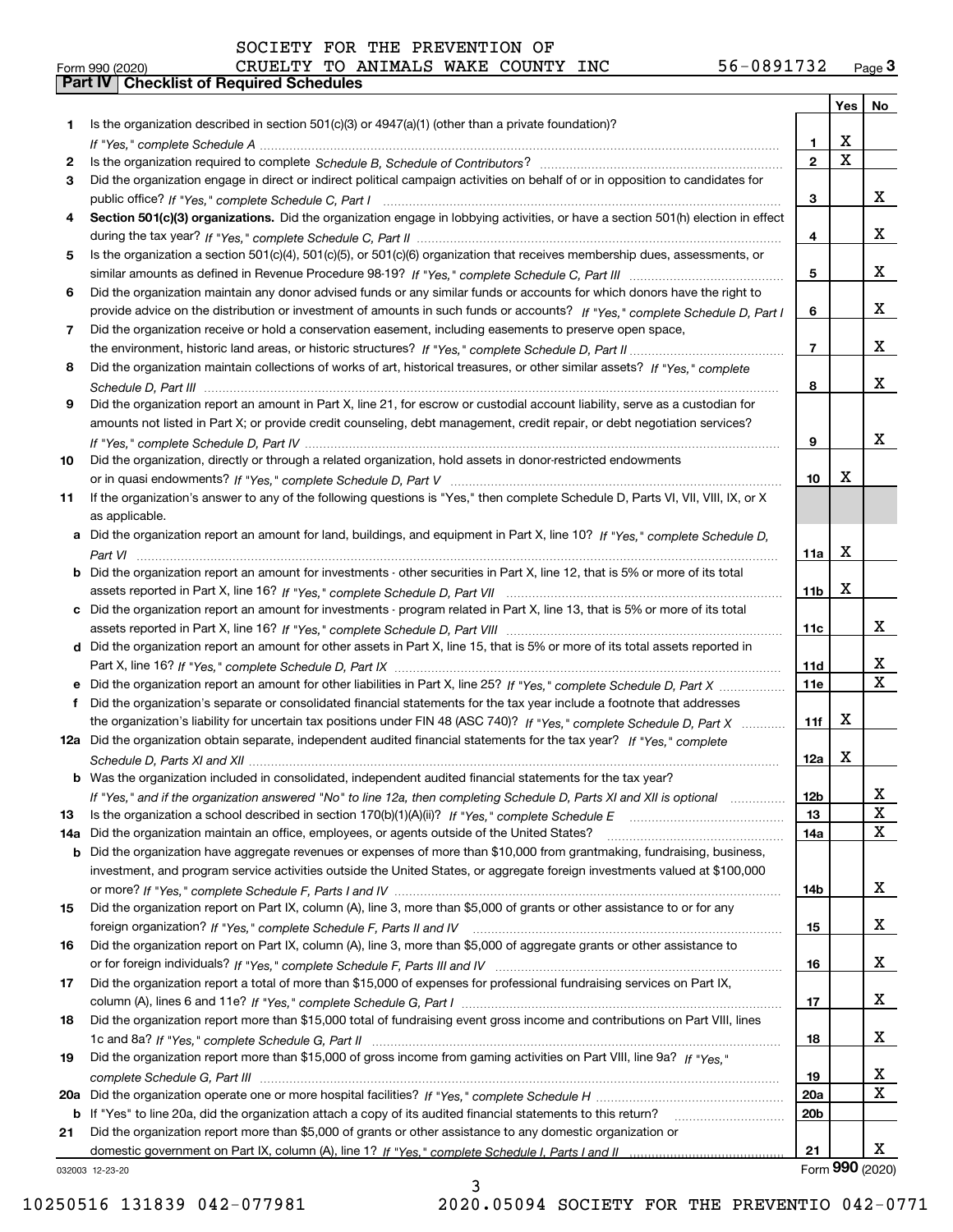|               |                                                                                                                                   |     | Yes | No              |
|---------------|-----------------------------------------------------------------------------------------------------------------------------------|-----|-----|-----------------|
| 22            | Did the organization report more than \$5,000 of grants or other assistance to or for domestic individuals on                     |     |     |                 |
|               |                                                                                                                                   | 22  |     | x               |
| 23            | Did the organization answer "Yes" to Part VII, Section A, line 3, 4, or 5 about compensation of the organization's current        |     |     |                 |
|               | and former officers, directors, trustees, key employees, and highest compensated employees? If "Yes," complete                    |     |     |                 |
|               |                                                                                                                                   | 23  |     | x               |
|               | 24a Did the organization have a tax-exempt bond issue with an outstanding principal amount of more than \$100,000 as of the       |     |     |                 |
|               | last day of the year, that was issued after December 31, 2002? If "Yes," answer lines 24b through 24d and complete                |     |     |                 |
|               |                                                                                                                                   | 24a |     | X.              |
|               | b Did the organization invest any proceeds of tax-exempt bonds beyond a temporary period exception?                               | 24b |     |                 |
|               | c Did the organization maintain an escrow account other than a refunding escrow at any time during the year to defease            |     |     |                 |
|               | any tax-exempt bonds?                                                                                                             | 24c |     |                 |
|               | d Did the organization act as an "on behalf of" issuer for bonds outstanding at any time during the year?                         | 24d |     |                 |
|               | 25a Section 501(c)(3), 501(c)(4), and 501(c)(29) organizations. Did the organization engage in an excess benefit                  |     |     |                 |
|               |                                                                                                                                   |     |     | x               |
|               |                                                                                                                                   | 25a |     |                 |
|               | b Is the organization aware that it engaged in an excess benefit transaction with a disqualified person in a prior year, and      |     |     |                 |
|               | that the transaction has not been reported on any of the organization's prior Forms 990 or 990-EZ? If "Yes." complete             |     |     |                 |
|               | Schedule L. Part I                                                                                                                | 25b |     | x               |
| 26            | Did the organization report any amount on Part X, line 5 or 22, for receivables from or payables to any current                   |     |     |                 |
|               | or former officer, director, trustee, key employee, creator or founder, substantial contributor, or 35%                           |     |     |                 |
|               | controlled entity or family member of any of these persons? If "Yes," complete Schedule L, Part II                                | 26  |     | x               |
| 27            | Did the organization provide a grant or other assistance to any current or former officer, director, trustee, key employee,       |     |     |                 |
|               | creator or founder, substantial contributor or employee thereof, a grant selection committee member, or to a 35% controlled       |     |     |                 |
|               | entity (including an employee thereof) or family member of any of these persons? If "Yes," complete Schedule L, Part III          | 27  |     | х               |
| 28            | Was the organization a party to a business transaction with one of the following parties (see Schedule L, Part IV                 |     |     |                 |
|               | instructions, for applicable filing thresholds, conditions, and exceptions):                                                      |     |     |                 |
|               | a A current or former officer, director, trustee, key employee, creator or founder, or substantial contributor? If                |     |     |                 |
|               |                                                                                                                                   | 28a |     | x               |
|               |                                                                                                                                   | 28b |     | X               |
|               | c A 35% controlled entity of one or more individuals and/or organizations described in lines 28a or 28b? If                       |     |     |                 |
|               |                                                                                                                                   | 28c |     | x               |
| 29            |                                                                                                                                   | 29  | X   |                 |
| 30            | Did the organization receive contributions of art, historical treasures, or other similar assets, or qualified conservation       |     |     |                 |
|               |                                                                                                                                   | 30  |     | x               |
| 31            | Did the organization liquidate, terminate, or dissolve and cease operations? If "Yes," complete Schedule N, Part I                | 31  |     | $\mathbf x$     |
| 32            | Did the organization sell, exchange, dispose of, or transfer more than 25% of its net assets? If "Yes," complete                  |     |     |                 |
|               | Schedule N, Part II                                                                                                               | 32  |     | x               |
| 33            | Did the organization own 100% of an entity disregarded as separate from the organization under Regulations                        |     |     |                 |
|               |                                                                                                                                   | 33  |     | X               |
| 34            | Was the organization related to any tax-exempt or taxable entity? If "Yes," complete Schedule R, Part II, III, or IV, and         |     |     |                 |
|               |                                                                                                                                   | 34  |     | x               |
|               | 35a Did the organization have a controlled entity within the meaning of section 512(b)(13)?                                       | 35a |     | X               |
|               | b If "Yes" to line 35a, did the organization receive any payment from or engage in any transaction with a controlled entity       |     |     |                 |
|               |                                                                                                                                   | 35b |     |                 |
| 36            | Section 501(c)(3) organizations. Did the organization make any transfers to an exempt non-charitable related organization?        |     |     |                 |
|               |                                                                                                                                   | 36  |     | x               |
|               |                                                                                                                                   |     |     |                 |
| 37            | Did the organization conduct more than 5% of its activities through an entity that is not a related organization                  |     |     | x               |
|               | and that is treated as a partnership for federal income tax purposes? If "Yes," complete Schedule R, Part VI                      | 37  |     |                 |
| 38            | Did the organization complete Schedule O and provide explanations in Schedule O for Part VI, lines 11b and 19?                    |     |     |                 |
| <b>Part V</b> | Note: All Form 990 filers are required to complete Schedule O<br><b>Statements Regarding Other IRS Filings and Tax Compliance</b> | 38  | X   |                 |
|               |                                                                                                                                   |     |     |                 |
|               | Check if Schedule O contains a response or note to any line in this Part V                                                        |     |     |                 |
|               |                                                                                                                                   |     | Yes | No              |
|               | 0<br>1a Enter the number reported in Box 3 of Form 1096. Enter -0- if not applicable<br>1a<br>$\mathbf{0}$                        |     |     |                 |
|               | <b>b</b> Enter the number of Forms W-2G included in line 1a. Enter -0- if not applicable<br>1b                                    |     |     |                 |
|               | c Did the organization comply with backup withholding rules for reportable payments to vendors and reportable gaming              |     |     |                 |
|               | (gambling) winnings to prize winners?                                                                                             | 1c  |     |                 |
|               | 032004 12-23-20                                                                                                                   |     |     | Form 990 (2020) |
|               |                                                                                                                                   |     |     |                 |

10250516 131839 042-077981 2020.05094 SOCIETY FOR THE PREVENTIO 042-0771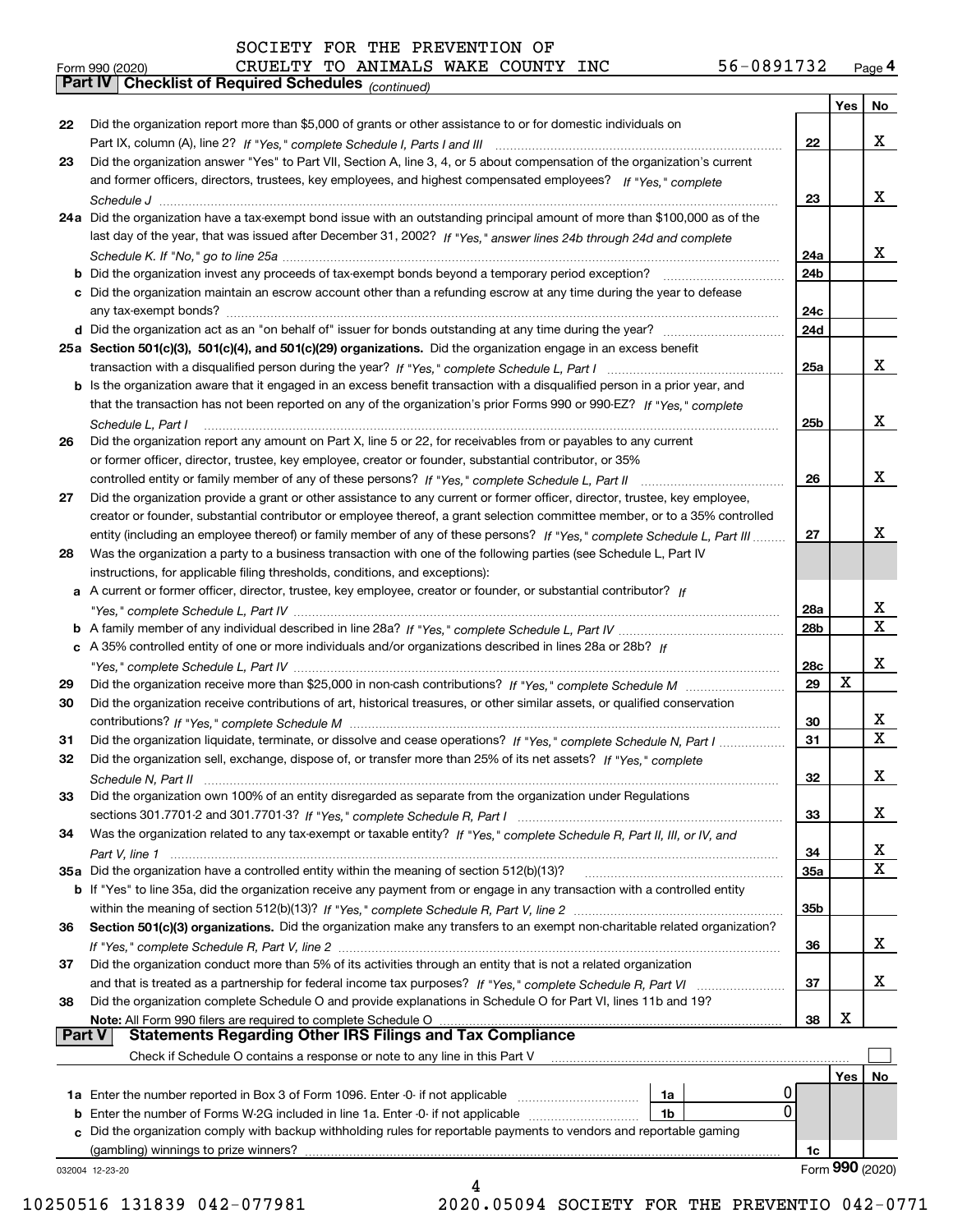| SOCIETY FOR THE PREVENTION OF |  |  |
|-------------------------------|--|--|
|-------------------------------|--|--|

|               | 56-0891732<br>CRUELTY TO ANIMALS WAKE COUNTY INC<br>Form 990 (2020)                                                                                                                                                                  |                |   | Page <sub>5</sub> |
|---------------|--------------------------------------------------------------------------------------------------------------------------------------------------------------------------------------------------------------------------------------|----------------|---|-------------------|
| <b>Part V</b> | Statements Regarding Other IRS Filings and Tax Compliance (continued)                                                                                                                                                                |                |   |                   |
|               |                                                                                                                                                                                                                                      |                |   | Yes   No          |
|               | 2a Enter the number of employees reported on Form W-3, Transmittal of Wage and Tax Statements,                                                                                                                                       |                |   |                   |
|               | 66<br>filed for the calendar year ending with or within the year covered by this return <i>manumumumum</i><br>2a                                                                                                                     |                |   |                   |
|               |                                                                                                                                                                                                                                      | 2 <sub>b</sub> | х |                   |
|               |                                                                                                                                                                                                                                      |                |   |                   |
| За            | Did the organization have unrelated business gross income of \$1,000 or more during the year?                                                                                                                                        | 3a             |   | x                 |
|               |                                                                                                                                                                                                                                      | 3 <sub>b</sub> |   |                   |
|               | 4a At any time during the calendar year, did the organization have an interest in, or a signature or other authority over, a                                                                                                         |                |   |                   |
|               |                                                                                                                                                                                                                                      | 4a             |   | х                 |
|               | <b>b</b> If "Yes," enter the name of the foreign country $\blacktriangleright$                                                                                                                                                       |                |   |                   |
|               | See instructions for filing requirements for FinCEN Form 114, Report of Foreign Bank and Financial Accounts (FBAR).                                                                                                                  |                |   |                   |
|               |                                                                                                                                                                                                                                      | 5a             |   | x                 |
| b             |                                                                                                                                                                                                                                      | 5b             |   | х                 |
|               |                                                                                                                                                                                                                                      | 5c             |   |                   |
|               | 6a Does the organization have annual gross receipts that are normally greater than \$100,000, and did the organization solicit                                                                                                       |                |   |                   |
|               | any contributions that were not tax deductible as charitable contributions?                                                                                                                                                          | 6a             |   | x                 |
|               | <b>b</b> If "Yes," did the organization include with every solicitation an express statement that such contributions or gifts                                                                                                        |                |   |                   |
|               | were not tax deductible?                                                                                                                                                                                                             | 6b             |   |                   |
| 7             | Organizations that may receive deductible contributions under section 170(c).                                                                                                                                                        |                |   |                   |
|               | a Did the organization receive a payment in excess of \$75 made partly as a contribution and partly for goods and services provided to the payor?                                                                                    | 7a             |   | х                 |
|               | <b>b</b> If "Yes," did the organization notify the donor of the value of the goods or services provided?                                                                                                                             | 7b             |   |                   |
|               | c Did the organization sell, exchange, or otherwise dispose of tangible personal property for which it was required                                                                                                                  |                |   |                   |
|               |                                                                                                                                                                                                                                      | 7c             |   | х                 |
|               | 7d<br>d If "Yes," indicate the number of Forms 8282 filed during the year [11] [11] No. 2010 [12] Henry Marian Marian Marian Marian Marian Marian Marian Marian Marian Marian Marian Marian Marian Marian Marian Marian Marian Maria |                |   |                   |
| е             | Did the organization receive any funds, directly or indirectly, to pay premiums on a personal benefit contract?                                                                                                                      | 7e             |   | х                 |
| f             | Did the organization, during the year, pay premiums, directly or indirectly, on a personal benefit contract?                                                                                                                         | 7f             |   | х                 |
| g             | If the organization received a contribution of qualified intellectual property, did the organization file Form 8899 as required?                                                                                                     | 7g             |   |                   |
| h.            | If the organization received a contribution of cars, boats, airplanes, or other vehicles, did the organization file a Form 1098-C?                                                                                                   | 7h             |   |                   |
| 8             | Sponsoring organizations maintaining donor advised funds. Did a donor advised fund maintained by the                                                                                                                                 |                |   |                   |
|               | sponsoring organization have excess business holdings at any time during the year?                                                                                                                                                   | 8              |   |                   |
| 9             | Sponsoring organizations maintaining donor advised funds.                                                                                                                                                                            |                |   |                   |
| а             | Did the sponsoring organization make any taxable distributions under section 4966?                                                                                                                                                   | 9а             |   |                   |
|               | <b>b</b> Did the sponsoring organization make a distribution to a donor, donor advisor, or related person?                                                                                                                           | 9b             |   |                   |
| 10            | Section 501(c)(7) organizations. Enter:                                                                                                                                                                                              |                |   |                   |
|               | 10a<br> 10b                                                                                                                                                                                                                          |                |   |                   |
|               | Gross receipts, included on Form 990, Part VIII, line 12, for public use of club facilities                                                                                                                                          |                |   |                   |
| 11            | Section 501(c)(12) organizations. Enter:                                                                                                                                                                                             |                |   |                   |
|               | 11a<br>b Gross income from other sources (Do not net amounts due or paid to other sources against                                                                                                                                    |                |   |                   |
|               | 11b                                                                                                                                                                                                                                  |                |   |                   |
|               | 12a Section 4947(a)(1) non-exempt charitable trusts. Is the organization filing Form 990 in lieu of Form 1041?                                                                                                                       | 12a            |   |                   |
|               | 12b<br><b>b</b> If "Yes," enter the amount of tax-exempt interest received or accrued during the year <i>manument</i>                                                                                                                |                |   |                   |
| 13            | Section 501(c)(29) qualified nonprofit health insurance issuers.                                                                                                                                                                     |                |   |                   |
|               | <b>a</b> Is the organization licensed to issue qualified health plans in more than one state?                                                                                                                                        | 13а            |   |                   |
|               | Note: See the instructions for additional information the organization must report on Schedule O.                                                                                                                                    |                |   |                   |
|               | <b>b</b> Enter the amount of reserves the organization is required to maintain by the states in which the                                                                                                                            |                |   |                   |
|               | 13b                                                                                                                                                                                                                                  |                |   |                   |
|               | 13с                                                                                                                                                                                                                                  |                |   |                   |
| 14a           | Did the organization receive any payments for indoor tanning services during the tax year?                                                                                                                                           | 14a            |   | x                 |
|               | <b>b</b> If "Yes," has it filed a Form 720 to report these payments? If "No," provide an explanation on Schedule O                                                                                                                   | 14b            |   |                   |
| 15            | Is the organization subject to the section 4960 tax on payment(s) of more than \$1,000,000 in remuneration or                                                                                                                        |                |   |                   |
|               |                                                                                                                                                                                                                                      | 15             |   | X                 |
|               | If "Yes," see instructions and file Form 4720, Schedule N.                                                                                                                                                                           |                |   |                   |
| 16            | Is the organization an educational institution subject to the section 4968 excise tax on net investment income?                                                                                                                      | 16             |   | X                 |
|               | If "Yes," complete Form 4720, Schedule O.                                                                                                                                                                                            |                |   |                   |

5

Form (2020) **990**

032005 12-23-20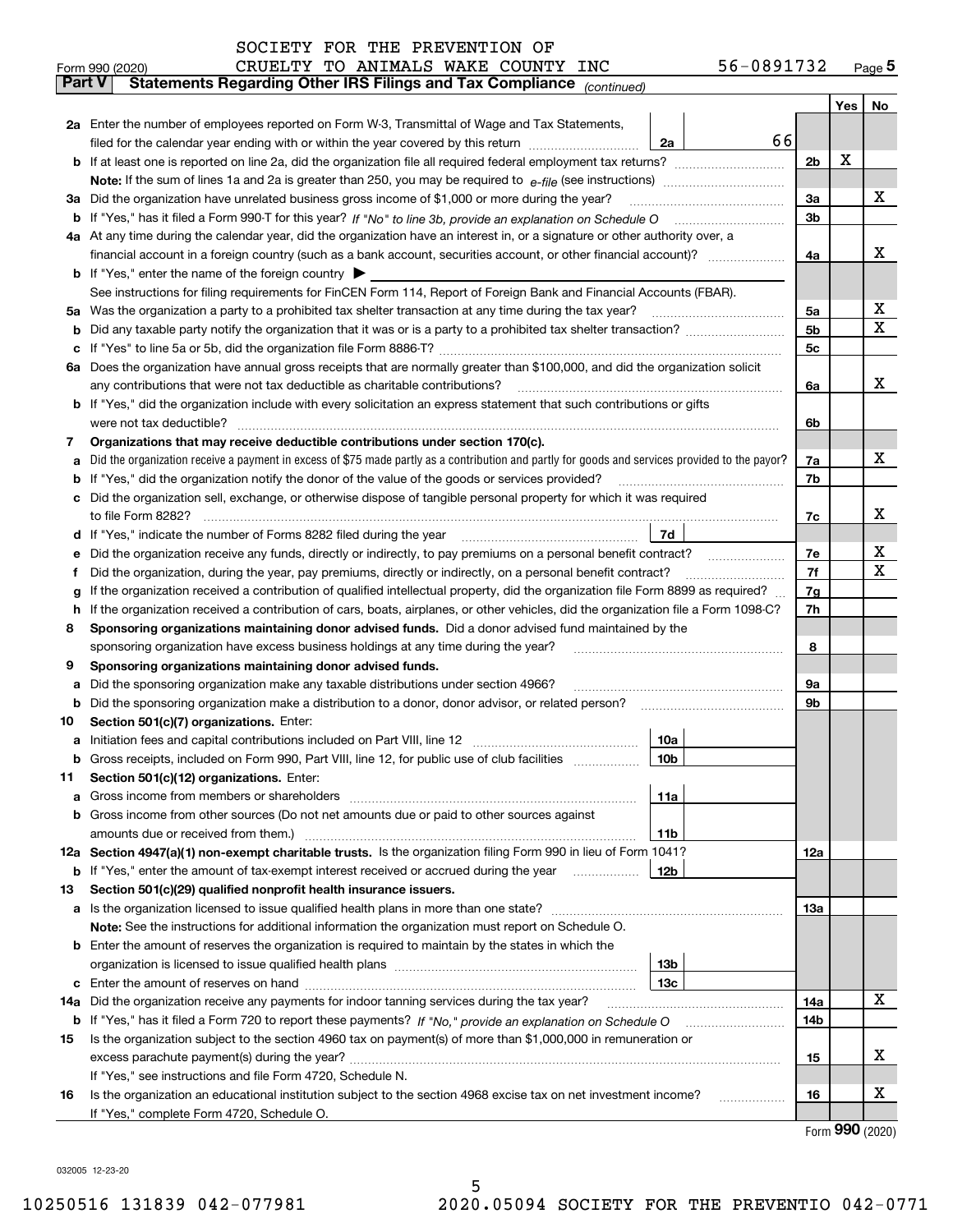| Form 990 (202 |  |
|---------------|--|

| Form 990 (2020) | CRUELTY TO ANIMALS WAKE COUNTY INC |  |  | 56-0891732                                                                                                                  | $P_{\text{aqe}}$ 6 |
|-----------------|------------------------------------|--|--|-----------------------------------------------------------------------------------------------------------------------------|--------------------|
|                 |                                    |  |  | Part VI Governance, Management, and Disclosure For each "Yes" response to lines 2 through 7b below, and for a "No" response |                    |
|                 |                                    |  |  | to line 8a, 8b, or 10b below, describe the circumstances, processes, or changes on Schedule O. See instructions.            |                    |

|    |                                                                                                                                                                                                                                |    |  |  |                        | Yes <sub>1</sub> | No                                                 |  |  |  |  |  |  |
|----|--------------------------------------------------------------------------------------------------------------------------------------------------------------------------------------------------------------------------------|----|--|--|------------------------|------------------|----------------------------------------------------|--|--|--|--|--|--|
|    | <b>1a</b> Enter the number of voting members of the governing body at the end of the tax year                                                                                                                                  | 1a |  |  | 19                     |                  |                                                    |  |  |  |  |  |  |
|    | If there are material differences in voting rights among members of the governing body, or if the governing                                                                                                                    |    |  |  |                        |                  |                                                    |  |  |  |  |  |  |
|    | body delegated broad authority to an executive committee or similar committee, explain on Schedule O.                                                                                                                          |    |  |  |                        |                  |                                                    |  |  |  |  |  |  |
| b  | Enter the number of voting members included on line 1a, above, who are independent <i>manumum</i>                                                                                                                              | 1b |  |  | 19                     |                  |                                                    |  |  |  |  |  |  |
| 2  | Did any officer, director, trustee, or key employee have a family relationship or a business relationship with any other                                                                                                       |    |  |  |                        |                  |                                                    |  |  |  |  |  |  |
|    | officer, director, trustee, or key employee?                                                                                                                                                                                   |    |  |  | $\mathbf{2}$           |                  | X                                                  |  |  |  |  |  |  |
| 3  | Did the organization delegate control over management duties customarily performed by or under the direct supervision                                                                                                          |    |  |  |                        |                  |                                                    |  |  |  |  |  |  |
|    |                                                                                                                                                                                                                                |    |  |  | 3                      |                  | $\mathbf{X}$                                       |  |  |  |  |  |  |
| 4  | Did the organization make any significant changes to its governing documents since the prior Form 990 was filed?                                                                                                               |    |  |  | 4                      |                  | $\overline{\texttt{x}}$                            |  |  |  |  |  |  |
| 5  |                                                                                                                                                                                                                                |    |  |  | 5                      |                  | $\overline{\mathbf{x}}$<br>$\overline{\mathbf{x}}$ |  |  |  |  |  |  |
| 6  | Did the organization have members or stockholders?                                                                                                                                                                             |    |  |  |                        |                  |                                                    |  |  |  |  |  |  |
| 7a | Did the organization have members, stockholders, or other persons who had the power to elect or appoint one or                                                                                                                 |    |  |  |                        |                  |                                                    |  |  |  |  |  |  |
|    |                                                                                                                                                                                                                                |    |  |  | 7a                     |                  | X                                                  |  |  |  |  |  |  |
|    | <b>b</b> Are any governance decisions of the organization reserved to (or subject to approval by) members, stockholders, or                                                                                                    |    |  |  |                        |                  |                                                    |  |  |  |  |  |  |
|    | persons other than the governing body?                                                                                                                                                                                         |    |  |  | 7b                     |                  | X                                                  |  |  |  |  |  |  |
| 8  | Did the organization contemporaneously document the meetings held or written actions undertaken during the year by the following:                                                                                              |    |  |  |                        |                  |                                                    |  |  |  |  |  |  |
| a  |                                                                                                                                                                                                                                |    |  |  | 8а                     | X                |                                                    |  |  |  |  |  |  |
|    |                                                                                                                                                                                                                                |    |  |  | 8b                     | X                |                                                    |  |  |  |  |  |  |
| 9  | Is there any officer, director, trustee, or key employee listed in Part VII, Section A, who cannot be reached at the                                                                                                           |    |  |  |                        |                  |                                                    |  |  |  |  |  |  |
|    |                                                                                                                                                                                                                                |    |  |  | 9                      |                  | X                                                  |  |  |  |  |  |  |
|    | Section B. Policies <sub>(This</sub> Section B requests information about policies not required by the Internal Revenue Code.)                                                                                                 |    |  |  |                        |                  |                                                    |  |  |  |  |  |  |
|    |                                                                                                                                                                                                                                |    |  |  |                        | Yes              | No                                                 |  |  |  |  |  |  |
|    |                                                                                                                                                                                                                                |    |  |  | 10a                    |                  | X                                                  |  |  |  |  |  |  |
|    | <b>b</b> If "Yes," did the organization have written policies and procedures governing the activities of such chapters, affiliates,                                                                                            |    |  |  |                        |                  |                                                    |  |  |  |  |  |  |
|    |                                                                                                                                                                                                                                |    |  |  | 10 <sub>b</sub>        |                  |                                                    |  |  |  |  |  |  |
|    | 11a Has the organization provided a complete copy of this Form 990 to all members of its governing body before filing the form?                                                                                                |    |  |  | 11a                    | X                |                                                    |  |  |  |  |  |  |
|    | <b>b</b> Describe in Schedule O the process, if any, used by the organization to review this Form 990.                                                                                                                         |    |  |  |                        |                  |                                                    |  |  |  |  |  |  |
|    |                                                                                                                                                                                                                                |    |  |  | 12a                    | X                |                                                    |  |  |  |  |  |  |
| b  |                                                                                                                                                                                                                                |    |  |  | 12 <sub>b</sub>        | X                |                                                    |  |  |  |  |  |  |
|    | c Did the organization regularly and consistently monitor and enforce compliance with the policy? If "Yes," describe                                                                                                           |    |  |  |                        |                  |                                                    |  |  |  |  |  |  |
|    | in Schedule O how this was done measured and the control of the control of the state of the control of the control of the control of the control of the control of the control of the control of the control of the control of |    |  |  | 12c                    | X<br>$\mathbf x$ |                                                    |  |  |  |  |  |  |
| 13 |                                                                                                                                                                                                                                |    |  |  | 13                     | X                |                                                    |  |  |  |  |  |  |
| 14 |                                                                                                                                                                                                                                |    |  |  | 14                     |                  |                                                    |  |  |  |  |  |  |
| 15 | Did the process for determining compensation of the following persons include a review and approval by independent                                                                                                             |    |  |  |                        |                  |                                                    |  |  |  |  |  |  |
|    | persons, comparability data, and contemporaneous substantiation of the deliberation and decision?                                                                                                                              |    |  |  |                        | х                |                                                    |  |  |  |  |  |  |
|    | a The organization's CEO, Executive Director, or top management official manufactured content content of the organization's CEO, Executive Director, or top management official manufactured content of the state of the state |    |  |  | 15a<br>15 <sub>b</sub> | X                |                                                    |  |  |  |  |  |  |
|    |                                                                                                                                                                                                                                |    |  |  |                        |                  |                                                    |  |  |  |  |  |  |
|    | If "Yes" to line 15a or 15b, describe the process in Schedule O (see instructions).                                                                                                                                            |    |  |  |                        |                  |                                                    |  |  |  |  |  |  |
|    | 16a Did the organization invest in, contribute assets to, or participate in a joint venture or similar arrangement with a<br>taxable entity during the year?                                                                   |    |  |  |                        |                  | X                                                  |  |  |  |  |  |  |
|    | b If "Yes," did the organization follow a written policy or procedure requiring the organization to evaluate its participation                                                                                                 |    |  |  | 16a                    |                  |                                                    |  |  |  |  |  |  |
|    | in joint venture arrangements under applicable federal tax law, and take steps to safeguard the organization's                                                                                                                 |    |  |  |                        |                  |                                                    |  |  |  |  |  |  |
|    |                                                                                                                                                                                                                                |    |  |  | 16b                    |                  |                                                    |  |  |  |  |  |  |
|    | <b>Section C. Disclosure</b>                                                                                                                                                                                                   |    |  |  |                        |                  |                                                    |  |  |  |  |  |  |
| 17 | <b>NONE</b><br>List the states with which a copy of this Form 990 is required to be filed $\blacktriangleright$                                                                                                                |    |  |  |                        |                  |                                                    |  |  |  |  |  |  |
| 18 | Section 6104 requires an organization to make its Forms 1023 (1024 or 1024-A, if applicable), 990, and 990-T (Section 501(c)(3)s only) available                                                                               |    |  |  |                        |                  |                                                    |  |  |  |  |  |  |
|    | for public inspection. Indicate how you made these available. Check all that apply.                                                                                                                                            |    |  |  |                        |                  |                                                    |  |  |  |  |  |  |
|    | $\lfloor x \rfloor$ Upon request<br>$ X $ Own website<br>$ X $ Another's website<br>Other (explain on Schedule O)                                                                                                              |    |  |  |                        |                  |                                                    |  |  |  |  |  |  |
| 19 | Describe on Schedule O whether (and if so, how) the organization made its governing documents, conflict of interest policy, and financial                                                                                      |    |  |  |                        |                  |                                                    |  |  |  |  |  |  |
|    | statements available to the public during the tax year.                                                                                                                                                                        |    |  |  |                        |                  |                                                    |  |  |  |  |  |  |
| 20 | State the name, address, and telephone number of the person who possesses the organization's books and records                                                                                                                 |    |  |  |                        |                  |                                                    |  |  |  |  |  |  |
|    | KIM BEAVER - 919-772-2326                                                                                                                                                                                                      |    |  |  |                        |                  |                                                    |  |  |  |  |  |  |
|    | 27603<br>200 PETFINDER LANE, RALEIGH, NC                                                                                                                                                                                       |    |  |  |                        |                  |                                                    |  |  |  |  |  |  |
|    |                                                                                                                                                                                                                                |    |  |  |                        |                  | Form 990 (2020)                                    |  |  |  |  |  |  |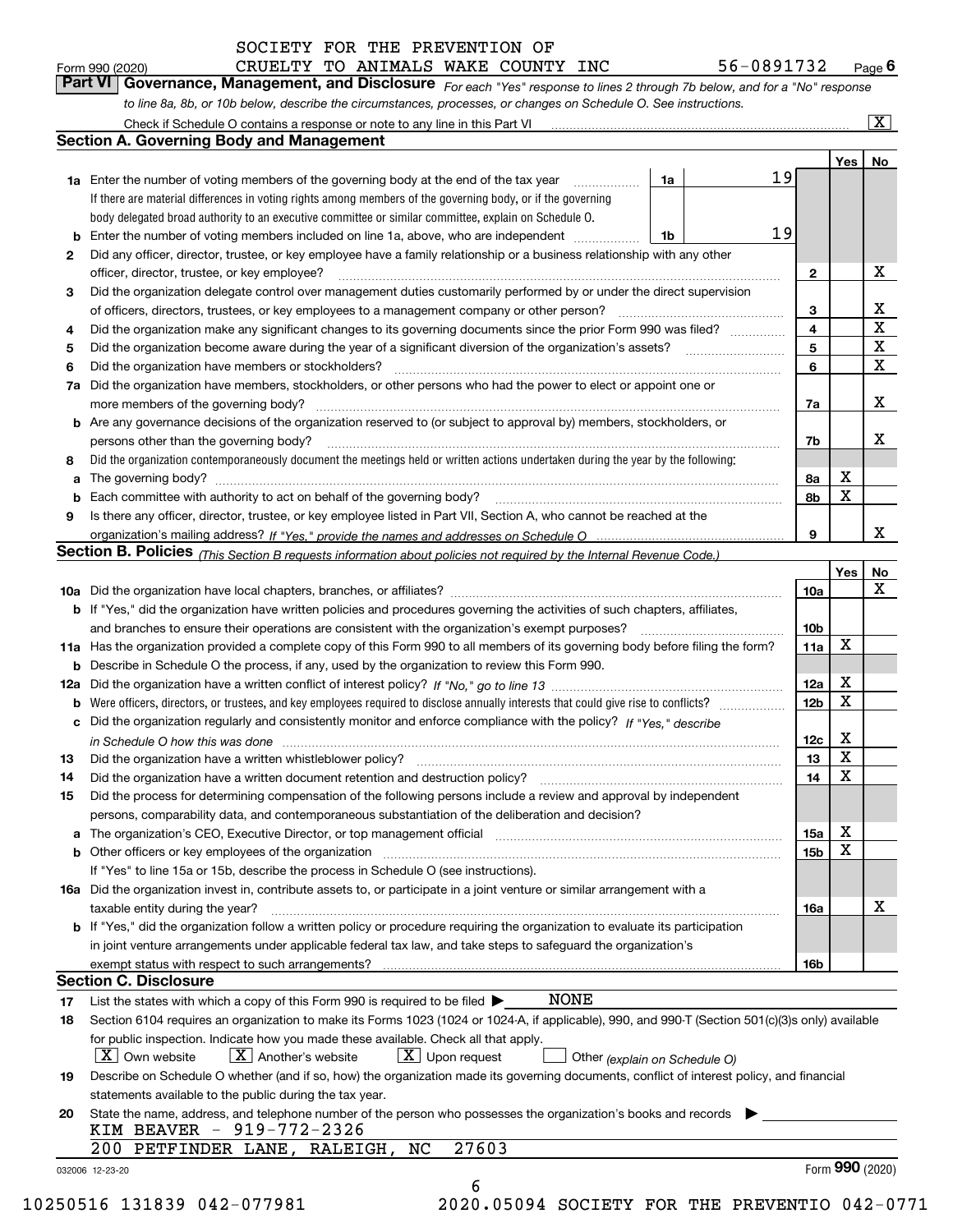$_{\rm Form}$   $_{990}$   $_{(2020)}$   $_{\rm CRUELTY}$  to animals wake COUNTY INC  $_{\rm 56-0891732}$   $_{\rm Page}$ **7Part VII Compensation of Officers, Directors, Trustees, Key Employees, Highest Compensated**

#### **Employees, and Independent Contractors**

Check if Schedule O contains a response or note to any line in this Part VII

**Section A. Officers, Directors, Trustees, Key Employees, and Highest Compensated Employees**

**1a**  Complete this table for all persons required to be listed. Report compensation for the calendar year ending with or within the organization's tax year. **•** List all of the organization's current officers, directors, trustees (whether individuals or organizations), regardless of amount of compensation.

Enter -0- in columns (D), (E), and (F) if no compensation was paid.

 $\bullet$  List all of the organization's  $\,$ current key employees, if any. See instructions for definition of "key employee."

• List the organization's five current highest compensated employees (other than an officer, director, trustee, or key employee) who received report-■ List the organization's five current highest compensated employees (other than an officer, director, trustee, or key employee) who received report-<br>able compensation (Box 5 of Form W-2 and/or Box 7 of Form 1099-MISC) of

**•** List all of the organization's former officers, key employees, and highest compensated employees who received more than \$100,000 of reportable compensation from the organization and any related organizations.

**former directors or trustees**  ¥ List all of the organization's that received, in the capacity as a former director or trustee of the organization, more than \$10,000 of reportable compensation from the organization and any related organizations.

See instructions for the order in which to list the persons above.

Check this box if neither the organization nor any related organization compensated any current officer, director, or trustee.  $\mathcal{L}^{\text{max}}$ 

| (A)                          | (B)                      |                                         |                                 |                         | (C)          |                                 |        | (D)             | (E)             | (F)                          |
|------------------------------|--------------------------|-----------------------------------------|---------------------------------|-------------------------|--------------|---------------------------------|--------|-----------------|-----------------|------------------------------|
| Name and title               | Average                  | Position<br>(do not check more than one |                                 |                         |              |                                 |        | Reportable      | Reportable      | Estimated                    |
|                              | hours per                |                                         | box, unless person is both an   |                         |              |                                 |        | compensation    | compensation    | amount of                    |
|                              | week                     |                                         | officer and a director/trustee) |                         |              |                                 |        | from            | from related    | other                        |
|                              | (list any                |                                         |                                 |                         |              |                                 |        | the             | organizations   | compensation                 |
|                              | hours for                |                                         |                                 |                         |              |                                 |        | organization    | (W-2/1099-MISC) | from the                     |
|                              | related<br>organizations |                                         |                                 |                         |              |                                 |        | (W-2/1099-MISC) |                 | organization                 |
|                              | below                    |                                         |                                 |                         |              |                                 |        |                 |                 | and related<br>organizations |
|                              | line)                    | ndividual trustee or director           | Institutional trustee           | Officer                 | Key employee | Highest compensated<br>employee | Former |                 |                 |                              |
| KIMBERLY JANZEN<br>(1)       | 40.00                    |                                         |                                 |                         |              |                                 |        |                 |                 |                              |
| PRESIDENT / CEO              |                          |                                         |                                 | $\mathbf X$             |              |                                 |        | 116,279.        | 0.              | 8,924.                       |
| KIM BEAVER<br>(2)            | 40.00                    |                                         |                                 |                         |              |                                 |        |                 |                 |                              |
| VP OF FINANCE                |                          |                                         |                                 | X                       |              |                                 |        | 53,897.         | 0.              | 10,093.                      |
| <b>JOELLEN WILKES</b><br>(3) | 1.00                     |                                         |                                 |                         |              |                                 |        |                 |                 |                              |
| BOARD OF DIRECTORS CHAIR     |                          | X                                       |                                 | $\overline{\textbf{X}}$ |              |                                 |        | 0.              | ο.              | 0.                           |
| MICHELLE D. CONNELL<br>(4)   | 1.00                     |                                         |                                 |                         |              |                                 |        |                 |                 |                              |
| BD OF DIR/CHAIR-ELECT        |                          | $\mathbf X$                             |                                 | $\overline{\textbf{X}}$ |              |                                 |        | $\mathbf 0$ .   | 0.              | $0_{.}$                      |
| DANA F. GUZZO<br>(5)         | 1.00                     |                                         |                                 |                         |              |                                 |        |                 |                 |                              |
| BD OF DIR/TREASURER          |                          | $\mathbf X$                             |                                 | $\overline{\textbf{X}}$ |              |                                 |        | $\mathbf 0$ .   | $\mathbf 0$ .   | 0.                           |
| <b>BILL BUSBY</b><br>(6)     | 1.00                     |                                         |                                 |                         |              |                                 |        |                 |                 |                              |
| BD OF DIR/SECRETARY          |                          | $\mathbf X$                             |                                 | $\mathbf X$             |              |                                 |        | $\mathbf 0$ .   | $\mathbf 0$ .   | $\mathbf 0$ .                |
| MISSY ORR<br>(7)             | 1.00                     |                                         |                                 |                         |              |                                 |        |                 |                 |                              |
| BD OF DIR/PAST CHAIR         |                          | $\mathbf X$                             |                                 | $\mathbf x$             |              |                                 |        | $\mathbf 0$ .   | 0.              | 0.                           |
| MARK CARLTON<br>(8)          | 1.00                     |                                         |                                 |                         |              |                                 |        |                 |                 |                              |
| BOARD OF DIRECTORS MEMBER    |                          | $\mathbf X$                             |                                 |                         |              |                                 |        | $\mathbf 0$ .   | $\mathbf 0$ .   | $0_{.}$                      |
| DAVID COATS<br>(9)           | 1.00                     |                                         |                                 |                         |              |                                 |        |                 |                 |                              |
| BOARD OF DIRECTORS MEMBER    |                          | $\overline{\mathbf{X}}$                 |                                 |                         |              |                                 |        | $\mathbf 0$ .   | 0.              | $\mathbf 0$ .                |
| (10) NATALIE COOPER          | 1.00                     |                                         |                                 |                         |              |                                 |        |                 |                 |                              |
| BOARD OF DIRECTORS MEMBER    |                          | X                                       |                                 |                         |              |                                 |        | Ο.              | 0.              | $0_{.}$                      |
| (11) CURTIS CUNNINGHAM       | 1.00                     |                                         |                                 |                         |              |                                 |        |                 |                 |                              |
| BOARD OF DIRECTORS MEMBER    |                          | $\mathbf X$                             |                                 |                         |              |                                 |        | $\mathbf 0$ .   | 0.              | $0_{.}$                      |
| (12) DANA DORROH             | 1.00                     |                                         |                                 |                         |              |                                 |        |                 |                 |                              |
| BOARD OF DIRECTORS MEMBER    |                          | $\overline{\mathbf{X}}$                 |                                 |                         |              |                                 |        | $\mathbf 0$ .   | $\mathbf 0$ .   | 0.                           |
| (13) ALICE GARLAND           | 1.00                     |                                         |                                 |                         |              |                                 |        |                 |                 |                              |
| BOARD OF DIRECTORS MEMBER    |                          | $\mathbf X$                             |                                 |                         |              |                                 |        | $\mathbf 0$ .   | $\mathbf 0$ .   | 0.                           |
| (14) DEBBIE GORDON           | 1.00                     |                                         |                                 |                         |              |                                 |        |                 |                 |                              |
| BOARD OF DIRECTORS MEMBER    |                          | $\mathbf X$                             |                                 |                         |              |                                 |        | $\mathbf 0$ .   | 0.              | $\mathbf 0$ .                |
| (15) JOHN LANE               | 1.00                     |                                         |                                 |                         |              |                                 |        |                 |                 |                              |
| BOARD OF DIRECTORS MEMBER    |                          | $\mathbf X$                             |                                 |                         |              |                                 |        | $\mathbf 0$ .   | $\mathbf 0$ .   | $0_{.}$                      |
| (16) STEVE LINDSEY           | 1.00                     |                                         |                                 |                         |              |                                 |        |                 |                 |                              |
| BOARD OF DIRECTORS MEMBER    |                          | $\overline{\mathbf{X}}$                 |                                 |                         |              |                                 |        | $\mathbf 0$ .   | 0.              | $\mathbf 0$ .                |
| (17) JILL NEWBOLD            | 1.00                     |                                         |                                 |                         |              |                                 |        |                 |                 |                              |
| BOARD OF DIRECTORS MEMBER    |                          | $\overline{\mathbf{X}}$                 |                                 |                         |              |                                 |        | $0$ .           | 0.              | 0.                           |
| 032007 12-23-20              |                          |                                         |                                 |                         |              |                                 |        |                 |                 | Form 990 (2020)              |

7

 $\mathcal{L}^{\text{max}}$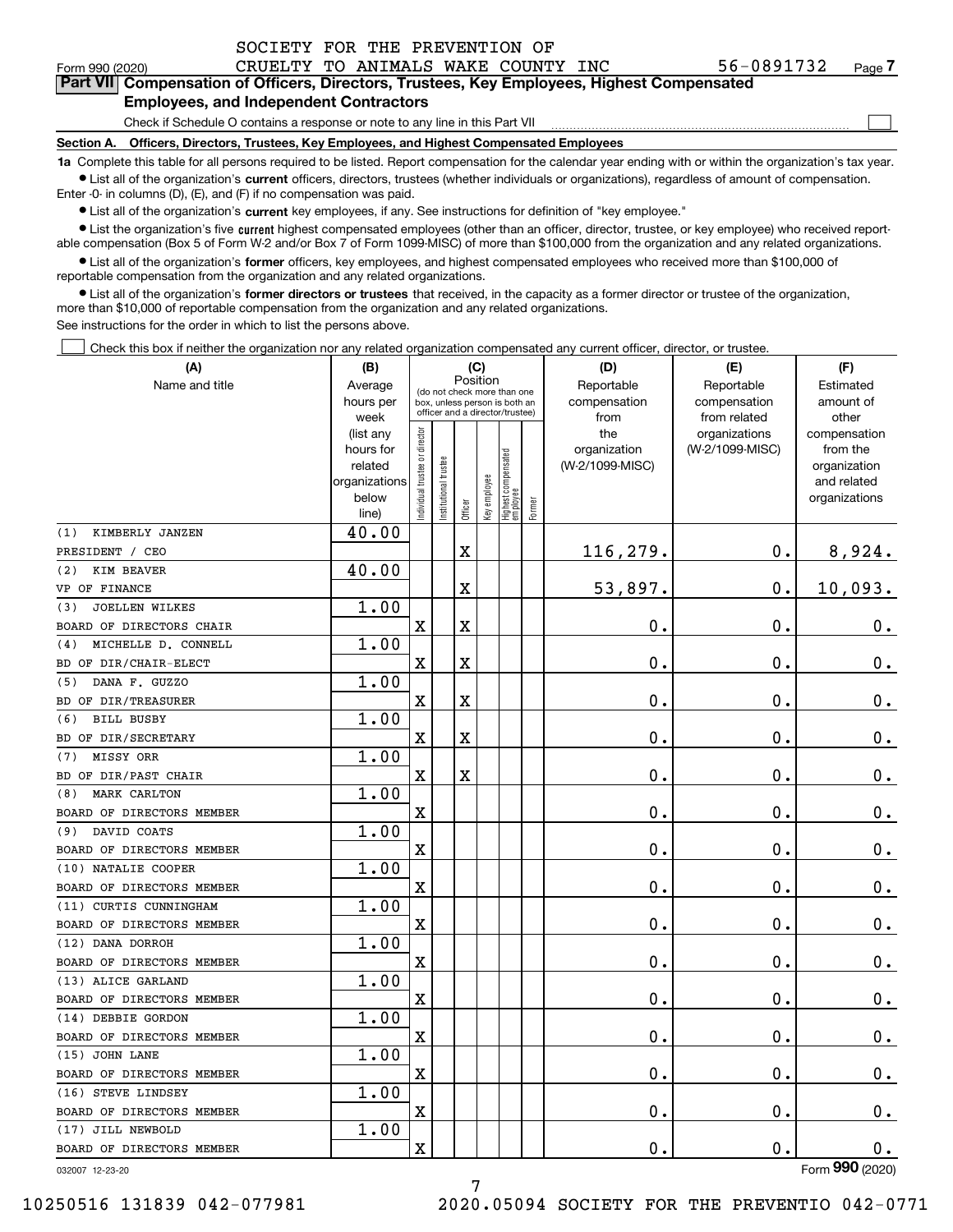|  | וחמחמו חמם <sub>י</sub> |  |
|--|-------------------------|--|

Form 990 (2020) CRUELTY TO ANIMALS WAKE COUNTY INC 56-0891732 Page **8** 

| <b>Part VII</b><br>Section A. Officers, Directors, Trustees, Key Employees, and Highest Compensated Employees (continued)                 |                   |                                |                                                                  |         |              |                                 |        |                                |                               |                     |                       |    |
|-------------------------------------------------------------------------------------------------------------------------------------------|-------------------|--------------------------------|------------------------------------------------------------------|---------|--------------|---------------------------------|--------|--------------------------------|-------------------------------|---------------------|-----------------------|----|
| (A)                                                                                                                                       | (B)               |                                |                                                                  |         | (C)          |                                 |        | (D)                            | (E)                           |                     | (F)                   |    |
| Name and title                                                                                                                            | Average           |                                | (do not check more than one                                      |         | Position     |                                 |        | Reportable                     | Reportable                    |                     | Estimated             |    |
|                                                                                                                                           | hours per<br>week |                                | box, unless person is both an<br>officer and a director/trustee) |         |              |                                 |        | compensation                   | compensation                  |                     | amount of             |    |
|                                                                                                                                           | (list any         |                                |                                                                  |         |              |                                 |        | from<br>the                    | from related<br>organizations |                     | other<br>compensation |    |
|                                                                                                                                           | hours for         |                                |                                                                  |         |              |                                 |        | organization                   | (W-2/1099-MISC)               |                     | from the              |    |
|                                                                                                                                           | related           |                                |                                                                  |         |              |                                 |        | (W-2/1099-MISC)                |                               |                     | organization          |    |
|                                                                                                                                           | organizations     |                                |                                                                  |         |              |                                 |        |                                |                               |                     | and related           |    |
|                                                                                                                                           | below<br>line)    | Individual trustee or director | nstitutional trustee                                             | Officer | key employee | Highest compensated<br>employee | Former |                                |                               |                     | organizations         |    |
| (18) RICHARD NORDAN                                                                                                                       | 1.00              |                                |                                                                  |         |              |                                 |        |                                |                               |                     |                       |    |
| BOARD OF DIRECTORS MEMBER                                                                                                                 |                   | Χ                              |                                                                  |         |              |                                 |        | 0.                             | 0.                            |                     |                       | 0. |
| (19) JOHN E. PARHAM, JR.                                                                                                                  | 1.00              |                                |                                                                  |         |              |                                 |        |                                |                               |                     |                       |    |
| BOARD OF DIRECTORS MEMBER                                                                                                                 |                   | X                              |                                                                  |         |              |                                 |        | Ο.                             | 0.                            |                     |                       | 0. |
| (20) JODI REED                                                                                                                            | 1.00              |                                |                                                                  |         |              |                                 |        |                                |                               |                     |                       |    |
| BOARD OF DIRECTORS MEMBER                                                                                                                 |                   | X                              |                                                                  |         |              |                                 |        | Ο.                             | 0.                            |                     |                       | 0. |
| (21) VIVIAN RINGER                                                                                                                        | 1.00              |                                |                                                                  |         |              |                                 |        |                                |                               |                     |                       |    |
| BOARD OF DIRECTORS MEMBER                                                                                                                 |                   | X                              |                                                                  |         |              |                                 |        | Ο.                             | 0.                            |                     |                       | 0. |
| (22) ROBERT E. ZAYTOUN                                                                                                                    | 1.00              |                                |                                                                  |         |              |                                 |        |                                |                               |                     |                       |    |
| BOARD OF DIRECTORS MEMBER                                                                                                                 |                   | X                              |                                                                  |         |              |                                 |        | Ο.                             | 0.                            |                     |                       | 0. |
|                                                                                                                                           |                   |                                |                                                                  |         |              |                                 |        |                                |                               |                     |                       |    |
|                                                                                                                                           |                   |                                |                                                                  |         |              |                                 |        |                                |                               |                     |                       |    |
|                                                                                                                                           |                   |                                |                                                                  |         |              |                                 |        |                                |                               |                     |                       |    |
|                                                                                                                                           |                   |                                |                                                                  |         |              |                                 |        |                                |                               |                     |                       |    |
|                                                                                                                                           |                   |                                |                                                                  |         |              |                                 |        |                                |                               |                     |                       |    |
|                                                                                                                                           |                   |                                |                                                                  |         |              |                                 |        |                                |                               |                     |                       |    |
|                                                                                                                                           |                   |                                |                                                                  |         |              |                                 |        |                                |                               |                     |                       |    |
|                                                                                                                                           |                   |                                |                                                                  |         |              |                                 |        |                                | 0.                            |                     |                       |    |
| 1b Subtotal                                                                                                                               |                   |                                |                                                                  |         |              |                                 |        | 170,176.<br>0.                 | $\overline{0}$ .              |                     | 19,017.               | 0. |
| c Total from continuation sheets to Part VII, Section A manufactor continues                                                              |                   |                                |                                                                  |         |              |                                 |        | 170,176.                       | $\overline{0}$ .              |                     | 19,017.               |    |
| Total number of individuals (including but not limited to those listed above) who received more than \$100,000 of reportable<br>2         |                   |                                |                                                                  |         |              |                                 |        |                                |                               |                     |                       |    |
| compensation from the organization $\blacktriangleright$                                                                                  |                   |                                |                                                                  |         |              |                                 |        |                                |                               |                     |                       |    |
|                                                                                                                                           |                   |                                |                                                                  |         |              |                                 |        |                                |                               |                     | Yes                   | No |
| Did the organization list any former officer, director, trustee, key employee, or highest compensated employee on<br>з                    |                   |                                |                                                                  |         |              |                                 |        |                                |                               |                     |                       |    |
| line 1a? If "Yes," complete Schedule J for such individual                                                                                |                   |                                |                                                                  |         |              |                                 |        |                                |                               | 3                   |                       | х  |
| For any individual listed on line 1a, is the sum of reportable compensation and other compensation from the organization<br>4             |                   |                                |                                                                  |         |              |                                 |        |                                |                               |                     |                       |    |
|                                                                                                                                           |                   |                                |                                                                  |         |              |                                 |        |                                |                               | 4                   |                       | X  |
| Did any person listed on line 1a receive or accrue compensation from any unrelated organization or individual for services<br>5           |                   |                                |                                                                  |         |              |                                 |        |                                |                               |                     |                       |    |
|                                                                                                                                           |                   |                                |                                                                  |         |              |                                 |        |                                |                               | 5                   |                       | X  |
| <b>Section B. Independent Contractors</b>                                                                                                 |                   |                                |                                                                  |         |              |                                 |        |                                |                               |                     |                       |    |
| Complete this table for your five highest compensated independent contractors that received more than \$100,000 of compensation from<br>1 |                   |                                |                                                                  |         |              |                                 |        |                                |                               |                     |                       |    |
| the organization. Report compensation for the calendar year ending with or within the organization's tax year.                            |                   |                                |                                                                  |         |              |                                 |        |                                |                               |                     |                       |    |
| (A)<br>Name and business address                                                                                                          |                   |                                |                                                                  |         |              |                                 |        | (B)<br>Description of services |                               | (C)<br>Compensation |                       |    |
|                                                                                                                                           |                   |                                | <b>NONE</b>                                                      |         |              |                                 |        |                                |                               |                     |                       |    |
|                                                                                                                                           |                   |                                |                                                                  |         |              |                                 |        |                                |                               |                     |                       |    |
|                                                                                                                                           |                   |                                |                                                                  |         |              |                                 |        |                                |                               |                     |                       |    |
|                                                                                                                                           |                   |                                |                                                                  |         |              |                                 |        |                                |                               |                     |                       |    |
|                                                                                                                                           |                   |                                |                                                                  |         |              |                                 |        |                                |                               |                     |                       |    |
|                                                                                                                                           |                   |                                |                                                                  |         |              |                                 |        |                                |                               |                     |                       |    |
|                                                                                                                                           |                   |                                |                                                                  |         |              |                                 |        |                                |                               |                     |                       |    |
|                                                                                                                                           |                   |                                |                                                                  |         |              |                                 |        |                                |                               |                     |                       |    |
|                                                                                                                                           |                   |                                |                                                                  |         |              |                                 |        |                                |                               |                     |                       |    |
|                                                                                                                                           |                   |                                |                                                                  |         |              |                                 |        |                                |                               |                     |                       |    |
| 2<br>Total number of independent contractors (including but not limited to those listed above) who received more than                     |                   |                                |                                                                  |         |              |                                 |        |                                |                               |                     |                       |    |
| \$100,000 of compensation from the organization                                                                                           |                   |                                |                                                                  |         | 0            |                                 |        |                                |                               |                     |                       |    |
|                                                                                                                                           |                   |                                |                                                                  |         |              |                                 |        |                                |                               | Form 990 (2020)     |                       |    |

032008 12-23-20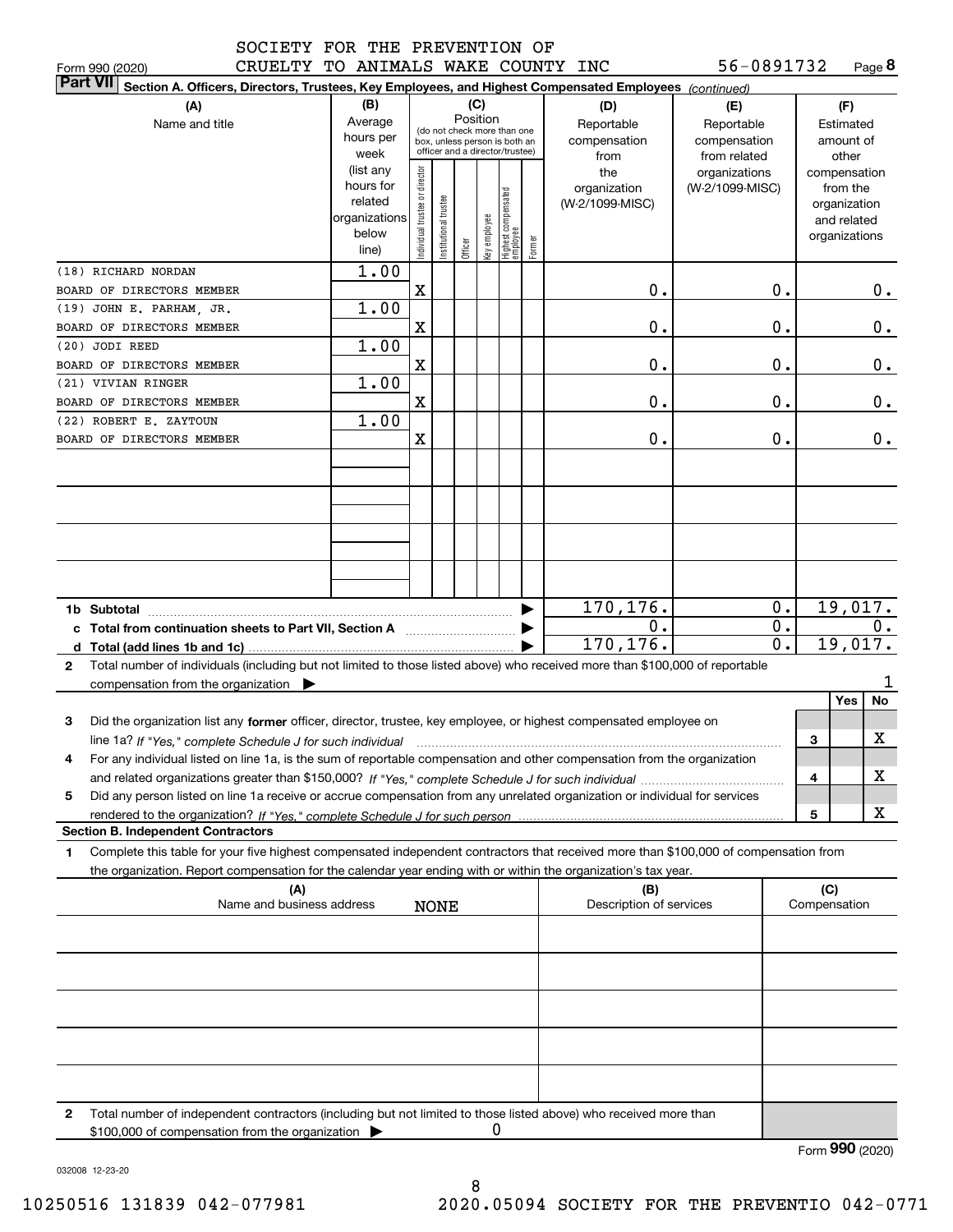| Form 990 (2020 |  |
|----------------|--|

#### Form 990 (2020) CRUELTY TO ANIMALS WAKE COUNTY INC 56-0891732 Page SOCIETY FOR THE PREVENTION OF

|                                                           | <b>Part VIII</b> |   | <b>Statement of Revenue</b>                                                                                                                                                 |    |                                                          |                                                                    |                                  |                                              |                                                 |                                                                 |
|-----------------------------------------------------------|------------------|---|-----------------------------------------------------------------------------------------------------------------------------------------------------------------------------|----|----------------------------------------------------------|--------------------------------------------------------------------|----------------------------------|----------------------------------------------|-------------------------------------------------|-----------------------------------------------------------------|
|                                                           |                  |   | Check if Schedule O contains a response or note to any line in this Part VIII                                                                                               |    |                                                          |                                                                    |                                  |                                              |                                                 |                                                                 |
|                                                           |                  |   |                                                                                                                                                                             |    |                                                          |                                                                    | (A)<br>Total revenue             | (B)<br>Related or exempt<br>function revenue | $\overline{C}$<br>Unrelated<br>business revenue | (D)<br>Revenue excluded<br>from tax under<br>sections 512 - 514 |
|                                                           |                  |   | <b>1 a</b> Federated campaigns<br><b>b</b> Membership dues<br>c Fundraising events<br>d Related organizations<br>.                                                          |    | 1a<br>1 <sub>b</sub><br>1 <sub>c</sub><br>1 <sub>d</sub> |                                                                    |                                  |                                              |                                                 |                                                                 |
| Contributions, Gifts, Grants<br>and Other Similar Amounts |                  |   | e Government grants (contributions)<br>f All other contributions, gifts, grants, and<br>similar amounts not included above<br>Noncash contributions included in lines 1a-1f |    | 1e<br>1f<br>$1g$ \$                                      | 981,782.<br>$\frac{5,444,147.}{162,732.}$<br>$\blacktriangleright$ | 6,425,929.                       |                                              |                                                 |                                                                 |
|                                                           |                  |   |                                                                                                                                                                             |    |                                                          | <b>Business Code</b>                                               |                                  |                                              |                                                 |                                                                 |
|                                                           |                  |   | 2 a ADOPTION AND SURRENDER                                                                                                                                                  |    |                                                          | 900099                                                             | 358,791.                         | 358,791.                                     |                                                 |                                                                 |
|                                                           |                  | b | FEES AND SERVICES                                                                                                                                                           |    |                                                          | 900099                                                             | 302, 375.                        | 302, 375.                                    |                                                 |                                                                 |
|                                                           |                  | с |                                                                                                                                                                             |    |                                                          |                                                                    |                                  |                                              |                                                 |                                                                 |
|                                                           |                  |   |                                                                                                                                                                             |    |                                                          |                                                                    |                                  |                                              |                                                 |                                                                 |
|                                                           |                  | d | <u> 1989 - Johann Barbara, martin amerikan basar dan berasal dalam basar dalam basar dalam basar dalam basar dala</u>                                                       |    |                                                          |                                                                    |                                  |                                              |                                                 |                                                                 |
| Program Service<br>Revenue                                |                  | е |                                                                                                                                                                             |    |                                                          |                                                                    |                                  |                                              |                                                 |                                                                 |
|                                                           |                  |   | f All other program service revenue                                                                                                                                         |    |                                                          |                                                                    |                                  |                                              |                                                 |                                                                 |
|                                                           |                  |   |                                                                                                                                                                             |    |                                                          | ▶                                                                  | 661, 166.                        |                                              |                                                 |                                                                 |
|                                                           | 3                |   | Investment income (including dividends, interest, and                                                                                                                       |    |                                                          |                                                                    |                                  |                                              |                                                 |                                                                 |
|                                                           |                  |   |                                                                                                                                                                             |    |                                                          |                                                                    | 13,747.                          |                                              |                                                 | 13,747.                                                         |
|                                                           | 4                |   | Income from investment of tax-exempt bond proceeds                                                                                                                          |    |                                                          |                                                                    |                                  |                                              |                                                 |                                                                 |
|                                                           | 5                |   |                                                                                                                                                                             |    |                                                          |                                                                    |                                  |                                              |                                                 |                                                                 |
|                                                           |                  |   |                                                                                                                                                                             |    | (i) Real                                                 | (ii) Personal                                                      |                                  |                                              |                                                 |                                                                 |
|                                                           |                  |   | 6 a Gross rents<br>.                                                                                                                                                        | 6a | 1,200.                                                   |                                                                    |                                  |                                              |                                                 |                                                                 |
|                                                           |                  |   | Less: rental expenses                                                                                                                                                       | 6b | 0.                                                       |                                                                    |                                  |                                              |                                                 |                                                                 |
|                                                           |                  | b | c Rental income or (loss)                                                                                                                                                   | 6c | 1,200.                                                   |                                                                    |                                  |                                              |                                                 |                                                                 |
|                                                           |                  |   | d Net rental income or (loss)                                                                                                                                               |    |                                                          |                                                                    | 1,200.                           | 1,200.                                       |                                                 |                                                                 |
|                                                           |                  |   | 7 a Gross amount from sales of                                                                                                                                              |    | (i) Securities                                           | (ii) Other                                                         |                                  |                                              |                                                 |                                                                 |
|                                                           |                  |   | assets other than inventory                                                                                                                                                 | 7a | 52, 246.                                                 |                                                                    |                                  |                                              |                                                 |                                                                 |
|                                                           |                  |   |                                                                                                                                                                             |    |                                                          |                                                                    |                                  |                                              |                                                 |                                                                 |
|                                                           |                  |   | <b>b</b> Less: cost or other basis                                                                                                                                          |    | 0.                                                       |                                                                    |                                  |                                              |                                                 |                                                                 |
|                                                           |                  |   | and sales expenses                                                                                                                                                          | 7b | $7c$ 52, 246.                                            |                                                                    |                                  |                                              |                                                 |                                                                 |
| Revenue                                                   |                  |   | c Gain or (loss)                                                                                                                                                            |    |                                                          |                                                                    |                                  |                                              |                                                 |                                                                 |
|                                                           |                  |   |                                                                                                                                                                             |    |                                                          | ▶                                                                  | 52, 246.                         |                                              |                                                 | 52, 246.                                                        |
| Other                                                     |                  |   | 8 a Gross income from fundraising events (not                                                                                                                               |    |                                                          |                                                                    |                                  |                                              |                                                 |                                                                 |
|                                                           |                  |   | including \$                                                                                                                                                                |    |                                                          |                                                                    |                                  |                                              |                                                 |                                                                 |
|                                                           |                  |   | contributions reported on line 1c). See                                                                                                                                     |    |                                                          |                                                                    |                                  |                                              |                                                 |                                                                 |
|                                                           |                  |   |                                                                                                                                                                             |    | 8а                                                       |                                                                    |                                  |                                              |                                                 |                                                                 |
|                                                           |                  |   |                                                                                                                                                                             |    | 8b                                                       |                                                                    |                                  |                                              |                                                 |                                                                 |
|                                                           |                  |   | c Net income or (loss) from fundraising events                                                                                                                              |    |                                                          |                                                                    |                                  |                                              |                                                 |                                                                 |
|                                                           |                  |   | 9 a Gross income from gaming activities. See                                                                                                                                |    |                                                          |                                                                    |                                  |                                              |                                                 |                                                                 |
|                                                           |                  |   |                                                                                                                                                                             |    | 9а                                                       |                                                                    |                                  |                                              |                                                 |                                                                 |
|                                                           |                  |   | <b>b</b> Less: direct expenses <b>manually</b>                                                                                                                              |    | 9 <sub>b</sub>                                           |                                                                    |                                  |                                              |                                                 |                                                                 |
|                                                           |                  |   | c Net income or (loss) from gaming activities                                                                                                                               |    |                                                          | ▶<br>.                                                             |                                  |                                              |                                                 |                                                                 |
|                                                           |                  |   | 10 a Gross sales of inventory, less returns                                                                                                                                 |    |                                                          |                                                                    |                                  |                                              |                                                 |                                                                 |
|                                                           |                  |   |                                                                                                                                                                             |    |                                                          | $\vert$ 10a 57,922.                                                |                                  |                                              |                                                 |                                                                 |
|                                                           |                  |   | <b>b</b> Less: cost of goods sold                                                                                                                                           |    |                                                          | $\overline{10b}$ 22,609.                                           |                                  |                                              |                                                 |                                                                 |
|                                                           |                  |   | c Net income or (loss) from sales of inventory                                                                                                                              |    |                                                          | ▶                                                                  | 35,313.                          | 35,313.                                      |                                                 |                                                                 |
|                                                           |                  |   |                                                                                                                                                                             |    |                                                          | <b>Business Code</b>                                               |                                  |                                              |                                                 |                                                                 |
|                                                           |                  |   | 11 a INCREASE IN CSV                                                                                                                                                        |    |                                                          | 900099                                                             | 811.                             |                                              |                                                 | 811.                                                            |
|                                                           |                  |   |                                                                                                                                                                             |    |                                                          |                                                                    |                                  |                                              |                                                 |                                                                 |
|                                                           |                  | b |                                                                                                                                                                             |    |                                                          |                                                                    |                                  |                                              |                                                 |                                                                 |
|                                                           |                  | c |                                                                                                                                                                             |    |                                                          |                                                                    |                                  |                                              |                                                 |                                                                 |
| Miscellaneous<br>Revenue                                  |                  |   |                                                                                                                                                                             |    |                                                          |                                                                    | 811.                             |                                              |                                                 |                                                                 |
|                                                           |                  |   |                                                                                                                                                                             |    |                                                          | $\blacktriangleright$                                              | $\blacktriangleright$ 7,190,412. | 697, 679.                                    | $0$ .                                           | 66,804.                                                         |
|                                                           | 12               |   |                                                                                                                                                                             |    |                                                          |                                                                    |                                  |                                              |                                                 |                                                                 |
| 032009 12-23-20                                           |                  |   |                                                                                                                                                                             |    |                                                          |                                                                    | a                                |                                              |                                                 | Form 990 (2020)                                                 |

9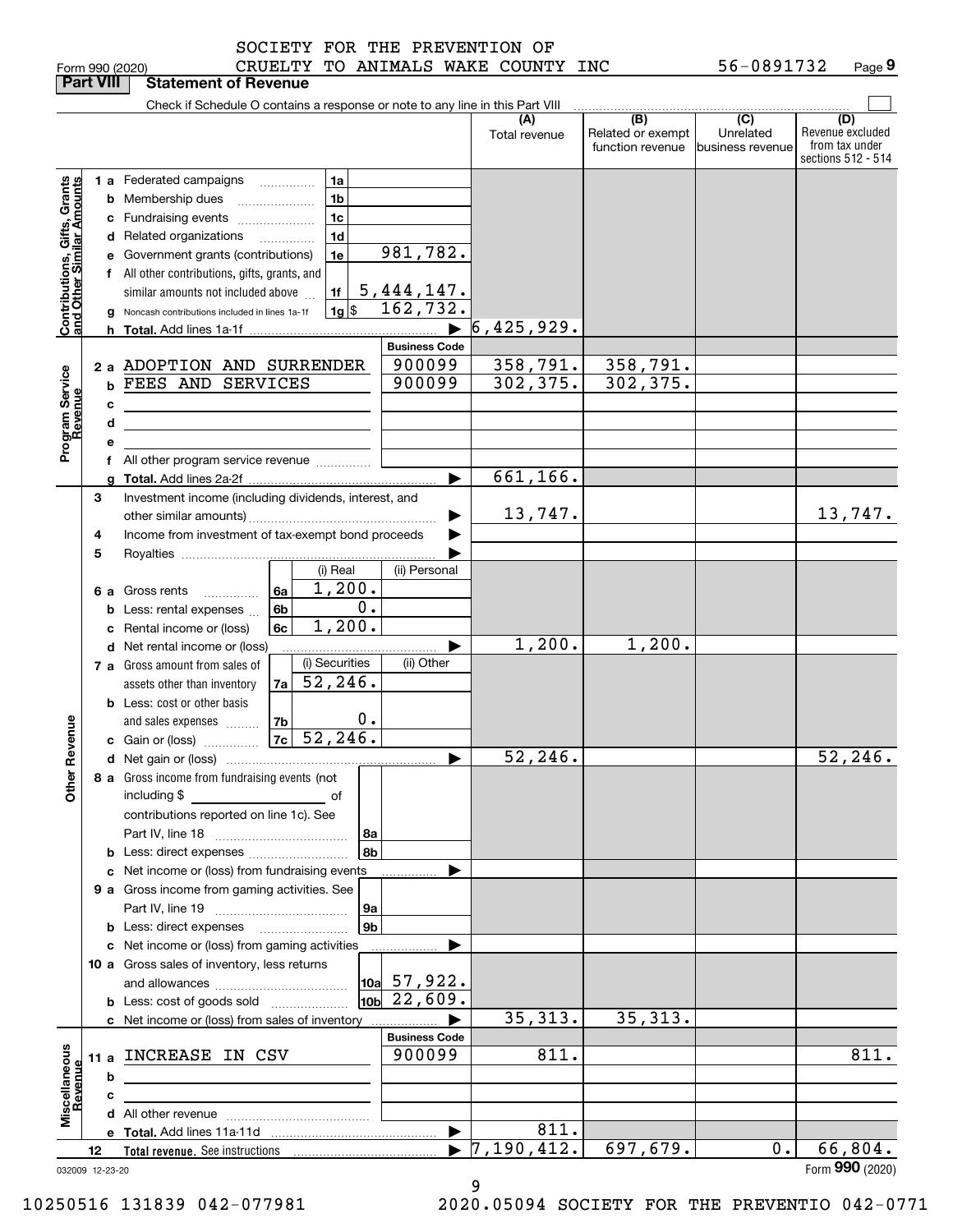#### $_{\rm Form}$   $_{990}$  (2020) CRUELTY TO ANIMALS WAKE COUNTY INC  $_{\rm 56-0891732}$   $_{\rm Page}$ **Part IX Statement of Functional Expenses** SOCIETY FOR THE PREVENTION OF

|    | Section 501(c)(3) and 501(c)(4) organizations must complete all columns. All other organizations must complete column (A).                                                                                 |                       |                                    |                                           |                                |
|----|------------------------------------------------------------------------------------------------------------------------------------------------------------------------------------------------------------|-----------------------|------------------------------------|-------------------------------------------|--------------------------------|
|    | Check if Schedule O contains a response or note to any line in this Part IX                                                                                                                                |                       |                                    |                                           |                                |
|    | Do not include amounts reported on lines 6b,<br>7b, 8b, 9b, and 10b of Part VIII.                                                                                                                          | (A)<br>Total expenses | (B)<br>Program service<br>expenses | (C)<br>Management and<br>general expenses | (D)<br>Fundraising<br>expenses |
| 1. | Grants and other assistance to domestic organizations                                                                                                                                                      |                       |                                    |                                           |                                |
|    | and domestic governments. See Part IV, line 21                                                                                                                                                             |                       |                                    |                                           |                                |
| 2  | Grants and other assistance to domestic                                                                                                                                                                    |                       |                                    |                                           |                                |
|    | individuals. See Part IV, line 22                                                                                                                                                                          |                       |                                    |                                           |                                |
| 3  | Grants and other assistance to foreign                                                                                                                                                                     |                       |                                    |                                           |                                |
|    | organizations, foreign governments, and foreign                                                                                                                                                            |                       |                                    |                                           |                                |
|    | individuals. See Part IV, lines 15 and 16                                                                                                                                                                  |                       |                                    |                                           |                                |
| 4  | Benefits paid to or for members                                                                                                                                                                            |                       |                                    |                                           |                                |
| 5  | Compensation of current officers, directors,                                                                                                                                                               |                       |                                    |                                           |                                |
|    |                                                                                                                                                                                                            | 218,270.              | 188, 193.                          | 25, 188.                                  | 4,889.                         |
| 6  | Compensation not included above to disqualified                                                                                                                                                            |                       |                                    |                                           |                                |
|    | persons (as defined under section 4958(f)(1)) and                                                                                                                                                          |                       |                                    |                                           |                                |
|    | persons described in section 4958(c)(3)(B)<br>.                                                                                                                                                            |                       |                                    |                                           |                                |
| 7  |                                                                                                                                                                                                            | 1,779,702.            | 1,534,459.                         | 205, 378.                                 | 39,865.                        |
| 8  | Pension plan accruals and contributions (include                                                                                                                                                           |                       |                                    |                                           |                                |
|    | section 401(k) and 403(b) employer contributions)                                                                                                                                                          |                       |                                    |                                           |                                |
| 9  |                                                                                                                                                                                                            | 210,228.              | 181,259.                           | $\frac{24,260}{17,344}$ .                 | $\frac{4,709}{3,367}$          |
| 10 |                                                                                                                                                                                                            | 150, 292.             | 129,581.                           |                                           |                                |
| 11 | Fees for services (nonemployees):                                                                                                                                                                          |                       |                                    |                                           |                                |
| a  |                                                                                                                                                                                                            |                       |                                    |                                           |                                |
| b  |                                                                                                                                                                                                            |                       |                                    |                                           |                                |
|    |                                                                                                                                                                                                            | 15,440.               |                                    | 15,440.                                   |                                |
| d  |                                                                                                                                                                                                            |                       |                                    |                                           |                                |
|    | Professional fundraising services. See Part IV, line 17                                                                                                                                                    | 6,705.                |                                    | 6,705.                                    |                                |
| f  | Investment management fees                                                                                                                                                                                 |                       |                                    |                                           |                                |
| g  | Other. (If line 11g amount exceeds 10% of line 25,<br>column (A) amount, list line 11g expenses on Sch O.)                                                                                                 |                       |                                    |                                           |                                |
| 12 |                                                                                                                                                                                                            |                       |                                    |                                           |                                |
| 13 |                                                                                                                                                                                                            | 203,777.              | 188,812.                           | 13,952.                                   | 1,013.                         |
| 14 |                                                                                                                                                                                                            |                       |                                    |                                           |                                |
| 15 |                                                                                                                                                                                                            |                       |                                    |                                           |                                |
| 16 |                                                                                                                                                                                                            | 130,765.              | 128,521.                           | 1,583.                                    | $\overline{661}$ .             |
| 17 |                                                                                                                                                                                                            | 2,880.                | 2,880.                             |                                           |                                |
| 18 | Payments of travel or entertainment expenses                                                                                                                                                               |                       |                                    |                                           |                                |
|    | for any federal, state, or local public officials                                                                                                                                                          |                       |                                    |                                           |                                |
| 19 | Conferences, conventions, and meetings                                                                                                                                                                     |                       |                                    |                                           |                                |
| 20 | Interest                                                                                                                                                                                                   | 35,225.               | 34, 373.                           | 601.                                      | $\overline{251}$ .             |
| 21 |                                                                                                                                                                                                            |                       |                                    |                                           |                                |
| 22 | Depreciation, depletion, and amortization                                                                                                                                                                  | 173,896.              | 171,027.                           | 2,017.                                    | 852.                           |
| 23 | Insurance                                                                                                                                                                                                  | 20,429.               | 20,107.                            | $\overline{227}$ .                        | 95.                            |
| 24 | Other expenses. Itemize expenses not covered<br>above (List miscellaneous expenses on line 24e. If<br>line 24e amount exceeds 10% of line 25, column (A)<br>amount, list line 24e expenses on Schedule O.) |                       |                                    |                                           |                                |
| a  | FUNDRAISING AND OTHER E                                                                                                                                                                                    | 507,497.              | 101,641.                           | 22,961.                                   | 382,895.                       |
| b  | SHELTER SUPPLIES AND SE                                                                                                                                                                                    | 198, 164.             | 198,164.                           |                                           |                                |
| C. | MEDICAL/VETERINARIAN                                                                                                                                                                                       | 102, 386.             | 102, 386.                          |                                           |                                |
| d  | MERCHANT & BANK FEES                                                                                                                                                                                       | 52,747.               | 18,642.                            | 34, 105.                                  |                                |
| е  | All other expenses                                                                                                                                                                                         | 157,874.              | 126, 707.                          | 27,807.                                   | 3,360.                         |
| 25 | Total functional expenses. Add lines 1 through 24e                                                                                                                                                         | 3,966,277.            | 3, 126, 752.                       | 397,568.                                  | 441,957.                       |
| 26 | Joint costs. Complete this line only if the organization                                                                                                                                                   |                       |                                    |                                           |                                |
|    | reported in column (B) joint costs from a combined                                                                                                                                                         |                       |                                    |                                           |                                |
|    | educational campaign and fundraising solicitation.                                                                                                                                                         |                       |                                    |                                           |                                |
|    | Check here $\blacktriangleright$<br>if following SOP 98-2 (ASC 958-720)                                                                                                                                    |                       |                                    |                                           |                                |

032010 12-23-20

Form (2020) **990**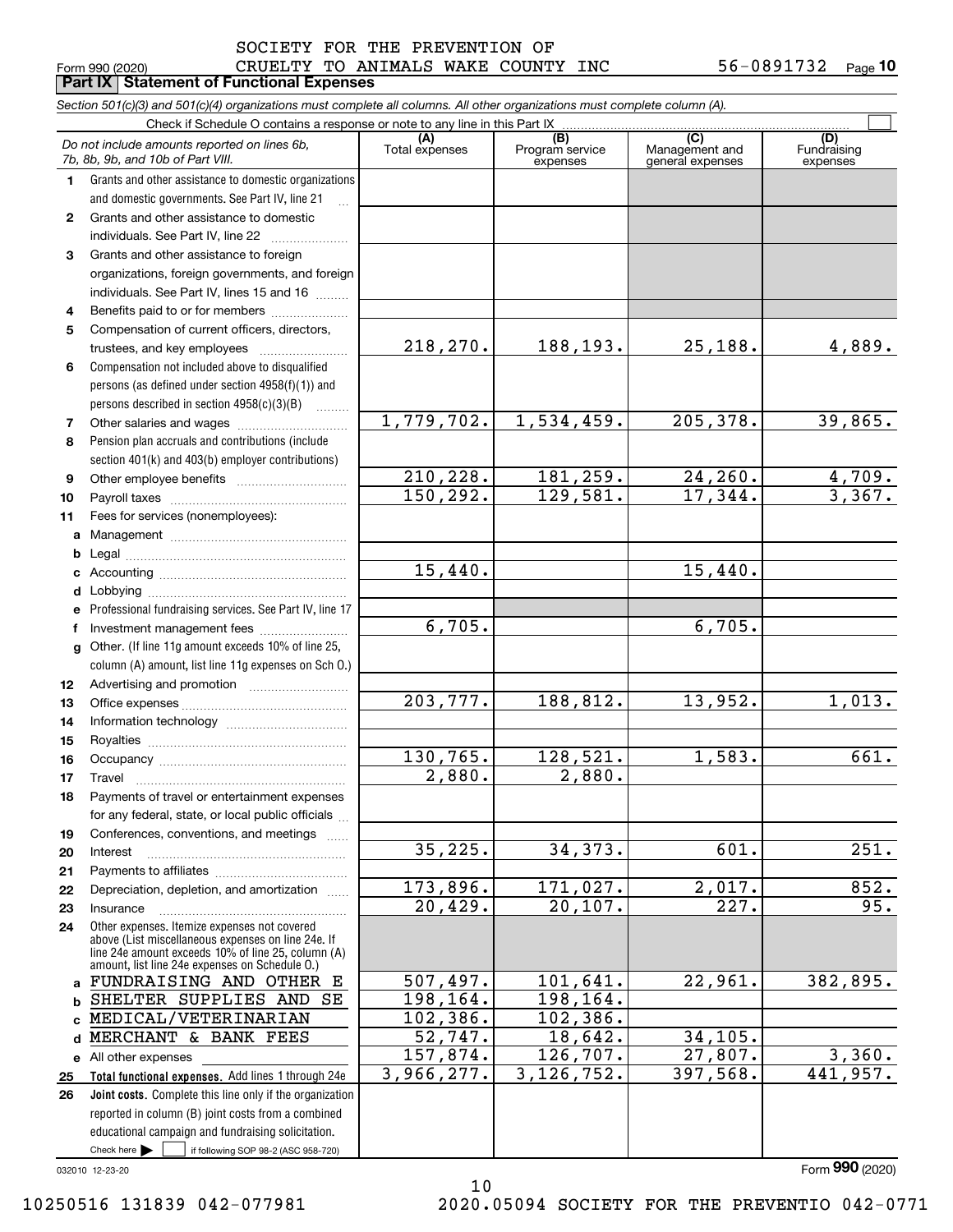|                 | SOCIETY FOR THE PREVENTION OF    |  |  |     |            |         |
|-----------------|----------------------------------|--|--|-----|------------|---------|
| Form 990 (2020) | CRUELTY TO ANIMALS WAKE COUNTY I |  |  | INC | 56-0891732 | Page 11 |

|                             |              |                                                                                                                                                                                                                                                                                                                                                                                                                                                      |  |            | (A)<br>Beginning of year |                     | (B)<br>End of year       |  |  |  |  |
|-----------------------------|--------------|------------------------------------------------------------------------------------------------------------------------------------------------------------------------------------------------------------------------------------------------------------------------------------------------------------------------------------------------------------------------------------------------------------------------------------------------------|--|------------|--------------------------|---------------------|--------------------------|--|--|--|--|
|                             | 1            |                                                                                                                                                                                                                                                                                                                                                                                                                                                      |  |            | 818,059.                 | $\mathbf{1}$        | 2,577,082.               |  |  |  |  |
|                             | $\mathbf{2}$ |                                                                                                                                                                                                                                                                                                                                                                                                                                                      |  |            | 542,847.                 | $\mathbf{2}$        | 414,086.                 |  |  |  |  |
|                             | 3            |                                                                                                                                                                                                                                                                                                                                                                                                                                                      |  | 0.         | 3                        | 618,324.            |                          |  |  |  |  |
|                             | 4            |                                                                                                                                                                                                                                                                                                                                                                                                                                                      |  |            | 21,783.                  | $\overline{4}$      | 615,771.                 |  |  |  |  |
|                             | 5            | Loans and other receivables from any current or former officer, director,                                                                                                                                                                                                                                                                                                                                                                            |  |            |                          |                     |                          |  |  |  |  |
|                             |              | trustee, key employee, creator or founder, substantial contributor, or 35%                                                                                                                                                                                                                                                                                                                                                                           |  |            |                          |                     |                          |  |  |  |  |
|                             |              | controlled entity or family member of any of these persons                                                                                                                                                                                                                                                                                                                                                                                           |  |            |                          | 5                   |                          |  |  |  |  |
|                             | 6            | Loans and other receivables from other disqualified persons (as defined                                                                                                                                                                                                                                                                                                                                                                              |  |            |                          |                     |                          |  |  |  |  |
|                             |              | under section 4958(f)(1)), and persons described in section 4958(c)(3)(B)                                                                                                                                                                                                                                                                                                                                                                            |  |            |                          | 6                   |                          |  |  |  |  |
|                             | 7            |                                                                                                                                                                                                                                                                                                                                                                                                                                                      |  |            | 45,983.                  | $\overline{7}$<br>8 |                          |  |  |  |  |
| Assets                      | 8            |                                                                                                                                                                                                                                                                                                                                                                                                                                                      |  |            |                          |                     |                          |  |  |  |  |
|                             | 9            | Prepaid expenses and deferred charges                                                                                                                                                                                                                                                                                                                                                                                                                |  |            | 39,739.                  | $\boldsymbol{9}$    | $\frac{52,441.}{8,823.}$ |  |  |  |  |
|                             |              | 10a Land, buildings, and equipment: cost or other                                                                                                                                                                                                                                                                                                                                                                                                    |  |            |                          |                     |                          |  |  |  |  |
|                             |              | basis. Complete Part VI of Schedule D    10a   5,534,628.                                                                                                                                                                                                                                                                                                                                                                                            |  |            |                          |                     |                          |  |  |  |  |
|                             |              | $\frac{1}{10b}$<br><b>b</b> Less: accumulated depreciation                                                                                                                                                                                                                                                                                                                                                                                           |  | 2,503,851. | 3,016,290.               | 10 <sub>c</sub>     | <u>3,030,777.</u>        |  |  |  |  |
|                             | 11           |                                                                                                                                                                                                                                                                                                                                                                                                                                                      |  |            | 589,501.                 | 11                  | 739,072.                 |  |  |  |  |
|                             | 12           |                                                                                                                                                                                                                                                                                                                                                                                                                                                      |  |            |                          | 12                  |                          |  |  |  |  |
|                             | 13           |                                                                                                                                                                                                                                                                                                                                                                                                                                                      |  |            |                          | 13                  |                          |  |  |  |  |
|                             | 14<br>15     |                                                                                                                                                                                                                                                                                                                                                                                                                                                      |  |            | 45,401.                  | 14<br>15            | 46,212.                  |  |  |  |  |
|                             | 16           |                                                                                                                                                                                                                                                                                                                                                                                                                                                      |  |            | 5, 119, 603.             | 16                  | 8,102,588.               |  |  |  |  |
|                             | 17           |                                                                                                                                                                                                                                                                                                                                                                                                                                                      |  |            | 155, 184.                | 17                  | 213,778.                 |  |  |  |  |
|                             | 18           |                                                                                                                                                                                                                                                                                                                                                                                                                                                      |  |            |                          | 18                  |                          |  |  |  |  |
|                             | 19           | Deferred revenue manual contracts and contracts are contracted and contract and contract are contracted and contract are contracted and contract are contracted and contract are contracted and contract are contracted and co                                                                                                                                                                                                                       |  |            |                          | 19                  |                          |  |  |  |  |
|                             | 20           |                                                                                                                                                                                                                                                                                                                                                                                                                                                      |  | 20         |                          |                     |                          |  |  |  |  |
|                             | 21           | Escrow or custodial account liability. Complete Part IV of Schedule D                                                                                                                                                                                                                                                                                                                                                                                |  |            |                          | 21                  |                          |  |  |  |  |
|                             | 22           | Loans and other payables to any current or former officer, director,                                                                                                                                                                                                                                                                                                                                                                                 |  |            |                          |                     |                          |  |  |  |  |
| Liabilities                 |              | trustee, key employee, creator or founder, substantial contributor, or 35%                                                                                                                                                                                                                                                                                                                                                                           |  |            |                          |                     |                          |  |  |  |  |
|                             |              | controlled entity or family member of any of these persons                                                                                                                                                                                                                                                                                                                                                                                           |  |            | 22                       |                     |                          |  |  |  |  |
|                             | 23           | Secured mortgages and notes payable to unrelated third parties                                                                                                                                                                                                                                                                                                                                                                                       |  |            | 905,398.                 | 23                  | 831,237.                 |  |  |  |  |
|                             | 24           | Unsecured notes and loans payable to unrelated third parties                                                                                                                                                                                                                                                                                                                                                                                         |  |            | 408,098.                 | 24                  | 0.                       |  |  |  |  |
|                             | 25           | Other liabilities (including federal income tax, payables to related third                                                                                                                                                                                                                                                                                                                                                                           |  |            |                          |                     |                          |  |  |  |  |
|                             |              | parties, and other liabilities not included on lines 17-24). Complete Part X                                                                                                                                                                                                                                                                                                                                                                         |  |            |                          |                     |                          |  |  |  |  |
|                             |              | of Schedule D<br>$\begin{minipage}{0.5\textwidth} \begin{tabular}{ c c c c } \hline \multicolumn{1}{ c }{p} & \multicolumn{1}{ c }{p} & \multicolumn{1}{ c }{p} & \multicolumn{1}{ c }{p} & \multicolumn{1}{ c }{p} & \multicolumn{1}{ c }{p} & \multicolumn{1}{ c }{p} & \multicolumn{1}{ c }{p} & \multicolumn{1}{ c }{p} & \multicolumn{1}{ c }{p} & \multicolumn{1}{ c }{p} & \multicolumn{1}{ c }{p} & \multicolumn{1}{ c }{p} & \multicolumn{$ |  |            |                          | 25                  |                          |  |  |  |  |
|                             | 26           |                                                                                                                                                                                                                                                                                                                                                                                                                                                      |  |            | 1,468,680.               | 26                  | 1,045,015.               |  |  |  |  |
|                             |              | Organizations that follow FASB ASC 958, check here $\blacktriangleright \boxed{X}$                                                                                                                                                                                                                                                                                                                                                                   |  |            |                          |                     |                          |  |  |  |  |
|                             |              | and complete lines 27, 28, 32, and 33.                                                                                                                                                                                                                                                                                                                                                                                                               |  |            | 3,294,668.               |                     |                          |  |  |  |  |
|                             | 27           |                                                                                                                                                                                                                                                                                                                                                                                                                                                      |  |            | 356, 255.                | 27                  | 5,673,046.<br>1,384,527. |  |  |  |  |
|                             | 28           | Organizations that do not follow FASB ASC 958, check here $\blacktriangleright$                                                                                                                                                                                                                                                                                                                                                                      |  |            |                          | 28                  |                          |  |  |  |  |
|                             |              | and complete lines 29 through 33.                                                                                                                                                                                                                                                                                                                                                                                                                    |  |            |                          |                     |                          |  |  |  |  |
|                             | 29           |                                                                                                                                                                                                                                                                                                                                                                                                                                                      |  |            | 29                       |                     |                          |  |  |  |  |
|                             | 30           | Paid-in or capital surplus, or land, building, or equipment fund                                                                                                                                                                                                                                                                                                                                                                                     |  |            |                          | 30                  |                          |  |  |  |  |
|                             | 31           | Retained earnings, endowment, accumulated income, or other funds                                                                                                                                                                                                                                                                                                                                                                                     |  |            |                          | 31                  |                          |  |  |  |  |
| Net Assets or Fund Balances | 32           |                                                                                                                                                                                                                                                                                                                                                                                                                                                      |  | 3,650,923. | 32                       | 7,057,573.          |                          |  |  |  |  |
|                             | 33           |                                                                                                                                                                                                                                                                                                                                                                                                                                                      |  |            | 5, 119, 603.             | 33                  | 8,102,588.               |  |  |  |  |
|                             |              |                                                                                                                                                                                                                                                                                                                                                                                                                                                      |  |            |                          |                     | Form 990 (2020)          |  |  |  |  |
|                             |              |                                                                                                                                                                                                                                                                                                                                                                                                                                                      |  |            |                          |                     |                          |  |  |  |  |

**Part X Balance Sheet**

 $\overline{\phantom{a}}$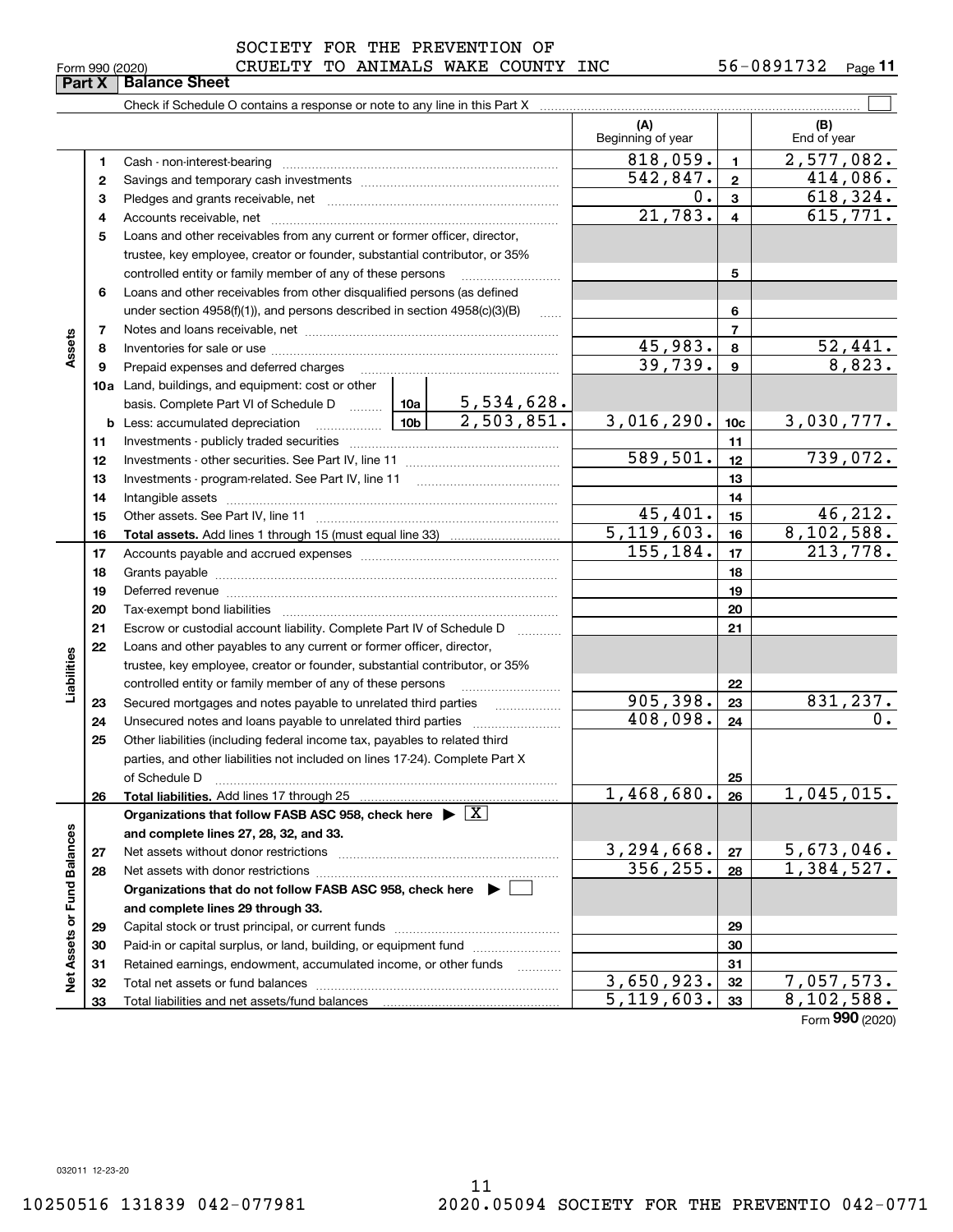| 56-0891732<br>CRUELTY TO ANIMALS WAKE COUNTY INC<br>Page $12$<br>Form 990 (2020)<br>Part XI<br><b>Reconciliation of Net Assets</b><br>7,190,412.<br>Total revenue (must equal Part VIII, column (A), line 12)<br>1<br>1<br>3,966,277.<br>$\mathbf{2}$<br>Total expenses (must equal Part IX, column (A), line 25)<br>2<br>3, 224, 135.<br>3<br>з<br>Revenue less expenses. Subtract line 2 from line 1<br>3,650,923.<br>4<br>4<br>121, 125.<br>5<br>Net unrealized gains (losses) on investments<br>5<br>61,390.<br>6<br>6<br>$\overline{7}$<br>7<br>Investment expenses www.communication.com/www.communication.com/www.communication.com/www.com<br>8<br>8<br>Prior period adjustments<br>$\overline{0}$ .<br>Other changes in net assets or fund balances (explain on Schedule O)<br>9<br>9<br>Net assets or fund balances at end of year. Combine lines 3 through 9 (must equal Part X, line 32,<br>10<br>7,057,573.<br>10<br>column (B))<br><b>Part XII</b> Financial Statements and Reporting<br>$\overline{\mathbf{x}}$<br>No<br>Yes<br>$ X $ Accrual<br>Accounting method used to prepare the Form 990: <u>[16</u> ] Cash<br>Other<br>1<br>If the organization changed its method of accounting from a prior year or checked "Other," explain in Schedule O.<br>x<br>2a Were the organization's financial statements compiled or reviewed by an independent accountant?<br>2a<br>If "Yes," check a box below to indicate whether the financial statements for the year were compiled or reviewed on a<br>separate basis, consolidated basis, or both:<br>Both consolidated and separate basis<br>Separate basis<br><b>Consolidated basis</b><br>X<br><b>b</b> Were the organization's financial statements audited by an independent accountant?<br>2 <sub>b</sub><br>If "Yes," check a box below to indicate whether the financial statements for the year were audited on a separate basis,<br>consolidated basis, or both:<br>$\lfloor x \rfloor$ Separate basis<br><b>Consolidated basis</b><br>Both consolidated and separate basis<br>c If "Yes" to line 2a or 2b, does the organization have a committee that assumes responsibility for oversight of the audit,<br>Χ<br>2c<br>If the organization changed either its oversight process or selection process during the tax year, explain on Schedule O. | SOCIETY FOR THE PREVENTION OF |  |  |
|-------------------------------------------------------------------------------------------------------------------------------------------------------------------------------------------------------------------------------------------------------------------------------------------------------------------------------------------------------------------------------------------------------------------------------------------------------------------------------------------------------------------------------------------------------------------------------------------------------------------------------------------------------------------------------------------------------------------------------------------------------------------------------------------------------------------------------------------------------------------------------------------------------------------------------------------------------------------------------------------------------------------------------------------------------------------------------------------------------------------------------------------------------------------------------------------------------------------------------------------------------------------------------------------------------------------------------------------------------------------------------------------------------------------------------------------------------------------------------------------------------------------------------------------------------------------------------------------------------------------------------------------------------------------------------------------------------------------------------------------------------------------------------------------------------------------------------------------------------------------------------------------------------------------------------------------------------------------------------------------------------------------------------------------------------------------------------------------------------------------------------------------------------------------------------------------------------------------------------------------------------------------------------------------------------------------------|-------------------------------|--|--|
|                                                                                                                                                                                                                                                                                                                                                                                                                                                                                                                                                                                                                                                                                                                                                                                                                                                                                                                                                                                                                                                                                                                                                                                                                                                                                                                                                                                                                                                                                                                                                                                                                                                                                                                                                                                                                                                                                                                                                                                                                                                                                                                                                                                                                                                                                                                         |                               |  |  |
|                                                                                                                                                                                                                                                                                                                                                                                                                                                                                                                                                                                                                                                                                                                                                                                                                                                                                                                                                                                                                                                                                                                                                                                                                                                                                                                                                                                                                                                                                                                                                                                                                                                                                                                                                                                                                                                                                                                                                                                                                                                                                                                                                                                                                                                                                                                         |                               |  |  |
|                                                                                                                                                                                                                                                                                                                                                                                                                                                                                                                                                                                                                                                                                                                                                                                                                                                                                                                                                                                                                                                                                                                                                                                                                                                                                                                                                                                                                                                                                                                                                                                                                                                                                                                                                                                                                                                                                                                                                                                                                                                                                                                                                                                                                                                                                                                         |                               |  |  |
|                                                                                                                                                                                                                                                                                                                                                                                                                                                                                                                                                                                                                                                                                                                                                                                                                                                                                                                                                                                                                                                                                                                                                                                                                                                                                                                                                                                                                                                                                                                                                                                                                                                                                                                                                                                                                                                                                                                                                                                                                                                                                                                                                                                                                                                                                                                         |                               |  |  |
|                                                                                                                                                                                                                                                                                                                                                                                                                                                                                                                                                                                                                                                                                                                                                                                                                                                                                                                                                                                                                                                                                                                                                                                                                                                                                                                                                                                                                                                                                                                                                                                                                                                                                                                                                                                                                                                                                                                                                                                                                                                                                                                                                                                                                                                                                                                         |                               |  |  |
|                                                                                                                                                                                                                                                                                                                                                                                                                                                                                                                                                                                                                                                                                                                                                                                                                                                                                                                                                                                                                                                                                                                                                                                                                                                                                                                                                                                                                                                                                                                                                                                                                                                                                                                                                                                                                                                                                                                                                                                                                                                                                                                                                                                                                                                                                                                         |                               |  |  |
|                                                                                                                                                                                                                                                                                                                                                                                                                                                                                                                                                                                                                                                                                                                                                                                                                                                                                                                                                                                                                                                                                                                                                                                                                                                                                                                                                                                                                                                                                                                                                                                                                                                                                                                                                                                                                                                                                                                                                                                                                                                                                                                                                                                                                                                                                                                         |                               |  |  |
|                                                                                                                                                                                                                                                                                                                                                                                                                                                                                                                                                                                                                                                                                                                                                                                                                                                                                                                                                                                                                                                                                                                                                                                                                                                                                                                                                                                                                                                                                                                                                                                                                                                                                                                                                                                                                                                                                                                                                                                                                                                                                                                                                                                                                                                                                                                         |                               |  |  |
|                                                                                                                                                                                                                                                                                                                                                                                                                                                                                                                                                                                                                                                                                                                                                                                                                                                                                                                                                                                                                                                                                                                                                                                                                                                                                                                                                                                                                                                                                                                                                                                                                                                                                                                                                                                                                                                                                                                                                                                                                                                                                                                                                                                                                                                                                                                         |                               |  |  |
|                                                                                                                                                                                                                                                                                                                                                                                                                                                                                                                                                                                                                                                                                                                                                                                                                                                                                                                                                                                                                                                                                                                                                                                                                                                                                                                                                                                                                                                                                                                                                                                                                                                                                                                                                                                                                                                                                                                                                                                                                                                                                                                                                                                                                                                                                                                         |                               |  |  |
|                                                                                                                                                                                                                                                                                                                                                                                                                                                                                                                                                                                                                                                                                                                                                                                                                                                                                                                                                                                                                                                                                                                                                                                                                                                                                                                                                                                                                                                                                                                                                                                                                                                                                                                                                                                                                                                                                                                                                                                                                                                                                                                                                                                                                                                                                                                         |                               |  |  |
|                                                                                                                                                                                                                                                                                                                                                                                                                                                                                                                                                                                                                                                                                                                                                                                                                                                                                                                                                                                                                                                                                                                                                                                                                                                                                                                                                                                                                                                                                                                                                                                                                                                                                                                                                                                                                                                                                                                                                                                                                                                                                                                                                                                                                                                                                                                         |                               |  |  |
|                                                                                                                                                                                                                                                                                                                                                                                                                                                                                                                                                                                                                                                                                                                                                                                                                                                                                                                                                                                                                                                                                                                                                                                                                                                                                                                                                                                                                                                                                                                                                                                                                                                                                                                                                                                                                                                                                                                                                                                                                                                                                                                                                                                                                                                                                                                         |                               |  |  |
|                                                                                                                                                                                                                                                                                                                                                                                                                                                                                                                                                                                                                                                                                                                                                                                                                                                                                                                                                                                                                                                                                                                                                                                                                                                                                                                                                                                                                                                                                                                                                                                                                                                                                                                                                                                                                                                                                                                                                                                                                                                                                                                                                                                                                                                                                                                         |                               |  |  |
|                                                                                                                                                                                                                                                                                                                                                                                                                                                                                                                                                                                                                                                                                                                                                                                                                                                                                                                                                                                                                                                                                                                                                                                                                                                                                                                                                                                                                                                                                                                                                                                                                                                                                                                                                                                                                                                                                                                                                                                                                                                                                                                                                                                                                                                                                                                         |                               |  |  |
|                                                                                                                                                                                                                                                                                                                                                                                                                                                                                                                                                                                                                                                                                                                                                                                                                                                                                                                                                                                                                                                                                                                                                                                                                                                                                                                                                                                                                                                                                                                                                                                                                                                                                                                                                                                                                                                                                                                                                                                                                                                                                                                                                                                                                                                                                                                         |                               |  |  |
|                                                                                                                                                                                                                                                                                                                                                                                                                                                                                                                                                                                                                                                                                                                                                                                                                                                                                                                                                                                                                                                                                                                                                                                                                                                                                                                                                                                                                                                                                                                                                                                                                                                                                                                                                                                                                                                                                                                                                                                                                                                                                                                                                                                                                                                                                                                         |                               |  |  |
|                                                                                                                                                                                                                                                                                                                                                                                                                                                                                                                                                                                                                                                                                                                                                                                                                                                                                                                                                                                                                                                                                                                                                                                                                                                                                                                                                                                                                                                                                                                                                                                                                                                                                                                                                                                                                                                                                                                                                                                                                                                                                                                                                                                                                                                                                                                         |                               |  |  |
|                                                                                                                                                                                                                                                                                                                                                                                                                                                                                                                                                                                                                                                                                                                                                                                                                                                                                                                                                                                                                                                                                                                                                                                                                                                                                                                                                                                                                                                                                                                                                                                                                                                                                                                                                                                                                                                                                                                                                                                                                                                                                                                                                                                                                                                                                                                         |                               |  |  |
|                                                                                                                                                                                                                                                                                                                                                                                                                                                                                                                                                                                                                                                                                                                                                                                                                                                                                                                                                                                                                                                                                                                                                                                                                                                                                                                                                                                                                                                                                                                                                                                                                                                                                                                                                                                                                                                                                                                                                                                                                                                                                                                                                                                                                                                                                                                         |                               |  |  |
|                                                                                                                                                                                                                                                                                                                                                                                                                                                                                                                                                                                                                                                                                                                                                                                                                                                                                                                                                                                                                                                                                                                                                                                                                                                                                                                                                                                                                                                                                                                                                                                                                                                                                                                                                                                                                                                                                                                                                                                                                                                                                                                                                                                                                                                                                                                         |                               |  |  |
|                                                                                                                                                                                                                                                                                                                                                                                                                                                                                                                                                                                                                                                                                                                                                                                                                                                                                                                                                                                                                                                                                                                                                                                                                                                                                                                                                                                                                                                                                                                                                                                                                                                                                                                                                                                                                                                                                                                                                                                                                                                                                                                                                                                                                                                                                                                         |                               |  |  |
|                                                                                                                                                                                                                                                                                                                                                                                                                                                                                                                                                                                                                                                                                                                                                                                                                                                                                                                                                                                                                                                                                                                                                                                                                                                                                                                                                                                                                                                                                                                                                                                                                                                                                                                                                                                                                                                                                                                                                                                                                                                                                                                                                                                                                                                                                                                         |                               |  |  |
|                                                                                                                                                                                                                                                                                                                                                                                                                                                                                                                                                                                                                                                                                                                                                                                                                                                                                                                                                                                                                                                                                                                                                                                                                                                                                                                                                                                                                                                                                                                                                                                                                                                                                                                                                                                                                                                                                                                                                                                                                                                                                                                                                                                                                                                                                                                         |                               |  |  |
|                                                                                                                                                                                                                                                                                                                                                                                                                                                                                                                                                                                                                                                                                                                                                                                                                                                                                                                                                                                                                                                                                                                                                                                                                                                                                                                                                                                                                                                                                                                                                                                                                                                                                                                                                                                                                                                                                                                                                                                                                                                                                                                                                                                                                                                                                                                         |                               |  |  |
|                                                                                                                                                                                                                                                                                                                                                                                                                                                                                                                                                                                                                                                                                                                                                                                                                                                                                                                                                                                                                                                                                                                                                                                                                                                                                                                                                                                                                                                                                                                                                                                                                                                                                                                                                                                                                                                                                                                                                                                                                                                                                                                                                                                                                                                                                                                         |                               |  |  |
|                                                                                                                                                                                                                                                                                                                                                                                                                                                                                                                                                                                                                                                                                                                                                                                                                                                                                                                                                                                                                                                                                                                                                                                                                                                                                                                                                                                                                                                                                                                                                                                                                                                                                                                                                                                                                                                                                                                                                                                                                                                                                                                                                                                                                                                                                                                         |                               |  |  |
|                                                                                                                                                                                                                                                                                                                                                                                                                                                                                                                                                                                                                                                                                                                                                                                                                                                                                                                                                                                                                                                                                                                                                                                                                                                                                                                                                                                                                                                                                                                                                                                                                                                                                                                                                                                                                                                                                                                                                                                                                                                                                                                                                                                                                                                                                                                         |                               |  |  |
|                                                                                                                                                                                                                                                                                                                                                                                                                                                                                                                                                                                                                                                                                                                                                                                                                                                                                                                                                                                                                                                                                                                                                                                                                                                                                                                                                                                                                                                                                                                                                                                                                                                                                                                                                                                                                                                                                                                                                                                                                                                                                                                                                                                                                                                                                                                         |                               |  |  |
|                                                                                                                                                                                                                                                                                                                                                                                                                                                                                                                                                                                                                                                                                                                                                                                                                                                                                                                                                                                                                                                                                                                                                                                                                                                                                                                                                                                                                                                                                                                                                                                                                                                                                                                                                                                                                                                                                                                                                                                                                                                                                                                                                                                                                                                                                                                         |                               |  |  |
|                                                                                                                                                                                                                                                                                                                                                                                                                                                                                                                                                                                                                                                                                                                                                                                                                                                                                                                                                                                                                                                                                                                                                                                                                                                                                                                                                                                                                                                                                                                                                                                                                                                                                                                                                                                                                                                                                                                                                                                                                                                                                                                                                                                                                                                                                                                         |                               |  |  |
| 3a As a result of a federal award, was the organization required to undergo an audit or audits as set forth in the Single Audit                                                                                                                                                                                                                                                                                                                                                                                                                                                                                                                                                                                                                                                                                                                                                                                                                                                                                                                                                                                                                                                                                                                                                                                                                                                                                                                                                                                                                                                                                                                                                                                                                                                                                                                                                                                                                                                                                                                                                                                                                                                                                                                                                                                         |                               |  |  |
| X.<br>Act and OMB Circular A-133?<br>За                                                                                                                                                                                                                                                                                                                                                                                                                                                                                                                                                                                                                                                                                                                                                                                                                                                                                                                                                                                                                                                                                                                                                                                                                                                                                                                                                                                                                                                                                                                                                                                                                                                                                                                                                                                                                                                                                                                                                                                                                                                                                                                                                                                                                                                                                 |                               |  |  |
| b If "Yes," did the organization undergo the required audit or audits? If the organization did not undergo the required audit                                                                                                                                                                                                                                                                                                                                                                                                                                                                                                                                                                                                                                                                                                                                                                                                                                                                                                                                                                                                                                                                                                                                                                                                                                                                                                                                                                                                                                                                                                                                                                                                                                                                                                                                                                                                                                                                                                                                                                                                                                                                                                                                                                                           |                               |  |  |
| 3b<br>990 $(202)$                                                                                                                                                                                                                                                                                                                                                                                                                                                                                                                                                                                                                                                                                                                                                                                                                                                                                                                                                                                                                                                                                                                                                                                                                                                                                                                                                                                                                                                                                                                                                                                                                                                                                                                                                                                                                                                                                                                                                                                                                                                                                                                                                                                                                                                                                                       |                               |  |  |

Form (2020) **990**

032012 12-23-20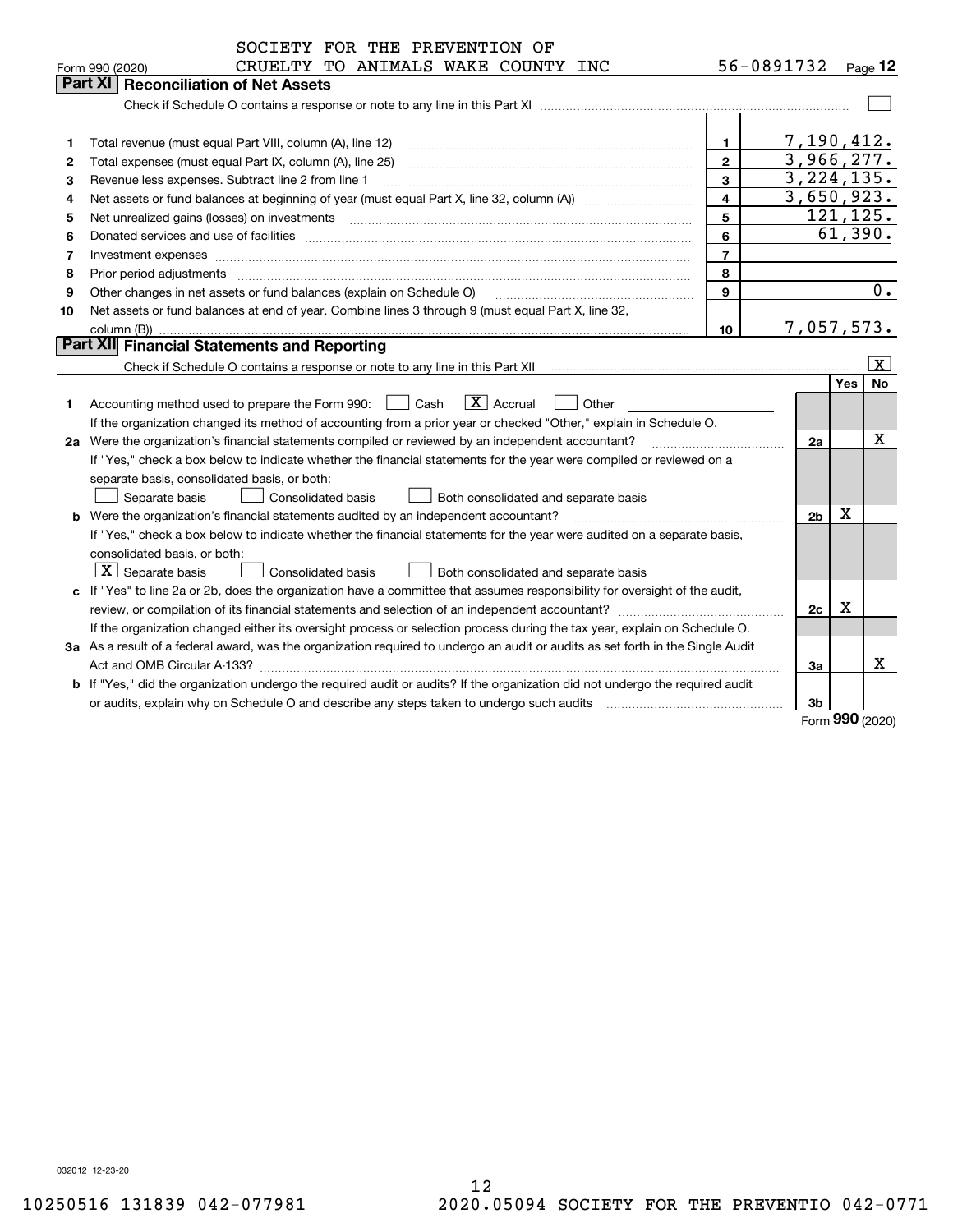| <b>SCHEDULE A</b>                                      |                                                                                                                                                                                                                                                           |                                                                                                                         |                                 |  |                        |  | OMB No. 1545-0047                     |  |  |  |  |  |
|--------------------------------------------------------|-----------------------------------------------------------------------------------------------------------------------------------------------------------------------------------------------------------------------------------------------------------|-------------------------------------------------------------------------------------------------------------------------|---------------------------------|--|------------------------|--|---------------------------------------|--|--|--|--|--|
| (Form 990 or 990-EZ)                                   |                                                                                                                                                                                                                                                           | <b>Public Charity Status and Public Support</b>                                                                         |                                 |  |                        |  |                                       |  |  |  |  |  |
|                                                        |                                                                                                                                                                                                                                                           | Complete if the organization is a section 501(c)(3) organization or a section<br>4947(a)(1) nonexempt charitable trust. |                                 |  |                        |  |                                       |  |  |  |  |  |
| Department of the Treasury<br>Internal Revenue Service |                                                                                                                                                                                                                                                           | Attach to Form 990 or Form 990-EZ.                                                                                      |                                 |  |                        |  | <b>Open to Public</b><br>Inspection   |  |  |  |  |  |
| Name of the organization                               | SOCIETY FOR THE PREVENTION OF                                                                                                                                                                                                                             | Go to www.irs.gov/Form990 for instructions and the latest information.                                                  |                                 |  |                        |  | <b>Employer identification number</b> |  |  |  |  |  |
|                                                        | CRUELTY TO ANIMALS WAKE COUNTY INC                                                                                                                                                                                                                        |                                                                                                                         |                                 |  |                        |  | 56-0891732                            |  |  |  |  |  |
| Part I                                                 | Reason for Public Charity Status. (All organizations must complete this part.) See instructions.                                                                                                                                                          |                                                                                                                         |                                 |  |                        |  |                                       |  |  |  |  |  |
|                                                        | The organization is not a private foundation because it is: (For lines 1 through 12, check only one box.)                                                                                                                                                 |                                                                                                                         |                                 |  |                        |  |                                       |  |  |  |  |  |
| 1                                                      | A church, convention of churches, or association of churches described in section 170(b)(1)(A)(i).                                                                                                                                                        |                                                                                                                         |                                 |  |                        |  |                                       |  |  |  |  |  |
| 2                                                      | A school described in section 170(b)(1)(A)(ii). (Attach Schedule E (Form 990 or 990-EZ).)                                                                                                                                                                 |                                                                                                                         |                                 |  |                        |  |                                       |  |  |  |  |  |
| 3                                                      | A hospital or a cooperative hospital service organization described in section $170(b)(1)(A)(iii)$ .<br>A medical research organization operated in conjunction with a hospital described in section 170(b)(1)(A)(iii). Enter the hospital's name,        |                                                                                                                         |                                 |  |                        |  |                                       |  |  |  |  |  |
| 4                                                      |                                                                                                                                                                                                                                                           |                                                                                                                         |                                 |  |                        |  |                                       |  |  |  |  |  |
| city, and state:<br>5                                  | An organization operated for the benefit of a college or university owned or operated by a governmental unit described in                                                                                                                                 |                                                                                                                         |                                 |  |                        |  |                                       |  |  |  |  |  |
|                                                        | section 170(b)(1)(A)(iv). (Complete Part II.)                                                                                                                                                                                                             |                                                                                                                         |                                 |  |                        |  |                                       |  |  |  |  |  |
| 6                                                      | A federal, state, or local government or governmental unit described in section 170(b)(1)(A)(v).                                                                                                                                                          |                                                                                                                         |                                 |  |                        |  |                                       |  |  |  |  |  |
| 7                                                      | An organization that normally receives a substantial part of its support from a governmental unit or from the general public described in                                                                                                                 |                                                                                                                         |                                 |  |                        |  |                                       |  |  |  |  |  |
|                                                        | section 170(b)(1)(A)(vi). (Complete Part II.)                                                                                                                                                                                                             |                                                                                                                         |                                 |  |                        |  |                                       |  |  |  |  |  |
| 8                                                      | A community trust described in section 170(b)(1)(A)(vi). (Complete Part II.)                                                                                                                                                                              |                                                                                                                         |                                 |  |                        |  |                                       |  |  |  |  |  |
| 9                                                      | An agricultural research organization described in section 170(b)(1)(A)(ix) operated in conjunction with a land-grant college                                                                                                                             |                                                                                                                         |                                 |  |                        |  |                                       |  |  |  |  |  |
|                                                        | or university or a non-land-grant college of agriculture (see instructions). Enter the name, city, and state of the college or                                                                                                                            |                                                                                                                         |                                 |  |                        |  |                                       |  |  |  |  |  |
| university:<br>$10 \quad \boxed{X}$                    | An organization that normally receives (1) more than 33 1/3% of its support from contributions, membership fees, and gross receipts from                                                                                                                  |                                                                                                                         |                                 |  |                        |  |                                       |  |  |  |  |  |
|                                                        | activities related to its exempt functions, subject to certain exceptions; and (2) no more than 33 1/3% of its support from gross investment                                                                                                              |                                                                                                                         |                                 |  |                        |  |                                       |  |  |  |  |  |
|                                                        | income and unrelated business taxable income (less section 511 tax) from businesses acquired by the organization after June 30, 1975.                                                                                                                     |                                                                                                                         |                                 |  |                        |  |                                       |  |  |  |  |  |
|                                                        | See section 509(a)(2). (Complete Part III.)                                                                                                                                                                                                               |                                                                                                                         |                                 |  |                        |  |                                       |  |  |  |  |  |
| 11                                                     | An organization organized and operated exclusively to test for public safety. See section 509(a)(4).                                                                                                                                                      |                                                                                                                         |                                 |  |                        |  |                                       |  |  |  |  |  |
| 12                                                     | An organization organized and operated exclusively for the benefit of, to perform the functions of, or to carry out the purposes of one or                                                                                                                |                                                                                                                         |                                 |  |                        |  |                                       |  |  |  |  |  |
|                                                        | more publicly supported organizations described in section 509(a)(1) or section 509(a)(2). See section 509(a)(3). Check the box in                                                                                                                        |                                                                                                                         |                                 |  |                        |  |                                       |  |  |  |  |  |
|                                                        | lines 12a through 12d that describes the type of supporting organization and complete lines 12e, 12f, and 12g.<br>Type I. A supporting organization operated, supervised, or controlled by its supported organization(s), typically by giving             |                                                                                                                         |                                 |  |                        |  |                                       |  |  |  |  |  |
| a                                                      | the supported organization(s) the power to regularly appoint or elect a majority of the directors or trustees of the supporting                                                                                                                           |                                                                                                                         |                                 |  |                        |  |                                       |  |  |  |  |  |
|                                                        | organization. You must complete Part IV, Sections A and B.                                                                                                                                                                                                |                                                                                                                         |                                 |  |                        |  |                                       |  |  |  |  |  |
| b                                                      | Type II. A supporting organization supervised or controlled in connection with its supported organization(s), by having                                                                                                                                   |                                                                                                                         |                                 |  |                        |  |                                       |  |  |  |  |  |
|                                                        | control or management of the supporting organization vested in the same persons that control or manage the supported                                                                                                                                      |                                                                                                                         |                                 |  |                        |  |                                       |  |  |  |  |  |
|                                                        | organization(s). You must complete Part IV, Sections A and C.                                                                                                                                                                                             |                                                                                                                         |                                 |  |                        |  |                                       |  |  |  |  |  |
| c                                                      | Type III functionally integrated. A supporting organization operated in connection with, and functionally integrated with,                                                                                                                                |                                                                                                                         |                                 |  |                        |  |                                       |  |  |  |  |  |
|                                                        | its supported organization(s) (see instructions). You must complete Part IV, Sections A, D, and E.                                                                                                                                                        |                                                                                                                         |                                 |  |                        |  |                                       |  |  |  |  |  |
| d                                                      | Type III non-functionally integrated. A supporting organization operated in connection with its supported organization(s)<br>that is not functionally integrated. The organization generally must satisfy a distribution requirement and an attentiveness |                                                                                                                         |                                 |  |                        |  |                                       |  |  |  |  |  |
|                                                        | requirement (see instructions). You must complete Part IV, Sections A and D, and Part V.                                                                                                                                                                  |                                                                                                                         |                                 |  |                        |  |                                       |  |  |  |  |  |
| е                                                      | Check this box if the organization received a written determination from the IRS that it is a Type I, Type II, Type III                                                                                                                                   |                                                                                                                         |                                 |  |                        |  |                                       |  |  |  |  |  |
|                                                        | functionally integrated, or Type III non-functionally integrated supporting organization.                                                                                                                                                                 |                                                                                                                         |                                 |  |                        |  |                                       |  |  |  |  |  |
| f.                                                     | Enter the number of supported organizations                                                                                                                                                                                                               |                                                                                                                         |                                 |  |                        |  |                                       |  |  |  |  |  |
| (i) Name of supported                                  | Provide the following information about the supported organization(s).<br>(ii) EIN                                                                                                                                                                        | (iii) Type of organization                                                                                              | (iv) Is the organization listed |  | (v) Amount of monetary |  | (vi) Amount of other                  |  |  |  |  |  |
| organization                                           | in your governing document?<br>(described on lines 1-10)<br>support (see instructions)<br>support (see instructions)<br>No<br>Yes                                                                                                                         |                                                                                                                         |                                 |  |                        |  |                                       |  |  |  |  |  |
|                                                        |                                                                                                                                                                                                                                                           | above (see instructions))                                                                                               |                                 |  |                        |  |                                       |  |  |  |  |  |
|                                                        |                                                                                                                                                                                                                                                           |                                                                                                                         |                                 |  |                        |  |                                       |  |  |  |  |  |
|                                                        |                                                                                                                                                                                                                                                           |                                                                                                                         |                                 |  |                        |  |                                       |  |  |  |  |  |
|                                                        |                                                                                                                                                                                                                                                           |                                                                                                                         |                                 |  |                        |  |                                       |  |  |  |  |  |
|                                                        |                                                                                                                                                                                                                                                           |                                                                                                                         |                                 |  |                        |  |                                       |  |  |  |  |  |
|                                                        |                                                                                                                                                                                                                                                           |                                                                                                                         |                                 |  |                        |  |                                       |  |  |  |  |  |
|                                                        |                                                                                                                                                                                                                                                           |                                                                                                                         |                                 |  |                        |  |                                       |  |  |  |  |  |
|                                                        |                                                                                                                                                                                                                                                           |                                                                                                                         |                                 |  |                        |  |                                       |  |  |  |  |  |
|                                                        |                                                                                                                                                                                                                                                           |                                                                                                                         |                                 |  |                        |  |                                       |  |  |  |  |  |
| Total                                                  |                                                                                                                                                                                                                                                           |                                                                                                                         |                                 |  |                        |  |                                       |  |  |  |  |  |
|                                                        | ric Deduction, Act Nation, and the Instructions for Form 000 or 000 F7                                                                                                                                                                                    |                                                                                                                         |                                 |  |                        |  | Cahadula A (Faum 000 av 000 EZ) 0000  |  |  |  |  |  |

LHA For Paperwork Reduction Act Notice, see the Instructions for Form 990 or 990-EZ. <sub>032021</sub> o1-25-21 Schedule A (Form 990 or 990-EZ) 2020 13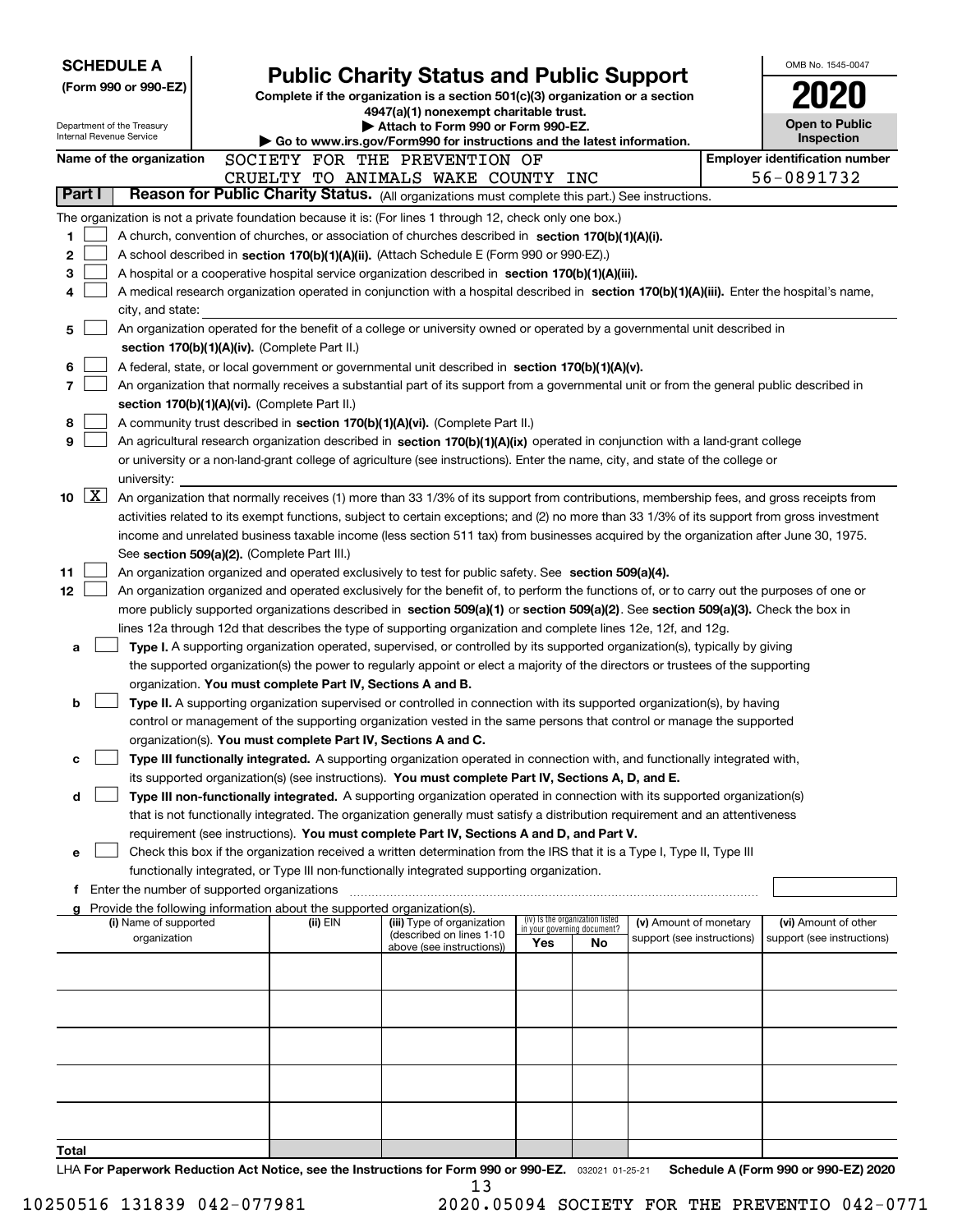| Schedule A (Form 990 or 990-EZ) 2020 CRUELTY TO ANIMALS WAKE COUNTY INC                                |  |  |  | 56-0891732 $_{Page 2}$                                                                                                                          |  |
|--------------------------------------------------------------------------------------------------------|--|--|--|-------------------------------------------------------------------------------------------------------------------------------------------------|--|
| Part II Support Schedule for Organizations Described in Sections 170(b)(1)(A)(iv) and 170(b)(1)(A)(vi) |  |  |  |                                                                                                                                                 |  |
|                                                                                                        |  |  |  | (Complete only if you checked the box on line 5, 7, or 8 of Part I or if the organization failed to qualify under Part III. If the organization |  |

fails to qualify under the tests listed below, please complete Part III.)

|    | <b>Section A. Public Support</b>                                                                                                                                                                                              |          |            |            |            |          |                                      |
|----|-------------------------------------------------------------------------------------------------------------------------------------------------------------------------------------------------------------------------------|----------|------------|------------|------------|----------|--------------------------------------|
|    | Calendar year (or fiscal year beginning in) $\blacktriangleright$                                                                                                                                                             | (a) 2016 | $(b)$ 2017 | $(c)$ 2018 | $(d)$ 2019 | (e) 2020 | (f) Total                            |
|    | <b>1</b> Gifts, grants, contributions, and                                                                                                                                                                                    |          |            |            |            |          |                                      |
|    | membership fees received. (Do not                                                                                                                                                                                             |          |            |            |            |          |                                      |
|    | include any "unusual grants.")                                                                                                                                                                                                |          |            |            |            |          |                                      |
|    | 2 Tax revenues levied for the organ-                                                                                                                                                                                          |          |            |            |            |          |                                      |
|    | ization's benefit and either paid to                                                                                                                                                                                          |          |            |            |            |          |                                      |
|    | or expended on its behalf                                                                                                                                                                                                     |          |            |            |            |          |                                      |
|    | 3 The value of services or facilities                                                                                                                                                                                         |          |            |            |            |          |                                      |
|    | furnished by a governmental unit to                                                                                                                                                                                           |          |            |            |            |          |                                      |
|    | the organization without charge                                                                                                                                                                                               |          |            |            |            |          |                                      |
|    | <b>4 Total.</b> Add lines 1 through 3                                                                                                                                                                                         |          |            |            |            |          |                                      |
| 5. | The portion of total contributions                                                                                                                                                                                            |          |            |            |            |          |                                      |
|    | by each person (other than a                                                                                                                                                                                                  |          |            |            |            |          |                                      |
|    | governmental unit or publicly                                                                                                                                                                                                 |          |            |            |            |          |                                      |
|    | supported organization) included                                                                                                                                                                                              |          |            |            |            |          |                                      |
|    | on line 1 that exceeds 2% of the                                                                                                                                                                                              |          |            |            |            |          |                                      |
|    | amount shown on line 11,                                                                                                                                                                                                      |          |            |            |            |          |                                      |
|    | column (f)                                                                                                                                                                                                                    |          |            |            |            |          |                                      |
|    | 6 Public support. Subtract line 5 from line 4.                                                                                                                                                                                |          |            |            |            |          |                                      |
|    | <b>Section B. Total Support</b>                                                                                                                                                                                               |          |            |            |            |          |                                      |
|    | Calendar year (or fiscal year beginning in) $\blacktriangleright$                                                                                                                                                             | (a) 2016 | (b) 2017   | $(c)$ 2018 | $(d)$ 2019 | (e) 2020 | (f) Total                            |
|    | 7 Amounts from line 4                                                                                                                                                                                                         |          |            |            |            |          |                                      |
| 8  | Gross income from interest,                                                                                                                                                                                                   |          |            |            |            |          |                                      |
|    | dividends, payments received on                                                                                                                                                                                               |          |            |            |            |          |                                      |
|    | securities loans, rents, royalties,                                                                                                                                                                                           |          |            |            |            |          |                                      |
|    | and income from similar sources                                                                                                                                                                                               |          |            |            |            |          |                                      |
| 9  | Net income from unrelated business                                                                                                                                                                                            |          |            |            |            |          |                                      |
|    | activities, whether or not the                                                                                                                                                                                                |          |            |            |            |          |                                      |
|    | business is regularly carried on                                                                                                                                                                                              |          |            |            |            |          |                                      |
|    | <b>10</b> Other income. Do not include gain                                                                                                                                                                                   |          |            |            |            |          |                                      |
|    | or loss from the sale of capital                                                                                                                                                                                              |          |            |            |            |          |                                      |
|    | assets (Explain in Part VI.)                                                                                                                                                                                                  |          |            |            |            |          |                                      |
|    | 11 Total support. Add lines 7 through 10                                                                                                                                                                                      |          |            |            |            |          |                                      |
|    | <b>12</b> Gross receipts from related activities, etc. (see instructions)                                                                                                                                                     |          |            |            |            | 12       |                                      |
|    | 13 First 5 years. If the Form 990 is for the organization's first, second, third, fourth, or fifth tax year as a section 501(c)(3)                                                                                            |          |            |            |            |          |                                      |
|    | organization, check this box and stop here manufactured and state and state and state and state and state and stop here and stop here are all and state and state and state and state and state and state and state and state |          |            |            |            |          |                                      |
|    | <b>Section C. Computation of Public Support Percentage</b>                                                                                                                                                                    |          |            |            |            |          |                                      |
|    | 14 Public support percentage for 2020 (line 6, column (f), divided by line 11, column (f) <i>mummumumum</i>                                                                                                                   |          |            |            |            | 14       | %                                    |
|    |                                                                                                                                                                                                                               |          |            |            |            | 15       | %                                    |
|    | 16a 33 1/3% support test - 2020. If the organization did not check the box on line 13, and line 14 is 33 1/3% or more, check this box and                                                                                     |          |            |            |            |          |                                      |
|    | stop here. The organization qualifies as a publicly supported organization                                                                                                                                                    |          |            |            |            |          |                                      |
|    | b 33 1/3% support test - 2019. If the organization did not check a box on line 13 or 16a, and line 15 is 33 1/3% or more, check this box                                                                                      |          |            |            |            |          |                                      |
|    | and stop here. The organization qualifies as a publicly supported organization                                                                                                                                                |          |            |            |            |          |                                      |
|    | 17a 10% -facts-and-circumstances test - 2020. If the organization did not check a box on line 13, 16a, or 16b, and line 14 is 10% or more,                                                                                    |          |            |            |            |          |                                      |
|    | and if the organization meets the facts-and-circumstances test, check this box and stop here. Explain in Part VI how the organization                                                                                         |          |            |            |            |          |                                      |
|    | meets the facts-and-circumstances test. The organization qualifies as a publicly supported organization                                                                                                                       |          |            |            |            |          |                                      |
|    | <b>b 10% -facts-and-circumstances test - 2019.</b> If the organization did not check a box on line 13, 16a, 16b, or 17a, and line 15 is 10% or                                                                                |          |            |            |            |          |                                      |
|    | more, and if the organization meets the facts-and-circumstances test, check this box and stop here. Explain in Part VI how the                                                                                                |          |            |            |            |          |                                      |
|    | organization meets the facts-and-circumstances test. The organization qualifies as a publicly supported organization                                                                                                          |          |            |            |            |          |                                      |
|    | 18 Private foundation. If the organization did not check a box on line 13, 16a, 16b, 17a, or 17b, check this box and see instructions                                                                                         |          |            |            |            |          |                                      |
|    |                                                                                                                                                                                                                               |          |            |            |            |          | Schedule A (Form 990 or 990-F7) 2020 |

**Schedule A (Form 990 or 990-EZ) 2020**

032022 01-25-21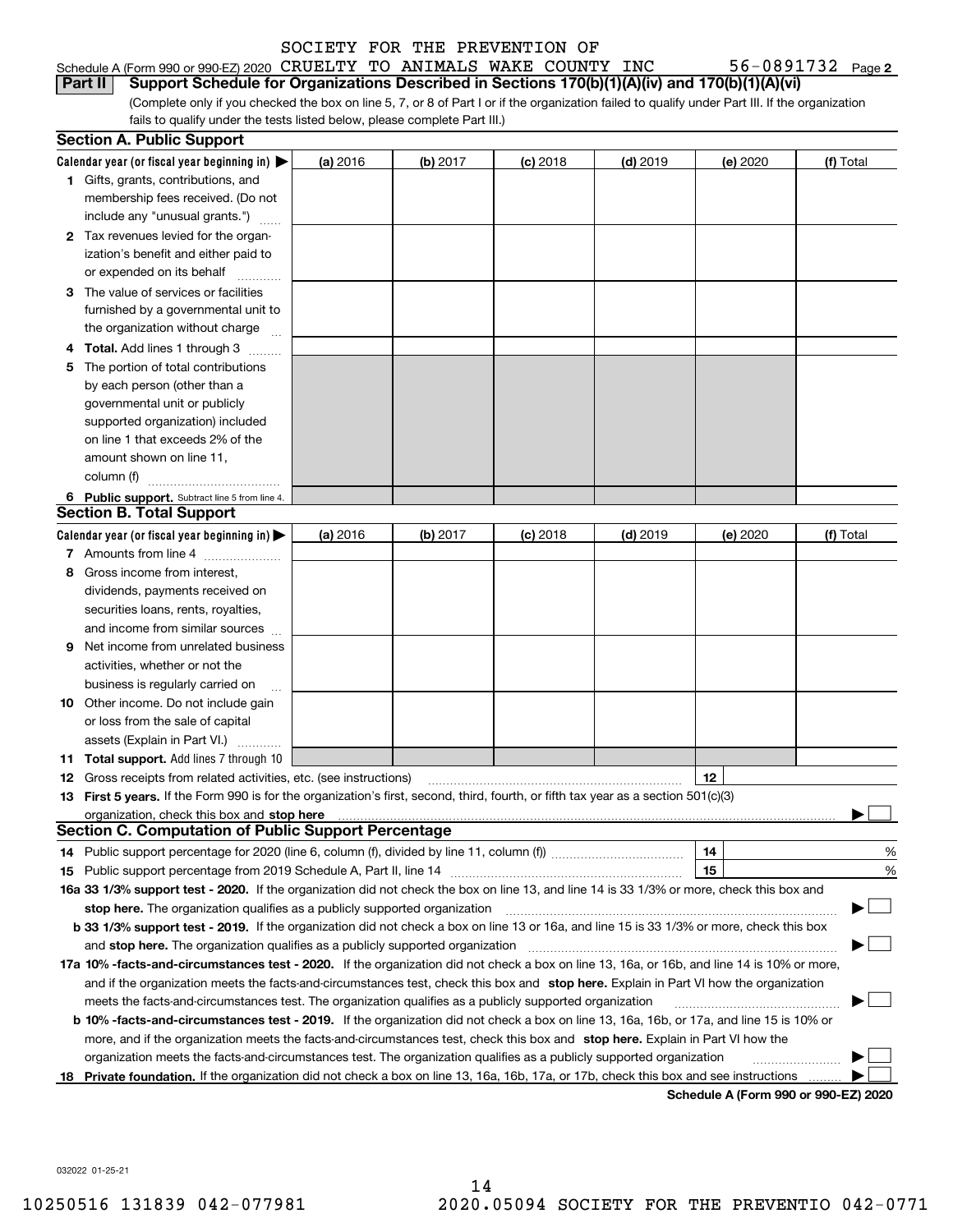#### Schedule A (Form 990 or 990-EZ) 2020 CRUELTY TO ANIMALS WAKE COUNTY INC 56–0891732 Page<br>LPart III LSupport Schedule for Organizations Described in Section 509(a)(2) **Part III** | Support Schedule for Organizations Described in Section 509(a)(2)

(Complete only if you checked the box on line 10 of Part I or if the organization failed to qualify under Part II. If the organization fails to qualify under the tests listed below, please complete Part II.)

| <b>Section A. Public Support</b>                                                                                                                                                                                                                          |                       |          |                       |            |          |                                      |
|-----------------------------------------------------------------------------------------------------------------------------------------------------------------------------------------------------------------------------------------------------------|-----------------------|----------|-----------------------|------------|----------|--------------------------------------|
| Calendar year (or fiscal year beginning in)                                                                                                                                                                                                               | (a) 2016              | (b) 2017 | $(c)$ 2018            | $(d)$ 2019 | (e) 2020 | (f) Total                            |
| 1 Gifts, grants, contributions, and                                                                                                                                                                                                                       |                       |          |                       |            |          |                                      |
| membership fees received. (Do not                                                                                                                                                                                                                         |                       |          |                       |            |          |                                      |
| include any "unusual grants.")                                                                                                                                                                                                                            | 865,978.              | 2631004. | 2854106.              | 3056951.   |          | 6425929.15833968.                    |
| 2 Gross receipts from admissions,<br>merchandise sold or services per-<br>formed, or facilities furnished in<br>any activity that is related to the<br>organization's tax-exempt purpose                                                                  | 129,587.              |          | $306, 907.$ 377, 902. | 411,895.   | 719,088. | 1945379.                             |
| 3 Gross receipts from activities that<br>are not an unrelated trade or bus-<br>iness under section 513                                                                                                                                                    |                       |          |                       |            |          |                                      |
| 4 Tax revenues levied for the organ-<br>ization's benefit and either paid to<br>or expended on its behalf                                                                                                                                                 |                       |          |                       |            |          |                                      |
| 5 The value of services or facilities<br>furnished by a governmental unit to<br>the organization without charge                                                                                                                                           |                       |          |                       |            |          |                                      |
| 6 Total. Add lines 1 through 5                                                                                                                                                                                                                            | 995,565.              | 2937911. | 3232008.              | 3468846.   |          | 7145017.17779347.                    |
| 7a Amounts included on lines 1, 2, and<br>3 received from disqualified persons                                                                                                                                                                            | 21,712.               | 38,722.  | 245,966.              | 172,739.   | 66,000.  | 545, 139.                            |
| <b>b</b> Amounts included on lines 2 and 3 received<br>from other than disqualified persons that<br>exceed the greater of \$5,000 or 1% of the<br>amount on line 13 for the year                                                                          |                       |          |                       |            |          | $0$ .                                |
| c Add lines 7a and 7b                                                                                                                                                                                                                                     | 21,712.               | 38, 722. | 245,966.              | 172,739.   | 66,000.  | 545, 139.                            |
| 8 Public support. (Subtract line 7c from line 6.)                                                                                                                                                                                                         |                       |          |                       |            |          | 17234208.                            |
| <b>Section B. Total Support</b>                                                                                                                                                                                                                           |                       |          |                       |            |          |                                      |
| Calendar year (or fiscal year beginning in)                                                                                                                                                                                                               | (a) 2016              | (b) 2017 | $(c)$ 2018            | $(d)$ 2019 | (e) 2020 | (f) Total                            |
| <b>9</b> Amounts from line 6                                                                                                                                                                                                                              | 995,565.              | 2937911. | 3232008.              | 3468846.   |          | 7145017.17779347.                    |
| 10a Gross income from interest,<br>dividends, payments received on<br>securities loans, rents, royalties,<br>and income from similar sources                                                                                                              | 24, 272.              | 55,359.  | 21,147.               | 15,616.    |          | $14,947.$ 131, 341.                  |
| <b>b</b> Unrelated business taxable income                                                                                                                                                                                                                |                       |          |                       |            |          |                                      |
| (less section 511 taxes) from businesses<br>acquired after June 30, 1975                                                                                                                                                                                  |                       |          |                       |            |          |                                      |
| c Add lines 10a and 10b                                                                                                                                                                                                                                   | $\overline{24,272}$ . | 55,359.  | 21,147.               | 15,616.    | 14,947.  | 131,341.                             |
| 11 Net income from unrelated business<br>activities not included in line 10b,<br>whether or not the business is<br>regularly carried on                                                                                                                   |                       |          |                       |            |          |                                      |
| <b>12</b> Other income. Do not include gain<br>or loss from the sale of capital<br>assets (Explain in Part VI.)                                                                                                                                           |                       |          |                       |            |          |                                      |
| 13 Total support. (Add lines 9, 10c, 11, and 12.)                                                                                                                                                                                                         | 1019837.              | 2993270. | 3253155.              | 3484462.   |          | 7159964.17910688.                    |
| 14 First 5 years. If the Form 990 is for the organization's first, second, third, fourth, or fifth tax year as a section 501(c)(3) organization,                                                                                                          |                       |          |                       |            |          |                                      |
|                                                                                                                                                                                                                                                           |                       |          |                       |            |          |                                      |
| <b>Section C. Computation of Public Support Percentage</b>                                                                                                                                                                                                |                       |          |                       |            |          |                                      |
| 15 Public support percentage for 2020 (line 8, column (f), divided by line 13, column (f))                                                                                                                                                                |                       |          |                       |            | 15       | 96.22<br>$\%$                        |
| 16 Public support percentage from 2019 Schedule A, Part III, line 15                                                                                                                                                                                      |                       |          |                       |            | 16       | 95.14<br>$\%$                        |
| <b>Section D. Computation of Investment Income Percentage</b>                                                                                                                                                                                             |                       |          |                       |            |          |                                      |
|                                                                                                                                                                                                                                                           |                       |          |                       |            | 17       | .73<br>%<br>1.21                     |
| <b>18</b> Investment income percentage from <b>2019</b> Schedule A, Part III, line 17                                                                                                                                                                     |                       |          |                       |            | 18       | $\%$                                 |
| 19a 33 1/3% support tests - 2020. If the organization did not check the box on line 14, and line 15 is more than 33 1/3%, and line 17 is not                                                                                                              |                       |          |                       |            |          | $\blacktriangleright$ $\vert$ X      |
| more than 33 1/3%, check this box and stop here. The organization qualifies as a publicly supported organization<br>b 33 1/3% support tests - 2019. If the organization did not check a box on line 14 or line 19a, and line 16 is more than 33 1/3%, and |                       |          |                       |            |          |                                      |
| line 18 is not more than 33 1/3%, check this box and stop here. The organization qualifies as a publicly supported organization                                                                                                                           |                       |          |                       |            |          |                                      |
| 20 Private foundation. If the organization did not check a box on line 14, 19a, or 19b, check this box and see instructions                                                                                                                               |                       |          |                       |            |          |                                      |
| 032023 01-25-21                                                                                                                                                                                                                                           |                       |          |                       |            |          | Schedule A (Form 990 or 990-EZ) 2020 |

15

10250516 131839 042-077981 2020.05094 SOCIETY FOR THE PREVENTIO 042-0771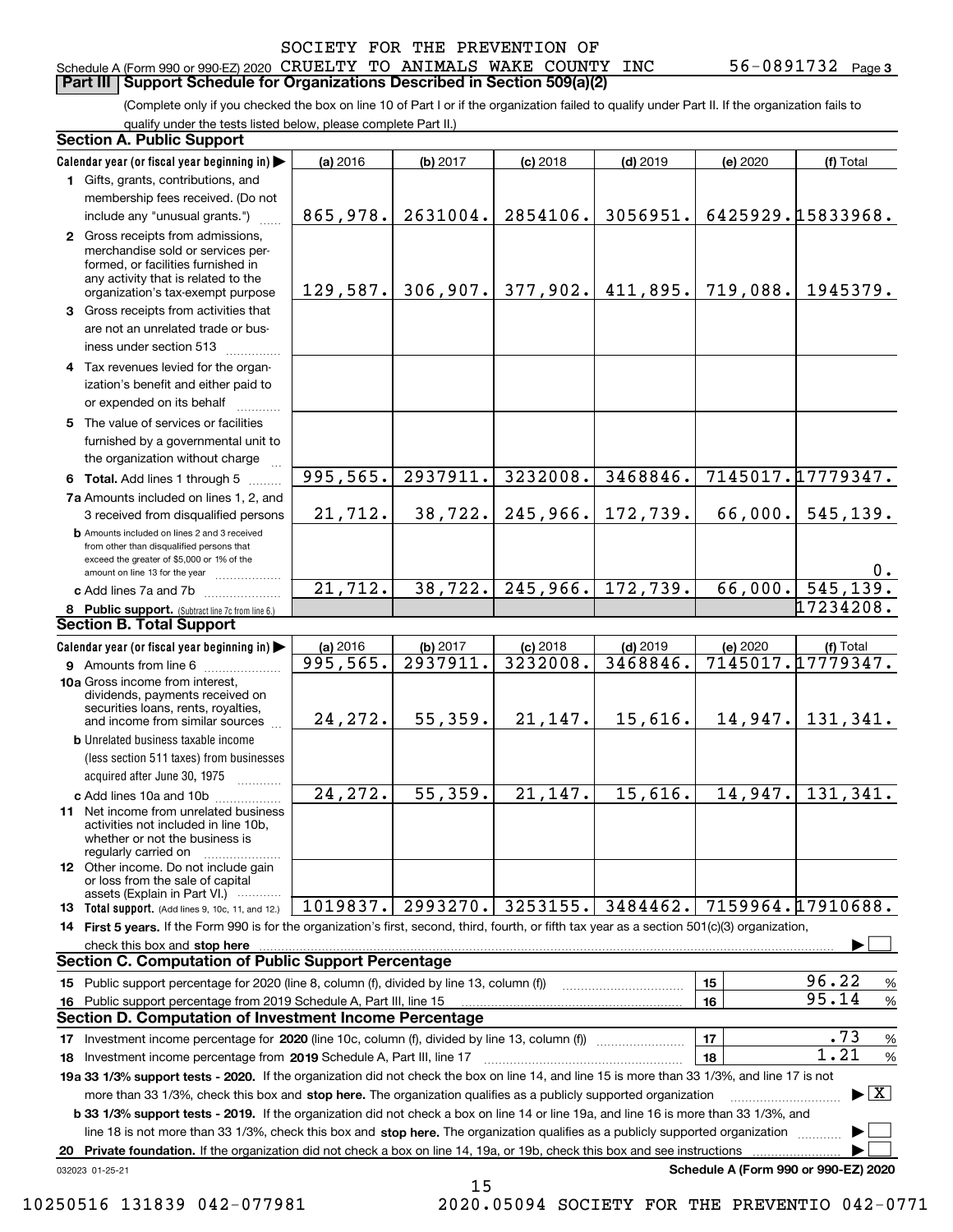## Schedule A (Form 990 or 990-EZ) 2020 CRUELTY TO ANIMALS WAKE COUNTY INC  $$56-0891732$  Page  $\overline{\phantom{0}}$

**1**

**2**

**3a**

**3b**

**3c**

**4a**

**4b**

**4c**

**5a**

**5b5c**

**6**

**7**

**8**

**9a**

**9b**

**9c**

**10a**

**10b**

**Yes No**

### **Part IV Supporting Organizations**

(Complete only if you checked a box in line 12 on Part I. If you checked box 12a, Part I, complete Sections A and B. If you checked box 12b, Part I, complete Sections A and C. If you checked box 12c, Part I, complete Sections A, D, and E. If you checked box 12d, Part I, complete Sections A and D, and complete Part V.)

#### **Section A. All Supporting Organizations**

- **1** Are all of the organization's supported organizations listed by name in the organization's governing documents? If "No," describe in **Part VI** how the supported organizations are designated. If designated by *class or purpose, describe the designation. If historic and continuing relationship, explain.*
- **2** Did the organization have any supported organization that does not have an IRS determination of status under section 509(a)(1) or (2)? If "Yes," explain in Part VI how the organization determined that the supported *organization was described in section 509(a)(1) or (2).*
- **3a** Did the organization have a supported organization described in section 501(c)(4), (5), or (6)? If "Yes," answer *lines 3b and 3c below.*
- **b** Did the organization confirm that each supported organization qualified under section 501(c)(4), (5), or (6) and satisfied the public support tests under section 509(a)(2)? If "Yes," describe in **Part VI** when and how the *organization made the determination.*
- **c**Did the organization ensure that all support to such organizations was used exclusively for section 170(c)(2)(B) purposes? If "Yes," explain in **Part VI** what controls the organization put in place to ensure such use.
- **4a***If* Was any supported organization not organized in the United States ("foreign supported organization")? *"Yes," and if you checked box 12a or 12b in Part I, answer lines 4b and 4c below.*
- **b** Did the organization have ultimate control and discretion in deciding whether to make grants to the foreign supported organization? If "Yes," describe in **Part VI** how the organization had such control and discretion *despite being controlled or supervised by or in connection with its supported organizations.*
- **c** Did the organization support any foreign supported organization that does not have an IRS determination under sections 501(c)(3) and 509(a)(1) or (2)? If "Yes," explain in **Part VI** what controls the organization used *to ensure that all support to the foreign supported organization was used exclusively for section 170(c)(2)(B) purposes.*
- **5a** Did the organization add, substitute, or remove any supported organizations during the tax year? If "Yes," answer lines 5b and 5c below (if applicable). Also, provide detail in **Part VI,** including (i) the names and EIN *numbers of the supported organizations added, substituted, or removed; (ii) the reasons for each such action; (iii) the authority under the organization's organizing document authorizing such action; and (iv) how the action was accomplished (such as by amendment to the organizing document).*
- **b** Type I or Type II only. Was any added or substituted supported organization part of a class already designated in the organization's organizing document?
- **cSubstitutions only.**  Was the substitution the result of an event beyond the organization's control?
- **6** Did the organization provide support (whether in the form of grants or the provision of services or facilities) to **Part VI.** *If "Yes," provide detail in* support or benefit one or more of the filing organization's supported organizations? anyone other than (i) its supported organizations, (ii) individuals that are part of the charitable class benefited by one or more of its supported organizations, or (iii) other supporting organizations that also
- **7**Did the organization provide a grant, loan, compensation, or other similar payment to a substantial contributor *If "Yes," complete Part I of Schedule L (Form 990 or 990-EZ).* regard to a substantial contributor? (as defined in section 4958(c)(3)(C)), a family member of a substantial contributor, or a 35% controlled entity with
- **8** Did the organization make a loan to a disqualified person (as defined in section 4958) not described in line 7? *If "Yes," complete Part I of Schedule L (Form 990 or 990-EZ).*
- **9a** Was the organization controlled directly or indirectly at any time during the tax year by one or more in section 509(a)(1) or (2))? If "Yes," *provide detail in* <code>Part VI.</code> disqualified persons, as defined in section 4946 (other than foundation managers and organizations described
- **b** Did one or more disqualified persons (as defined in line 9a) hold a controlling interest in any entity in which the supporting organization had an interest? If "Yes," provide detail in P**art VI**.
- **c**Did a disqualified person (as defined in line 9a) have an ownership interest in, or derive any personal benefit from, assets in which the supporting organization also had an interest? If "Yes," provide detail in P**art VI.**
- **10a** Was the organization subject to the excess business holdings rules of section 4943 because of section supporting organizations)? If "Yes," answer line 10b below. 4943(f) (regarding certain Type II supporting organizations, and all Type III non-functionally integrated
- **b** Did the organization have any excess business holdings in the tax year? (Use Schedule C, Form 4720, to *determine whether the organization had excess business holdings.)*

16

032024 01-25-21

**Schedule A (Form 990 or 990-EZ) 2020**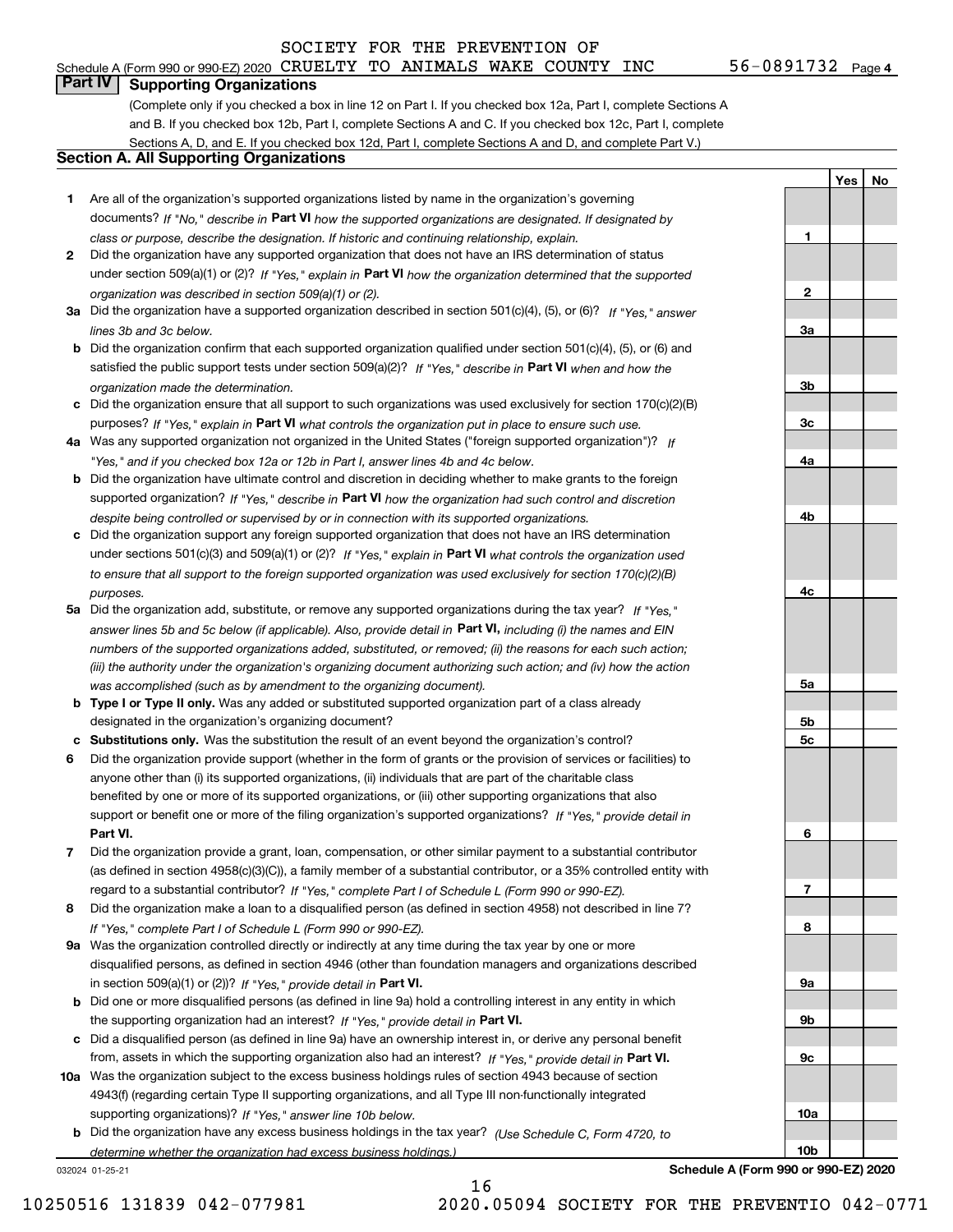## **5** Schedule A (Form 990 or 990-EZ) 2020 Page CRUELTY TO ANIMALS WAKE COUNTY INC 56-0891732 **Part IV Supporting Organizations** *(continued)*

|              |                                                                                                                                                                                                                                              |              | Yes   No |    |
|--------------|----------------------------------------------------------------------------------------------------------------------------------------------------------------------------------------------------------------------------------------------|--------------|----------|----|
| 11           | Has the organization accepted a gift or contribution from any of the following persons?                                                                                                                                                      |              |          |    |
|              | a A person who directly or indirectly controls, either alone or together with persons described in lines 11b and                                                                                                                             |              |          |    |
|              | 11c below, the governing body of a supported organization?                                                                                                                                                                                   | 11a          |          |    |
|              | <b>b</b> A family member of a person described in line 11a above?                                                                                                                                                                            | 11b          |          |    |
|              | c A 35% controlled entity of a person described in line 11a or 11b above? If "Yes" to line 11a, 11b, or 11c, provide                                                                                                                         |              |          |    |
|              | detail in Part VI.                                                                                                                                                                                                                           | 11c          |          |    |
|              | <b>Section B. Type I Supporting Organizations</b>                                                                                                                                                                                            |              |          |    |
|              |                                                                                                                                                                                                                                              |              | Yes      | No |
| 1.           | Did the governing body, members of the governing body, officers acting in their official capacity, or membership of one or                                                                                                                   |              |          |    |
|              | more supported organizations have the power to regularly appoint or elect at least a majority of the organization's officers,                                                                                                                |              |          |    |
|              | directors, or trustees at all times during the tax year? If "No," describe in Part VI how the supported organization(s)                                                                                                                      |              |          |    |
|              | effectively operated, supervised, or controlled the organization's activities. If the organization had more than one supported                                                                                                               |              |          |    |
|              | organization, describe how the powers to appoint and/or remove officers, directors, or trustees were allocated among the<br>supported organizations and what conditions or restrictions, if any, applied to such powers during the tax year. | 1            |          |    |
| $\mathbf{2}$ | Did the organization operate for the benefit of any supported organization other than the supported                                                                                                                                          |              |          |    |
|              | organization(s) that operated, supervised, or controlled the supporting organization? If "Yes," explain in                                                                                                                                   |              |          |    |
|              | Part VI how providing such benefit carried out the purposes of the supported organization(s) that operated,                                                                                                                                  |              |          |    |
|              | supervised, or controlled the supporting organization.                                                                                                                                                                                       | $\mathbf{2}$ |          |    |
|              | <b>Section C. Type II Supporting Organizations</b>                                                                                                                                                                                           |              |          |    |
|              |                                                                                                                                                                                                                                              |              | Yes      | No |
| 1.           | Were a majority of the organization's directors or trustees during the tax year also a majority of the directors                                                                                                                             |              |          |    |
|              | or trustees of each of the organization's supported organization(s)? If "No." describe in Part VI how control                                                                                                                                |              |          |    |
|              | or management of the supporting organization was vested in the same persons that controlled or managed                                                                                                                                       |              |          |    |
|              | the supported organization(s).                                                                                                                                                                                                               | 1            |          |    |
|              | <b>Section D. All Type III Supporting Organizations</b>                                                                                                                                                                                      |              |          |    |
|              |                                                                                                                                                                                                                                              |              | Yes      | No |
| 1            | Did the organization provide to each of its supported organizations, by the last day of the fifth month of the                                                                                                                               |              |          |    |
|              | organization's tax year, (i) a written notice describing the type and amount of support provided during the prior tax                                                                                                                        |              |          |    |
|              | year, (ii) a copy of the Form 990 that was most recently filed as of the date of notification, and (iii) copies of the                                                                                                                       |              |          |    |
|              | organization's governing documents in effect on the date of notification, to the extent not previously provided?                                                                                                                             | 1            |          |    |
| 2            | Were any of the organization's officers, directors, or trustees either (i) appointed or elected by the supported                                                                                                                             |              |          |    |
|              | organization(s) or (ii) serving on the governing body of a supported organization? If "No," explain in Part VI how                                                                                                                           |              |          |    |
|              | the organization maintained a close and continuous working relationship with the supported organization(s).                                                                                                                                  | $\mathbf{2}$ |          |    |
| 3            | By reason of the relationship described in line 2, above, did the organization's supported organizations have a                                                                                                                              |              |          |    |
|              | significant voice in the organization's investment policies and in directing the use of the organization's                                                                                                                                   |              |          |    |
|              | income or assets at all times during the tax year? If "Yes," describe in Part VI the role the organization's                                                                                                                                 |              |          |    |
|              | supported organizations played in this regard.                                                                                                                                                                                               | з            |          |    |
|              | Section E. Type III Functionally Integrated Supporting Organizations                                                                                                                                                                         |              |          |    |
| 1            | Check the box next to the method that the organization used to satisfy the Integral Part Test during the year (see instructions).                                                                                                            |              |          |    |
| a            | The organization satisfied the Activities Test. Complete line 2 below.                                                                                                                                                                       |              |          |    |
| b            | The organization is the parent of each of its supported organizations. Complete line 3 below.                                                                                                                                                |              |          |    |
| c            | The organization supported a governmental entity. Describe in Part VI how you supported a governmental entity (see instructions)                                                                                                             |              |          |    |
| 2            | Activities Test. Answer lines 2a and 2b below.                                                                                                                                                                                               |              | Yes      | No |
| a            | Did substantially all of the organization's activities during the tax year directly further the exempt purposes of                                                                                                                           |              |          |    |
|              | the supported organization(s) to which the organization was responsive? If "Yes," then in Part VI identify                                                                                                                                   |              |          |    |
|              | those supported organizations and explain how these activities directly furthered their exempt purposes,                                                                                                                                     |              |          |    |
|              | how the organization was responsive to those supported organizations, and how the organization determined                                                                                                                                    |              |          |    |
|              | that these activities constituted substantially all of its activities.                                                                                                                                                                       | 2a           |          |    |
|              | <b>b</b> Did the activities described in line 2a, above, constitute activities that, but for the organization's involvement,                                                                                                                 |              |          |    |
|              | one or more of the organization's supported organization(s) would have been engaged in? If "Yes," explain in                                                                                                                                 |              |          |    |
|              | Part VI the reasons for the organization's position that its supported organization(s) would have engaged in                                                                                                                                 |              |          |    |
|              | these activities but for the organization's involvement.                                                                                                                                                                                     | 2b           |          |    |
| з            | Parent of Supported Organizations. Answer lines 3a and 3b below.                                                                                                                                                                             |              |          |    |
|              | a Did the organization have the power to regularly appoint or elect a majority of the officers, directors, or                                                                                                                                |              |          |    |
|              | trustees of each of the supported organizations? If "Yes" or "No" provide details in Part VI.                                                                                                                                                | За           |          |    |
|              | <b>b</b> Did the organization exercise a substantial degree of direction over the policies, programs, and activities of each                                                                                                                 |              |          |    |
|              | of its supported organizations? If "Yes." describe in Part VI the role played by the organization in this regard.                                                                                                                            | 3b           |          |    |
|              | Schedule A (Form 990 or 990-EZ) 2020<br>032025 01-25-21                                                                                                                                                                                      |              |          |    |
|              | 17                                                                                                                                                                                                                                           |              |          |    |

10250516 131839 042-077981 2020.05094 SOCIETY FOR THE PREVENTIO 042-0771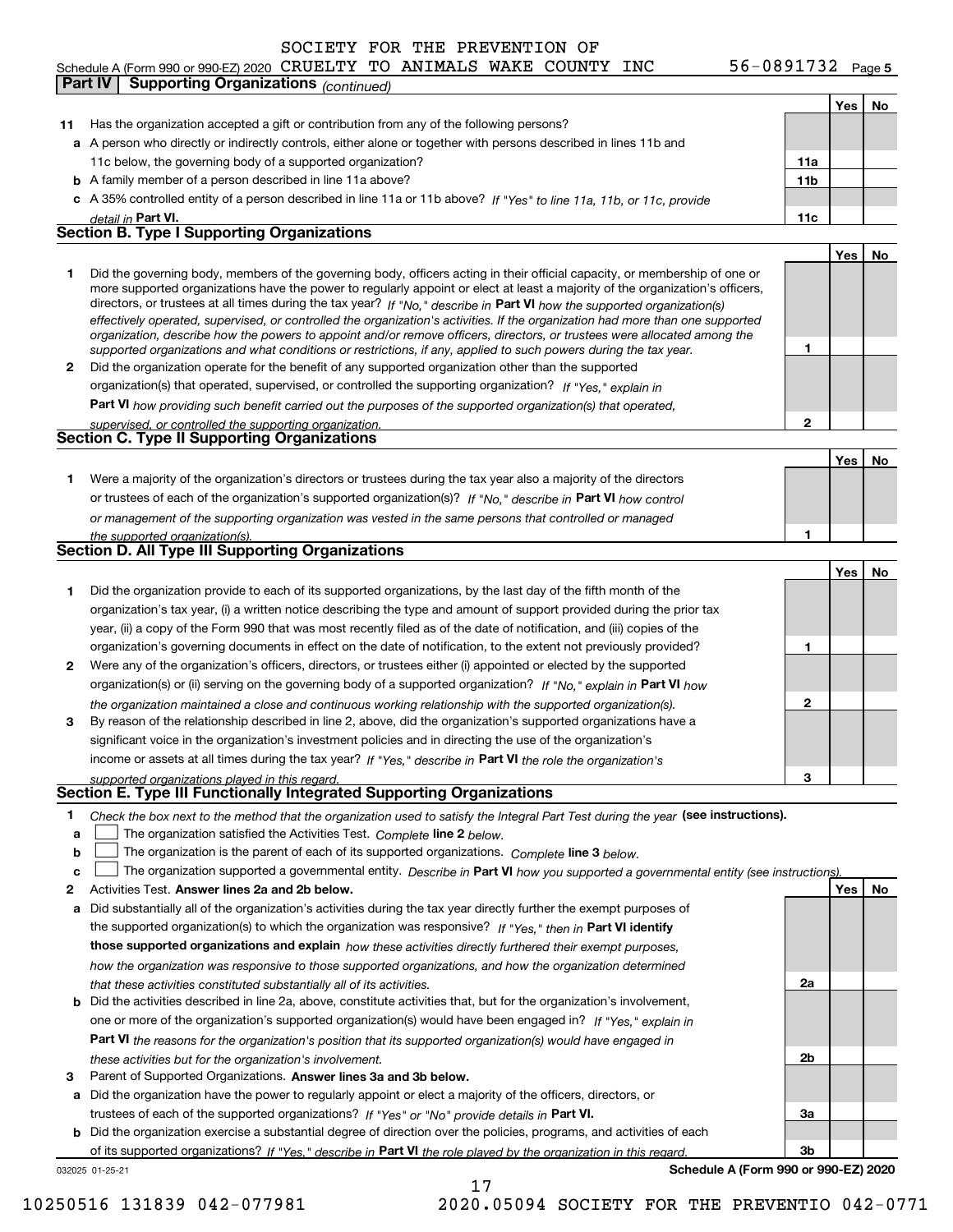#### 56-0891732 Page 6 **1Part VI** Check here if the organization satisfied the Integral Part Test as a qualifying trust on Nov. 20, 1970 ( *explain in* Part **VI**). See instructions. **Section A - Adjusted Net Income 12** Recoveries of prior-year distributions **3** Other gross income (see instructions) **4**Add lines 1 through 3. **56** Portion of operating expenses paid or incurred for production or **7** Other expenses (see instructions) **8** Adjusted Net Income (subtract lines 5, 6, and 7 from line 4) **8 8 1234567Section B - Minimum Asset Amount 1**Aggregate fair market value of all non-exempt-use assets (see **2**Acquisition indebtedness applicable to non-exempt-use assets **3** Subtract line 2 from line 1d. **4**Cash deemed held for exempt use. Enter 0.015 of line 3 (for greater amount, **5** Net value of non-exempt-use assets (subtract line 4 from line 3) **67a** Average monthly value of securities **b** Average monthly cash balances **c**Fair market value of other non-exempt-use assets **dTotal**  (add lines 1a, 1b, and 1c) **eDiscount** claimed for blockage or other factors **1a1b1c1d234567**<u>(explain in detail in **Part VI**):</u> Schedule A (Form 990 or 990-EZ) 2020 CRUELTY TO ANIMALS WAKE COUNTY INC 56–0891732 Page<br>LPart V L. Type III Non-Eunctionally Integrated 509(a)(3) Supporting Organizations All other Type III non-functionally integrated supporting organizations must complete Sections A through E. (B) Current Year (optional)(A) Prior Year Net short-term capital gain Depreciation and depletion collection of gross income or for management, conservation, or maintenance of property held for production of income (see instructions) (B) Current Year (optional)(A) Prior Year instructions for short tax year or assets held for part of year): see instructions). Multiply line 5 by 0.035. Recoveries of prior-year distributions **Part V** Type III Non-Functionally Integrated 509(a)(3) Supporting Organizations  $\mathcal{L}^{\text{max}}$

#### **Section C - Distributable Amount 12**Enter 0.85 of line 1. **34567123456Distributable Amount.** Subtract line 5 from line 4, unless subject to Current Year Adjusted net income for prior year (from Section A, line 8, column A) Minimum asset amount for prior year (from Section B, line 8, column A) Enter greater of line 2 or line 3. Income tax imposed in prior year emergency temporary reduction (see instructions). Check here if the current year is the organization's first as a non-functionally integrated Type III supporting organization (see  $\mathcal{L}^{\text{max}}$

**8**

**Schedule A (Form 990 or 990-EZ) 2020**

032026 01-25-21

**8**

instructions).

**Minimum Asset Amount**  (add line 7 to line 6)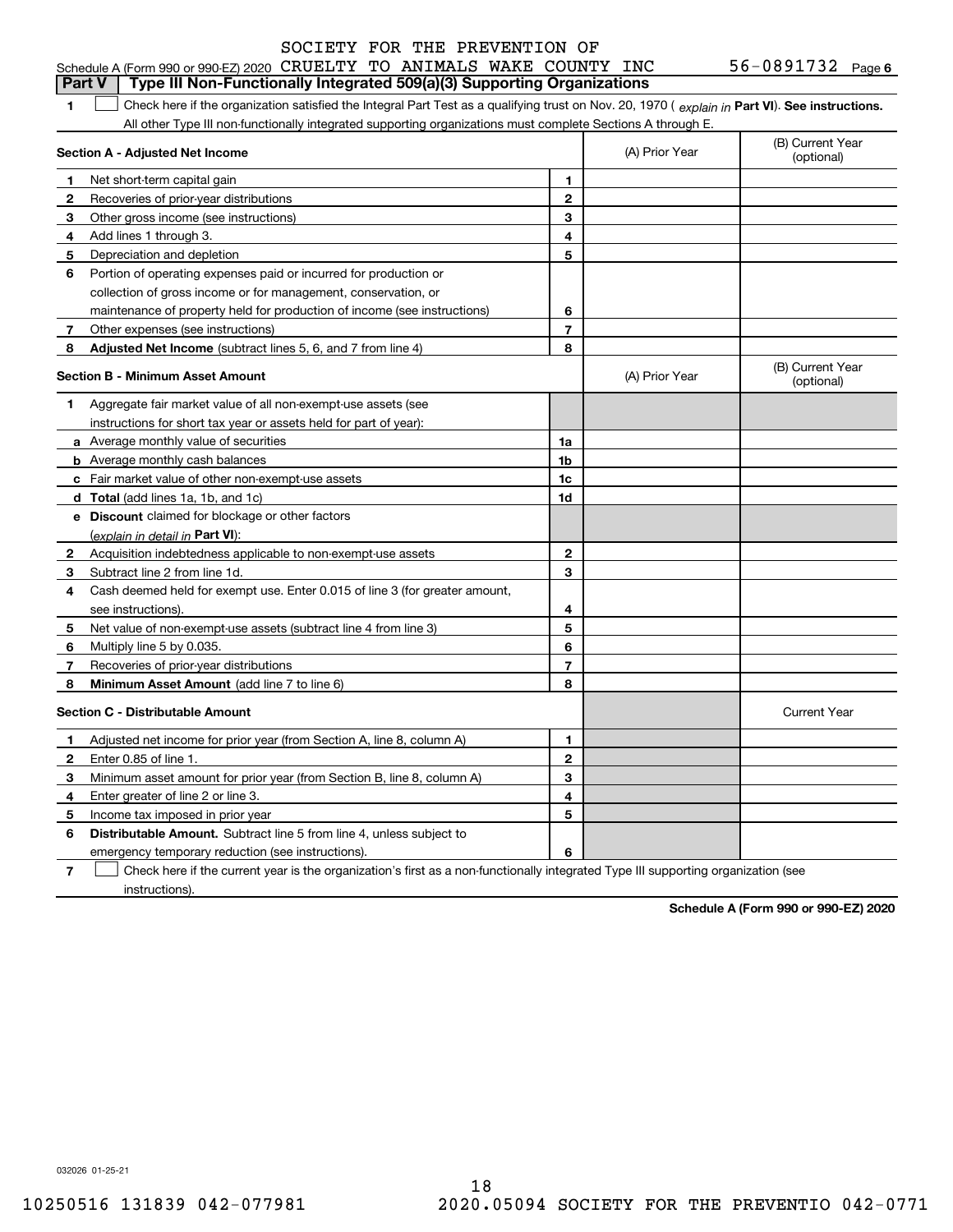56-0891732 Page 7

| <b>Part V</b> | Schedule A (Form 990 or 990-EZ) 2020 CRUELTY TO ANIMALS WAKE COUNTY INC<br>Type III Non-Functionally Integrated 509(a)(3) Supporting Organizations |                                    |                                               |    | 56-0891732 $_{Page 7}$                           |  |
|---------------|----------------------------------------------------------------------------------------------------------------------------------------------------|------------------------------------|-----------------------------------------------|----|--------------------------------------------------|--|
|               |                                                                                                                                                    |                                    | (continued)                                   |    |                                                  |  |
|               | <b>Section D - Distributions</b>                                                                                                                   |                                    |                                               |    | <b>Current Year</b>                              |  |
| 1.            | Amounts paid to supported organizations to accomplish exempt purposes                                                                              |                                    |                                               | 1  |                                                  |  |
| 2             | Amounts paid to perform activity that directly furthers exempt purposes of supported                                                               |                                    |                                               |    |                                                  |  |
|               | organizations, in excess of income from activity                                                                                                   |                                    |                                               | 2  |                                                  |  |
| 3             | Administrative expenses paid to accomplish exempt purposes of supported organizations                                                              |                                    |                                               | 3  |                                                  |  |
| 4             | Amounts paid to acquire exempt-use assets                                                                                                          |                                    |                                               | 4  |                                                  |  |
| 5             | Qualified set-aside amounts (prior IRS approval required - provide details in Part VI)                                                             |                                    |                                               | 5  |                                                  |  |
| 6             | Other distributions (describe in Part VI). See instructions.                                                                                       |                                    |                                               | 6  |                                                  |  |
| 7             | Total annual distributions. Add lines 1 through 6.                                                                                                 |                                    |                                               | 7  |                                                  |  |
| 8             | Distributions to attentive supported organizations to which the organization is responsive                                                         |                                    |                                               |    |                                                  |  |
|               | (provide details in Part VI). See instructions.                                                                                                    |                                    |                                               | 8  |                                                  |  |
| 9             | Distributable amount for 2020 from Section C, line 6                                                                                               |                                    |                                               | 9  |                                                  |  |
| 10            | Line 8 amount divided by line 9 amount                                                                                                             |                                    |                                               | 10 |                                                  |  |
|               | <b>Section E - Distribution Allocations</b> (see instructions)                                                                                     | (i)<br><b>Excess Distributions</b> | (ii)<br><b>Underdistributions</b><br>Pre-2020 |    | (iii)<br><b>Distributable</b><br>Amount for 2020 |  |
| 1             | Distributable amount for 2020 from Section C, line 6                                                                                               |                                    |                                               |    |                                                  |  |
| 2             | Underdistributions, if any, for years prior to 2020 (reason-                                                                                       |                                    |                                               |    |                                                  |  |
|               | able cause required $\cdot$ explain in Part VI). See instructions.                                                                                 |                                    |                                               |    |                                                  |  |
| З.            | Excess distributions carryover, if any, to 2020                                                                                                    |                                    |                                               |    |                                                  |  |
|               | <b>a</b> From 2015                                                                                                                                 |                                    |                                               |    |                                                  |  |
|               | <b>b</b> From 2016                                                                                                                                 |                                    |                                               |    |                                                  |  |
|               | $c$ From 2017                                                                                                                                      |                                    |                                               |    |                                                  |  |
|               | d From 2018                                                                                                                                        |                                    |                                               |    |                                                  |  |
|               | e From 2019                                                                                                                                        |                                    |                                               |    |                                                  |  |
|               | f Total of lines 3a through 3e                                                                                                                     |                                    |                                               |    |                                                  |  |
|               | g Applied to underdistributions of prior years                                                                                                     |                                    |                                               |    |                                                  |  |
|               | <b>h</b> Applied to 2020 distributable amount                                                                                                      |                                    |                                               |    |                                                  |  |
|               | Carryover from 2015 not applied (see instructions)                                                                                                 |                                    |                                               |    |                                                  |  |
|               | Remainder. Subtract lines 3g, 3h, and 3i from line 3f.                                                                                             |                                    |                                               |    |                                                  |  |
| 4             | Distributions for 2020 from Section D.                                                                                                             |                                    |                                               |    |                                                  |  |
|               | \$<br>line $7:$                                                                                                                                    |                                    |                                               |    |                                                  |  |
|               | a Applied to underdistributions of prior years                                                                                                     |                                    |                                               |    |                                                  |  |
|               | <b>b</b> Applied to 2020 distributable amount                                                                                                      |                                    |                                               |    |                                                  |  |
|               | <b>c</b> Remainder. Subtract lines 4a and 4b from line 4.                                                                                          |                                    |                                               |    |                                                  |  |
|               | Remaining underdistributions for years prior to 2020, if                                                                                           |                                    |                                               |    |                                                  |  |
|               | any. Subtract lines 3g and 4a from line 2. For result greater                                                                                      |                                    |                                               |    |                                                  |  |
|               | than zero, explain in Part VI. See instructions.                                                                                                   |                                    |                                               |    |                                                  |  |
| 6             | Remaining underdistributions for 2020. Subtract lines 3h                                                                                           |                                    |                                               |    |                                                  |  |
|               | and 4b from line 1. For result greater than zero, explain in                                                                                       |                                    |                                               |    |                                                  |  |
|               | Part VI. See instructions.                                                                                                                         |                                    |                                               |    |                                                  |  |
| 7             | Excess distributions carryover to 2021. Add lines 3j                                                                                               |                                    |                                               |    |                                                  |  |
|               | and 4c.                                                                                                                                            |                                    |                                               |    |                                                  |  |
| 8             | Breakdown of line 7:                                                                                                                               |                                    |                                               |    |                                                  |  |
|               | a Excess from 2016                                                                                                                                 |                                    |                                               |    |                                                  |  |
|               | <b>b</b> Excess from 2017                                                                                                                          |                                    |                                               |    |                                                  |  |
|               | c Excess from 2018                                                                                                                                 |                                    |                                               |    |                                                  |  |
|               | d Excess from 2019                                                                                                                                 |                                    |                                               |    |                                                  |  |
|               | e Excess from 2020                                                                                                                                 |                                    |                                               |    |                                                  |  |
|               |                                                                                                                                                    |                                    |                                               |    |                                                  |  |

**Schedule A (Form 990 or 990-EZ) 2020**

032027 01-25-21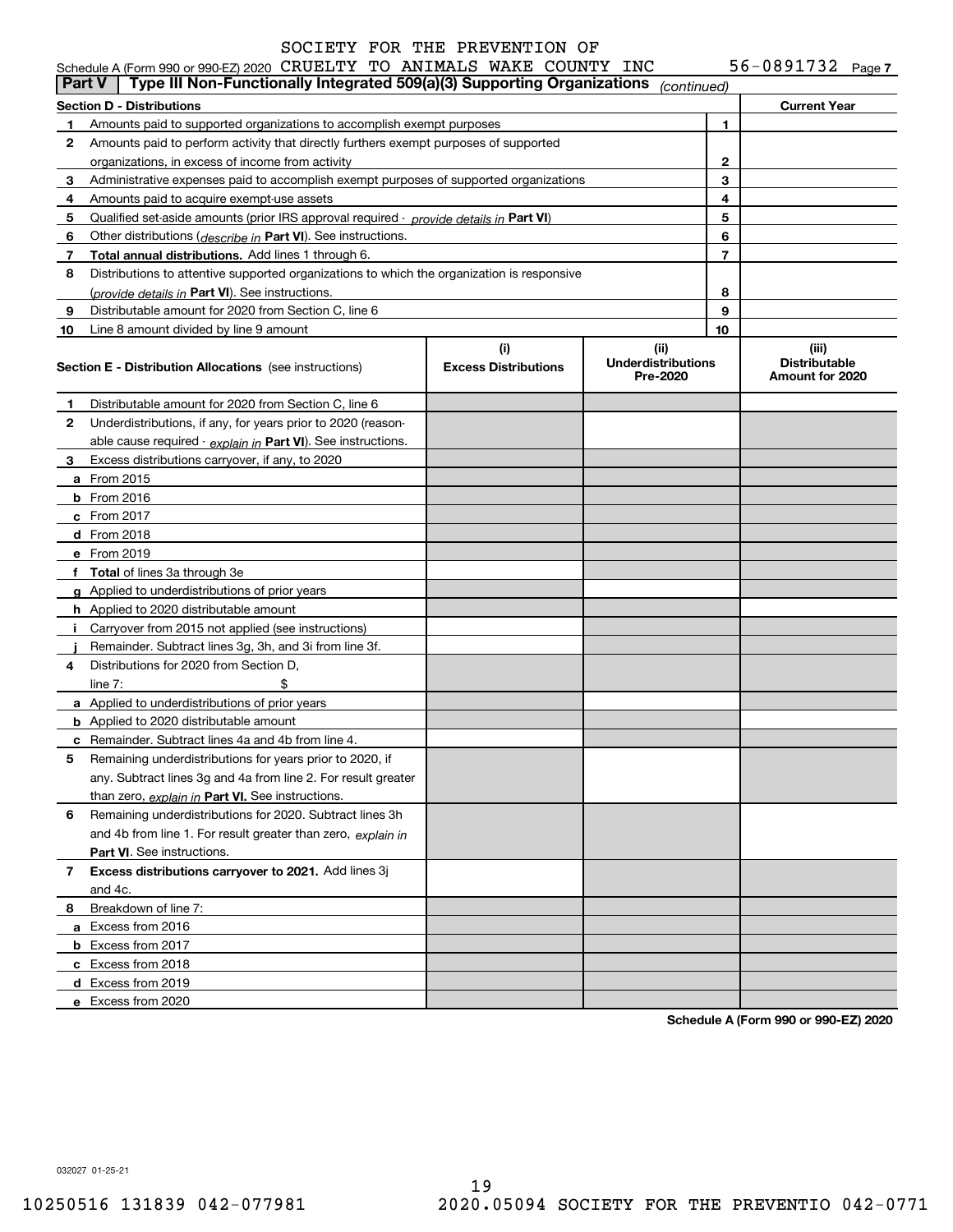|                 |                                                                                                                                                        | SOCIETY FOR THE PREVENTION OF |    |  |                                                                                                                                                                                                                                                                                                                                                                                                                                   |  |
|-----------------|--------------------------------------------------------------------------------------------------------------------------------------------------------|-------------------------------|----|--|-----------------------------------------------------------------------------------------------------------------------------------------------------------------------------------------------------------------------------------------------------------------------------------------------------------------------------------------------------------------------------------------------------------------------------------|--|
|                 | Schedule A (Form 990 or 990-EZ) 2020 CRUELTY TO ANIMALS WAKE COUNTY INC                                                                                |                               |    |  | 56-0891732 Page 8                                                                                                                                                                                                                                                                                                                                                                                                                 |  |
| <b>Part VI</b>  | Section D, lines 5, 6, and 8; and Part V, Section E, lines 2, 5, and 6. Also complete this part for any additional information.<br>(See instructions.) |                               |    |  | Supplemental Information. Provide the explanations required by Part II, line 10; Part II, line 17a or 17b; Part III, line 12;<br>Part IV, Section A, lines 1, 2, 3b, 3c, 4b, 4c, 5a, 6, 9a, 9b, 9c, 11a, 11b, and 11c; Part IV, Section B, lines 1 and 2; Part IV, Section C,<br>line 1; Part IV, Section D, lines 2 and 3; Part IV, Section E, lines 1c, 2a, 2b, 3a, and 3b; Part V, line 1; Part V, Section B, line 1e; Part V, |  |
|                 |                                                                                                                                                        |                               |    |  |                                                                                                                                                                                                                                                                                                                                                                                                                                   |  |
|                 |                                                                                                                                                        |                               |    |  |                                                                                                                                                                                                                                                                                                                                                                                                                                   |  |
|                 |                                                                                                                                                        |                               |    |  |                                                                                                                                                                                                                                                                                                                                                                                                                                   |  |
|                 |                                                                                                                                                        |                               |    |  |                                                                                                                                                                                                                                                                                                                                                                                                                                   |  |
|                 |                                                                                                                                                        |                               |    |  |                                                                                                                                                                                                                                                                                                                                                                                                                                   |  |
|                 |                                                                                                                                                        |                               |    |  |                                                                                                                                                                                                                                                                                                                                                                                                                                   |  |
|                 |                                                                                                                                                        |                               |    |  |                                                                                                                                                                                                                                                                                                                                                                                                                                   |  |
|                 |                                                                                                                                                        |                               |    |  |                                                                                                                                                                                                                                                                                                                                                                                                                                   |  |
|                 |                                                                                                                                                        |                               |    |  |                                                                                                                                                                                                                                                                                                                                                                                                                                   |  |
|                 |                                                                                                                                                        |                               |    |  |                                                                                                                                                                                                                                                                                                                                                                                                                                   |  |
|                 |                                                                                                                                                        |                               |    |  |                                                                                                                                                                                                                                                                                                                                                                                                                                   |  |
|                 |                                                                                                                                                        |                               |    |  |                                                                                                                                                                                                                                                                                                                                                                                                                                   |  |
|                 |                                                                                                                                                        |                               |    |  |                                                                                                                                                                                                                                                                                                                                                                                                                                   |  |
|                 |                                                                                                                                                        |                               |    |  |                                                                                                                                                                                                                                                                                                                                                                                                                                   |  |
|                 |                                                                                                                                                        |                               |    |  |                                                                                                                                                                                                                                                                                                                                                                                                                                   |  |
|                 |                                                                                                                                                        |                               |    |  |                                                                                                                                                                                                                                                                                                                                                                                                                                   |  |
|                 |                                                                                                                                                        |                               |    |  |                                                                                                                                                                                                                                                                                                                                                                                                                                   |  |
|                 |                                                                                                                                                        |                               |    |  |                                                                                                                                                                                                                                                                                                                                                                                                                                   |  |
|                 |                                                                                                                                                        |                               |    |  |                                                                                                                                                                                                                                                                                                                                                                                                                                   |  |
|                 |                                                                                                                                                        |                               |    |  |                                                                                                                                                                                                                                                                                                                                                                                                                                   |  |
|                 |                                                                                                                                                        |                               |    |  |                                                                                                                                                                                                                                                                                                                                                                                                                                   |  |
|                 |                                                                                                                                                        |                               |    |  |                                                                                                                                                                                                                                                                                                                                                                                                                                   |  |
|                 |                                                                                                                                                        |                               |    |  |                                                                                                                                                                                                                                                                                                                                                                                                                                   |  |
|                 |                                                                                                                                                        |                               |    |  |                                                                                                                                                                                                                                                                                                                                                                                                                                   |  |
|                 |                                                                                                                                                        |                               |    |  |                                                                                                                                                                                                                                                                                                                                                                                                                                   |  |
|                 |                                                                                                                                                        |                               |    |  |                                                                                                                                                                                                                                                                                                                                                                                                                                   |  |
|                 |                                                                                                                                                        |                               |    |  |                                                                                                                                                                                                                                                                                                                                                                                                                                   |  |
|                 |                                                                                                                                                        |                               |    |  |                                                                                                                                                                                                                                                                                                                                                                                                                                   |  |
|                 |                                                                                                                                                        |                               |    |  |                                                                                                                                                                                                                                                                                                                                                                                                                                   |  |
|                 |                                                                                                                                                        |                               |    |  |                                                                                                                                                                                                                                                                                                                                                                                                                                   |  |
| 032028 01-25-21 |                                                                                                                                                        |                               | 20 |  | Schedule A (Form 990 or 990-EZ) 2020                                                                                                                                                                                                                                                                                                                                                                                              |  |
|                 |                                                                                                                                                        |                               |    |  |                                                                                                                                                                                                                                                                                                                                                                                                                                   |  |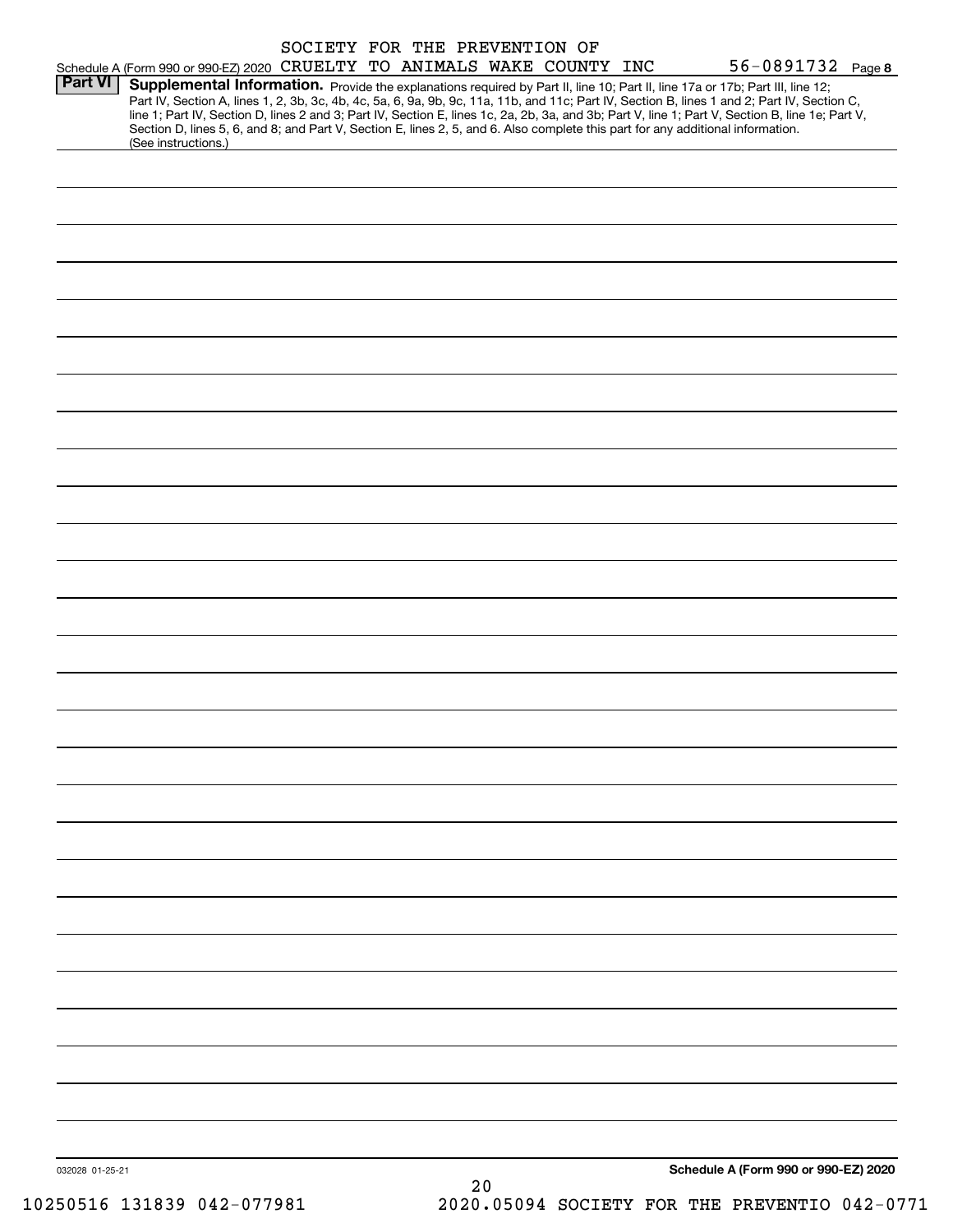|         | <b>SCHEDULE D</b>          |                                                        | <b>Supplemental Financial Statements</b>                                                                                                                                                                                      |                         |                                                    |  |                              |                                                     | OMB No. 1545-0047     |    |
|---------|----------------------------|--------------------------------------------------------|-------------------------------------------------------------------------------------------------------------------------------------------------------------------------------------------------------------------------------|-------------------------|----------------------------------------------------|--|------------------------------|-----------------------------------------------------|-----------------------|----|
|         | (Form 990)                 |                                                        | Complete if the organization answered "Yes" on Form 990,                                                                                                                                                                      |                         |                                                    |  |                              |                                                     |                       |    |
|         | Department of the Treasury |                                                        | Part IV, line 6, 7, 8, 9, 10, 11a, 11b, 11c, 11d, 11e, 11f, 12a, or 12b.                                                                                                                                                      | Attach to Form 990.     |                                                    |  |                              |                                                     | <b>Open to Public</b> |    |
|         | Internal Revenue Service   |                                                        | Go to www.irs.gov/Form990 for instructions and the latest information.<br>SOCIETY FOR THE PREVENTION OF                                                                                                                       |                         |                                                    |  | Inspection                   |                                                     |                       |    |
|         | Name of the organization   |                                                        | CRUELTY TO ANIMALS WAKE COUNTY INC                                                                                                                                                                                            |                         |                                                    |  |                              | <b>Employer identification number</b><br>56-0891732 |                       |    |
| Part I  |                            |                                                        | Organizations Maintaining Donor Advised Funds or Other Similar Funds or Accounts. Complete if the                                                                                                                             |                         |                                                    |  |                              |                                                     |                       |    |
|         |                            |                                                        | organization answered "Yes" on Form 990, Part IV, line 6.                                                                                                                                                                     |                         |                                                    |  |                              |                                                     |                       |    |
|         |                            |                                                        |                                                                                                                                                                                                                               | (a) Donor advised funds |                                                    |  | (b) Funds and other accounts |                                                     |                       |    |
| 1       |                            |                                                        |                                                                                                                                                                                                                               |                         |                                                    |  |                              |                                                     |                       |    |
| 2       |                            |                                                        | Aggregate value of contributions to (during year)                                                                                                                                                                             |                         |                                                    |  |                              |                                                     |                       |    |
| З       |                            |                                                        | Aggregate value of grants from (during year)                                                                                                                                                                                  |                         |                                                    |  |                              |                                                     |                       |    |
| 4       |                            |                                                        |                                                                                                                                                                                                                               |                         |                                                    |  |                              |                                                     |                       |    |
| 5       |                            |                                                        | Did the organization inform all donors and donor advisors in writing that the assets held in donor advised funds                                                                                                              |                         |                                                    |  |                              |                                                     |                       |    |
|         |                            |                                                        |                                                                                                                                                                                                                               |                         |                                                    |  |                              |                                                     | Yes                   | No |
| 6       |                            |                                                        | Did the organization inform all grantees, donors, and donor advisors in writing that grant funds can be used only                                                                                                             |                         |                                                    |  |                              |                                                     |                       |    |
|         |                            |                                                        | for charitable purposes and not for the benefit of the donor or donor advisor, or for any other purpose conferring                                                                                                            |                         |                                                    |  |                              |                                                     |                       |    |
| Part II |                            |                                                        | Conservation Easements. Complete if the organization answered "Yes" on Form 990, Part IV, line 7.                                                                                                                             |                         |                                                    |  |                              |                                                     | Yes                   | No |
| 1       |                            |                                                        | Purpose(s) of conservation easements held by the organization (check all that apply).                                                                                                                                         |                         |                                                    |  |                              |                                                     |                       |    |
|         |                            |                                                        | Preservation of land for public use (for example, recreation or education)                                                                                                                                                    |                         | Preservation of a historically important land area |  |                              |                                                     |                       |    |
|         |                            | Protection of natural habitat                          |                                                                                                                                                                                                                               |                         | Preservation of a certified historic structure     |  |                              |                                                     |                       |    |
|         |                            | Preservation of open space                             |                                                                                                                                                                                                                               |                         |                                                    |  |                              |                                                     |                       |    |
| 2       |                            |                                                        | Complete lines 2a through 2d if the organization held a qualified conservation contribution in the form of a conservation easement on the last                                                                                |                         |                                                    |  |                              |                                                     |                       |    |
|         | day of the tax year.       |                                                        |                                                                                                                                                                                                                               |                         |                                                    |  |                              | Held at the End of the Tax Year                     |                       |    |
| а       |                            |                                                        |                                                                                                                                                                                                                               |                         |                                                    |  | 2a                           |                                                     |                       |    |
| b       |                            | Total acreage restricted by conservation easements     |                                                                                                                                                                                                                               |                         |                                                    |  | 2 <sub>b</sub>               |                                                     |                       |    |
| с       |                            |                                                        |                                                                                                                                                                                                                               |                         |                                                    |  | 2c                           |                                                     |                       |    |
| d       |                            |                                                        | Number of conservation easements included in (c) acquired after 7/25/06, and not on a historic structure                                                                                                                      |                         |                                                    |  |                              |                                                     |                       |    |
|         |                            |                                                        | listed in the National Register [11, 1200] [12] The National Register [11, 1200] [12] The National Register [11, 1200] [12] The National Register [11, 1200] [12] The National Register [11, 1200] [12] The National Register |                         |                                                    |  | 2d                           |                                                     |                       |    |
| 3       |                            |                                                        | Number of conservation easements modified, transferred, released, extinguished, or terminated by the organization during the tax                                                                                              |                         |                                                    |  |                              |                                                     |                       |    |
|         | $\mathsf{year}$            |                                                        |                                                                                                                                                                                                                               |                         |                                                    |  |                              |                                                     |                       |    |
| 4       |                            |                                                        | Number of states where property subject to conservation easement is located $\blacktriangleright$                                                                                                                             |                         |                                                    |  |                              |                                                     |                       |    |
| 5       |                            |                                                        | Does the organization have a written policy regarding the periodic monitoring, inspection, handling of                                                                                                                        |                         |                                                    |  |                              |                                                     |                       |    |
|         |                            |                                                        | violations, and enforcement of the conservation easements it holds?                                                                                                                                                           |                         |                                                    |  |                              |                                                     | Yes                   | No |
| 6       |                            |                                                        | Staff and volunteer hours devoted to monitoring, inspecting, handling of violations, and enforcing conservation easements during the year                                                                                     |                         |                                                    |  |                              |                                                     |                       |    |
| 7       |                            |                                                        | Amount of expenses incurred in monitoring, inspecting, handling of violations, and enforcing conservation easements during the year                                                                                           |                         |                                                    |  |                              |                                                     |                       |    |
|         | $\blacktriangleright$ \$   |                                                        |                                                                                                                                                                                                                               |                         |                                                    |  |                              |                                                     |                       |    |
| 8       |                            |                                                        | Does each conservation easement reported on line 2(d) above satisfy the requirements of section 170(h)(4)(B)(i)                                                                                                               |                         |                                                    |  |                              |                                                     |                       |    |
|         |                            |                                                        |                                                                                                                                                                                                                               |                         |                                                    |  |                              |                                                     | Yes                   | No |
| 9       |                            |                                                        | In Part XIII, describe how the organization reports conservation easements in its revenue and expense statement and                                                                                                           |                         |                                                    |  |                              |                                                     |                       |    |
|         |                            |                                                        | balance sheet, and include, if applicable, the text of the footnote to the organization's financial statements that describes the                                                                                             |                         |                                                    |  |                              |                                                     |                       |    |
|         |                            | organization's accounting for conservation easements.  |                                                                                                                                                                                                                               |                         |                                                    |  |                              |                                                     |                       |    |
|         | Part III I                 |                                                        | Organizations Maintaining Collections of Art, Historical Treasures, or Other Similar Assets.                                                                                                                                  |                         |                                                    |  |                              |                                                     |                       |    |
|         |                            |                                                        | Complete if the organization answered "Yes" on Form 990, Part IV, line 8.                                                                                                                                                     |                         |                                                    |  |                              |                                                     |                       |    |
|         |                            |                                                        | 1a If the organization elected, as permitted under FASB ASC 958, not to report in its revenue statement and balance sheet works                                                                                               |                         |                                                    |  |                              |                                                     |                       |    |
|         |                            |                                                        | of art, historical treasures, or other similar assets held for public exhibition, education, or research in furtherance of public                                                                                             |                         |                                                    |  |                              |                                                     |                       |    |
|         |                            |                                                        | service, provide in Part XIII the text of the footnote to its financial statements that describes these items.                                                                                                                |                         |                                                    |  |                              |                                                     |                       |    |
| b       |                            |                                                        | If the organization elected, as permitted under FASB ASC 958, to report in its revenue statement and balance sheet works of                                                                                                   |                         |                                                    |  |                              |                                                     |                       |    |
|         |                            |                                                        | art, historical treasures, or other similar assets held for public exhibition, education, or research in furtherance of public service,                                                                                       |                         |                                                    |  |                              |                                                     |                       |    |
|         |                            | provide the following amounts relating to these items: |                                                                                                                                                                                                                               |                         |                                                    |  |                              |                                                     |                       |    |
|         |                            |                                                        |                                                                                                                                                                                                                               |                         |                                                    |  |                              | $\frac{1}{2}$                                       |                       |    |
|         |                            | (ii) Assets included in Form 990, Part X               |                                                                                                                                                                                                                               |                         |                                                    |  |                              | $\triangleright$ \$                                 |                       |    |
| 2       |                            |                                                        | If the organization received or held works of art, historical treasures, or other similar assets for financial gain, provide                                                                                                  |                         |                                                    |  |                              |                                                     |                       |    |
|         |                            |                                                        | the following amounts required to be reported under FASB ASC 958 relating to these items:                                                                                                                                     |                         |                                                    |  |                              |                                                     |                       |    |
| а       |                            |                                                        |                                                                                                                                                                                                                               |                         |                                                    |  | $\blacktriangleright$ \$     |                                                     |                       |    |
|         |                            |                                                        | LHA For Paperwork Reduction Act Notice, see the Instructions for Form 990.                                                                                                                                                    |                         |                                                    |  |                              | Schedule D (Form 990) 2020                          |                       |    |
|         | 032051 12-01-20            |                                                        |                                                                                                                                                                                                                               |                         |                                                    |  |                              |                                                     |                       |    |
|         |                            |                                                        |                                                                                                                                                                                                                               | 38                      |                                                    |  |                              |                                                     |                       |    |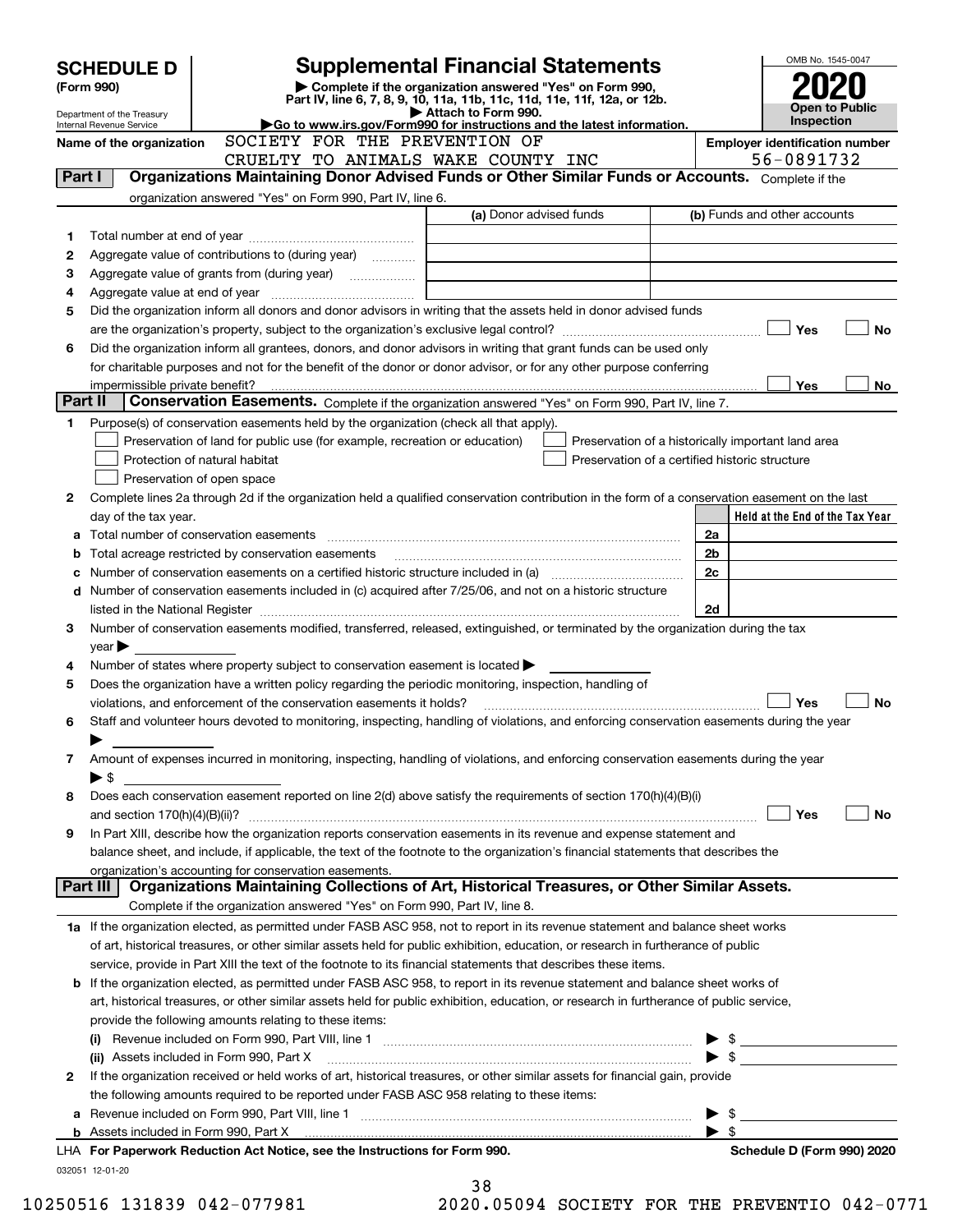|                     |                                                                                                                                                                                                                                | SOCIETY FOR THE PREVENTION OF      |                |                                                                                                                                                                                                                                      |          |                 |                            |                     |          |           |
|---------------------|--------------------------------------------------------------------------------------------------------------------------------------------------------------------------------------------------------------------------------|------------------------------------|----------------|--------------------------------------------------------------------------------------------------------------------------------------------------------------------------------------------------------------------------------------|----------|-----------------|----------------------------|---------------------|----------|-----------|
|                     | Schedule D (Form 990) 2020                                                                                                                                                                                                     | CRUELTY TO ANIMALS WAKE COUNTY INC |                |                                                                                                                                                                                                                                      |          |                 | 56-0891732 Page 2          |                     |          |           |
|                     | Organizations Maintaining Collections of Art, Historical Treasures, or Other Similar Assets (continued)<br>Part III                                                                                                            |                                    |                |                                                                                                                                                                                                                                      |          |                 |                            |                     |          |           |
| 3                   | Using the organization's acquisition, accession, and other records, check any of the following that make significant use of its                                                                                                |                                    |                |                                                                                                                                                                                                                                      |          |                 |                            |                     |          |           |
|                     | collection items (check all that apply):                                                                                                                                                                                       |                                    |                |                                                                                                                                                                                                                                      |          |                 |                            |                     |          |           |
| a                   | Public exhibition                                                                                                                                                                                                              | d                                  |                | Loan or exchange program                                                                                                                                                                                                             |          |                 |                            |                     |          |           |
| b                   | Scholarly research                                                                                                                                                                                                             | е                                  |                | Other <b>contract of the contract of the contract of the contract of the contract of the contract of the contract of the contract of the contract of the contract of the contract of the contract of the contract of the contrac</b> |          |                 |                            |                     |          |           |
| c                   | Preservation for future generations                                                                                                                                                                                            |                                    |                |                                                                                                                                                                                                                                      |          |                 |                            |                     |          |           |
| 4                   | Provide a description of the organization's collections and explain how they further the organization's exempt purpose in Part XIII.                                                                                           |                                    |                |                                                                                                                                                                                                                                      |          |                 |                            |                     |          |           |
| 5                   | During the year, did the organization solicit or receive donations of art, historical treasures, or other similar assets                                                                                                       |                                    |                |                                                                                                                                                                                                                                      |          |                 |                            |                     |          |           |
|                     | to be sold to raise funds rather than to be maintained as part of the organization's collection?                                                                                                                               |                                    |                |                                                                                                                                                                                                                                      |          |                 |                            | Yes                 |          | No.       |
|                     | Part IV<br>Escrow and Custodial Arrangements. Complete if the organization answered "Yes" on Form 990, Part IV, line 9, or                                                                                                     |                                    |                |                                                                                                                                                                                                                                      |          |                 |                            |                     |          |           |
|                     | reported an amount on Form 990, Part X, line 21.                                                                                                                                                                               |                                    |                |                                                                                                                                                                                                                                      |          |                 |                            |                     |          |           |
|                     | 1a Is the organization an agent, trustee, custodian or other intermediary for contributions or other assets not included                                                                                                       |                                    |                |                                                                                                                                                                                                                                      |          |                 |                            |                     |          |           |
|                     | on Form 990, Part X? [11] The Content of the Content of Table 1 and Table 1 and Table 1 and Table 1 and Table 1                                                                                                                |                                    |                |                                                                                                                                                                                                                                      |          |                 |                            | Yes                 |          | <b>No</b> |
|                     | b If "Yes," explain the arrangement in Part XIII and complete the following table:                                                                                                                                             |                                    |                |                                                                                                                                                                                                                                      |          |                 |                            |                     |          |           |
|                     |                                                                                                                                                                                                                                |                                    |                |                                                                                                                                                                                                                                      |          |                 |                            | Amount              |          |           |
| c                   | Beginning balance                                                                                                                                                                                                              |                                    |                |                                                                                                                                                                                                                                      |          | 1c              |                            |                     |          |           |
|                     |                                                                                                                                                                                                                                |                                    |                |                                                                                                                                                                                                                                      |          | 1d              |                            |                     |          |           |
| е                   | Distributions during the year manufactured and continuum and contract the year manufactured and contract the year manufactured and contract the year manufactured and contract the year manufactured and contract the year man |                                    |                |                                                                                                                                                                                                                                      |          | 1e              |                            |                     |          |           |
| f                   |                                                                                                                                                                                                                                |                                    |                |                                                                                                                                                                                                                                      |          | 1f              |                            |                     |          |           |
|                     | 2a Did the organization include an amount on Form 990, Part X, line 21, for escrow or custodial account liability?                                                                                                             |                                    |                |                                                                                                                                                                                                                                      |          |                 |                            | Yes                 |          | No        |
|                     | b If "Yes," explain the arrangement in Part XIII. Check here if the explanation has been provided on Part XIII                                                                                                                 |                                    |                |                                                                                                                                                                                                                                      |          |                 |                            |                     |          |           |
| <b>Part V</b>       | Endowment Funds. Complete if the organization answered "Yes" on Form 990, Part IV, line 10.                                                                                                                                    |                                    |                |                                                                                                                                                                                                                                      |          |                 |                            |                     |          |           |
|                     |                                                                                                                                                                                                                                | (a) Current year                   | (b) Prior year | (c) Two years back                                                                                                                                                                                                                   |          |                 | (d) Three years back       | (e) Four years back |          |           |
| 1a                  | Beginning of year balance                                                                                                                                                                                                      | 116,720.                           | 111,684.       |                                                                                                                                                                                                                                      | 105,305. |                 | 103,574.                   |                     |          | 102,955.  |
| b                   |                                                                                                                                                                                                                                |                                    | 900.           |                                                                                                                                                                                                                                      | 1,700.   |                 | 1,700.                     |                     |          | 826.      |
|                     | Net investment earnings, gains, and losses                                                                                                                                                                                     | 29,798.                            | 4,136.         |                                                                                                                                                                                                                                      | 5,609.   |                 | 1,010.                     |                     |          | 311.      |
|                     |                                                                                                                                                                                                                                |                                    |                |                                                                                                                                                                                                                                      |          |                 |                            |                     |          |           |
|                     |                                                                                                                                                                                                                                |                                    |                |                                                                                                                                                                                                                                      |          |                 |                            |                     |          |           |
|                     | <b>e</b> Other expenditures for facilities                                                                                                                                                                                     |                                    |                |                                                                                                                                                                                                                                      |          |                 |                            |                     |          |           |
|                     | and programs                                                                                                                                                                                                                   |                                    |                |                                                                                                                                                                                                                                      | 930.     |                 | 979.                       |                     |          | 518.      |
| f                   | Administrative expenses                                                                                                                                                                                                        | 146,518.                           | 116,720.       |                                                                                                                                                                                                                                      | 111,684. |                 | 105,305.                   |                     |          | 103,574.  |
| g                   | End of year balance                                                                                                                                                                                                            |                                    |                |                                                                                                                                                                                                                                      |          |                 |                            |                     |          |           |
| 2                   | Provide the estimated percentage of the current year end balance (line 1g, column (a)) held as:                                                                                                                                |                                    |                |                                                                                                                                                                                                                                      |          |                 |                            |                     |          |           |
| a                   | Board designated or quasi-endowment >                                                                                                                                                                                          |                                    | ℅              |                                                                                                                                                                                                                                      |          |                 |                            |                     |          |           |
| b                   | Permanent endowment > 73.2000                                                                                                                                                                                                  | %                                  |                |                                                                                                                                                                                                                                      |          |                 |                            |                     |          |           |
| c                   | 26.8000 %<br>Term endowment >                                                                                                                                                                                                  |                                    |                |                                                                                                                                                                                                                                      |          |                 |                            |                     |          |           |
|                     | The percentages on lines 2a, 2b, and 2c should equal 100%.                                                                                                                                                                     |                                    |                |                                                                                                                                                                                                                                      |          |                 |                            |                     |          |           |
|                     | 3a Are there endowment funds not in the possession of the organization that are held and administered for the organization                                                                                                     |                                    |                |                                                                                                                                                                                                                                      |          |                 |                            |                     |          |           |
|                     | by:                                                                                                                                                                                                                            |                                    |                |                                                                                                                                                                                                                                      |          |                 |                            |                     | Yes<br>X | No        |
|                     | (i)                                                                                                                                                                                                                            |                                    |                |                                                                                                                                                                                                                                      |          |                 |                            | 3a(i)               |          |           |
|                     | (ii)                                                                                                                                                                                                                           |                                    |                |                                                                                                                                                                                                                                      |          |                 |                            | 3a(ii)              |          | X         |
|                     |                                                                                                                                                                                                                                |                                    |                |                                                                                                                                                                                                                                      |          |                 |                            | 3b                  |          |           |
| 4<br><b>Part VI</b> | Describe in Part XIII the intended uses of the organization's endowment funds.<br>Land, Buildings, and Equipment.                                                                                                              |                                    |                |                                                                                                                                                                                                                                      |          |                 |                            |                     |          |           |
|                     |                                                                                                                                                                                                                                |                                    |                |                                                                                                                                                                                                                                      |          |                 |                            |                     |          |           |
|                     | Complete if the organization answered "Yes" on Form 990, Part IV, line 11a. See Form 990, Part X, line 10.                                                                                                                     |                                    |                |                                                                                                                                                                                                                                      |          |                 |                            |                     |          |           |
|                     | Description of property                                                                                                                                                                                                        | (a) Cost or other                  |                | (b) Cost or other                                                                                                                                                                                                                    |          | (c) Accumulated |                            | (d) Book value      |          |           |
|                     |                                                                                                                                                                                                                                | basis (investment)                 |                | basis (other)                                                                                                                                                                                                                        |          | depreciation    |                            |                     |          |           |
|                     |                                                                                                                                                                                                                                |                                    |                | 501,762.                                                                                                                                                                                                                             |          |                 |                            |                     |          | 501,762.  |
|                     |                                                                                                                                                                                                                                |                                    |                | 3,692,359.                                                                                                                                                                                                                           |          | 1,680,478.      |                            | 2,011,881.          |          |           |
|                     |                                                                                                                                                                                                                                |                                    |                | 188,071.                                                                                                                                                                                                                             |          | 188,071.        |                            |                     |          | 0.        |
|                     |                                                                                                                                                                                                                                |                                    |                | 1, 125, 167.                                                                                                                                                                                                                         |          | 609,613.        |                            |                     |          | 515,554.  |
|                     |                                                                                                                                                                                                                                |                                    |                | 27,269.                                                                                                                                                                                                                              |          | 25,689.         |                            |                     |          | 1,580.    |
|                     |                                                                                                                                                                                                                                |                                    |                |                                                                                                                                                                                                                                      |          |                 |                            | 3,030,777.          |          |           |
|                     |                                                                                                                                                                                                                                |                                    |                |                                                                                                                                                                                                                                      |          |                 | Schedule D (Form 990) 2020 |                     |          |           |

032052 12-01-20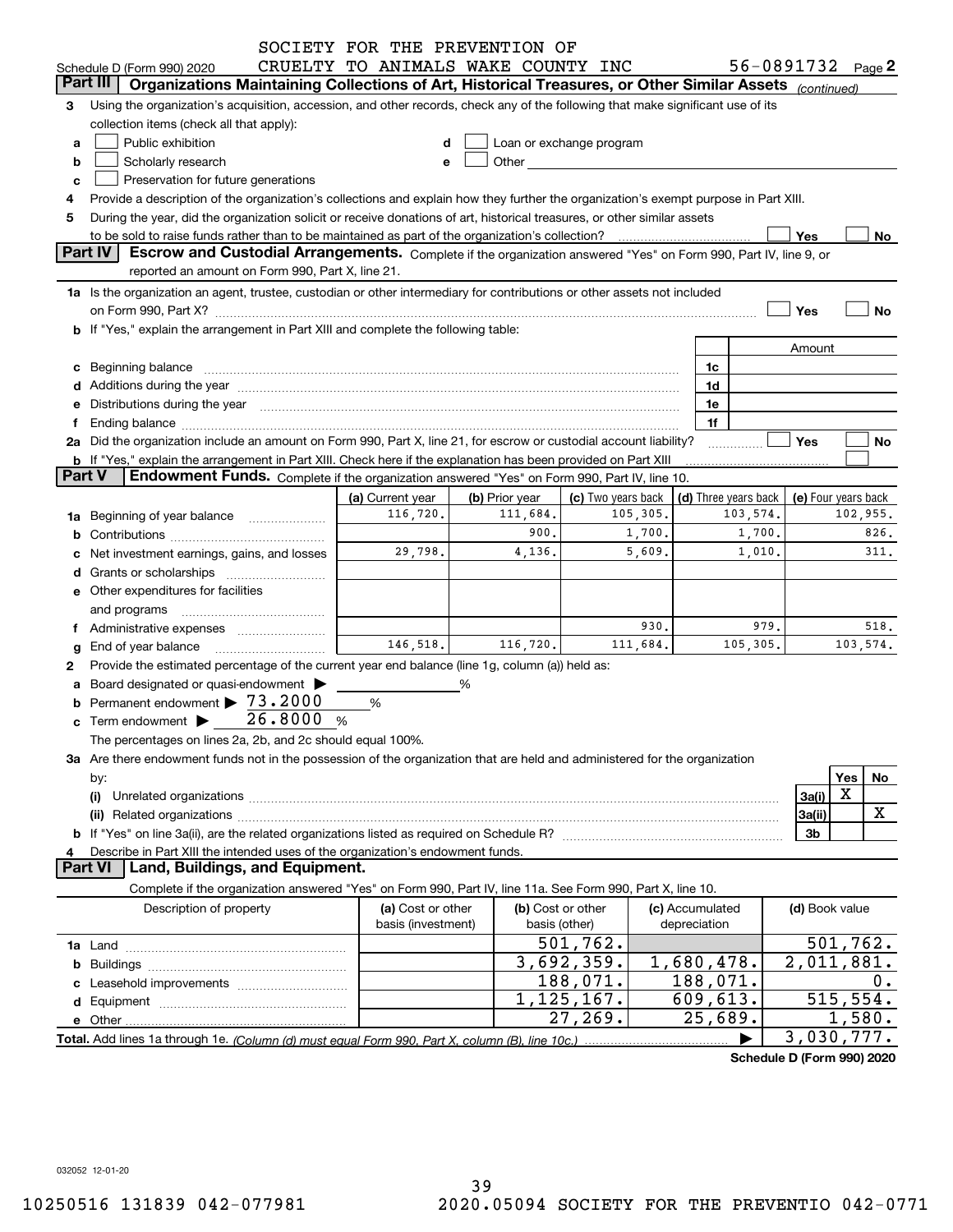| SOCIETY FOR THE PREVENTION OF    |  |  |  |  |
|----------------------------------|--|--|--|--|
| CRUELTY TO ANIMALS WAKE COUNTY I |  |  |  |  |

| Schedule D (Form 990) 2020                                                                                                                                                                                                 | CRUELTY TO ANIMALS WAKE COUNTY INC |  | 56-0891732<br>Page <sup>3</sup>                           |
|----------------------------------------------------------------------------------------------------------------------------------------------------------------------------------------------------------------------------|------------------------------------|--|-----------------------------------------------------------|
| Part VII Investments - Other Securities.                                                                                                                                                                                   |                                    |  |                                                           |
| Complete if the organization answered "Yes" on Form 990, Part IV, line 11b. See Form 990, Part X, line 12.                                                                                                                 |                                    |  |                                                           |
| (a) Description of security or category (including name of security)                                                                                                                                                       | (b) Book value                     |  | (c) Method of valuation: Cost or end-of-year market value |
|                                                                                                                                                                                                                            |                                    |  |                                                           |
| (2) Closely held equity interests [11] [2] Closely held equity interests                                                                                                                                                   |                                    |  |                                                           |
| (3) Other                                                                                                                                                                                                                  |                                    |  |                                                           |
| <b>INVESTMENTS</b><br>(A)                                                                                                                                                                                                  | 739,072.                           |  | END-OF-YEAR MARKET VALUE                                  |
| (B)                                                                                                                                                                                                                        |                                    |  |                                                           |
| (C)                                                                                                                                                                                                                        |                                    |  |                                                           |
| (D)                                                                                                                                                                                                                        |                                    |  |                                                           |
| (E)                                                                                                                                                                                                                        |                                    |  |                                                           |
| (F)                                                                                                                                                                                                                        |                                    |  |                                                           |
| (G)                                                                                                                                                                                                                        |                                    |  |                                                           |
| (H)                                                                                                                                                                                                                        |                                    |  |                                                           |
| Total. (Col. (b) must equal Form 990, Part X, col. (B) line 12.)                                                                                                                                                           | 739,072.                           |  |                                                           |
| Part VIII Investments - Program Related.                                                                                                                                                                                   |                                    |  |                                                           |
| Complete if the organization answered "Yes" on Form 990, Part IV, line 11c. See Form 990, Part X, line 13.                                                                                                                 |                                    |  |                                                           |
| (a) Description of investment                                                                                                                                                                                              | (b) Book value                     |  | (c) Method of valuation: Cost or end-of-year market value |
| (1)                                                                                                                                                                                                                        |                                    |  |                                                           |
| (2)                                                                                                                                                                                                                        |                                    |  |                                                           |
| (3)                                                                                                                                                                                                                        |                                    |  |                                                           |
| (4)                                                                                                                                                                                                                        |                                    |  |                                                           |
| (5)                                                                                                                                                                                                                        |                                    |  |                                                           |
| (6)                                                                                                                                                                                                                        |                                    |  |                                                           |
| (7)                                                                                                                                                                                                                        |                                    |  |                                                           |
| (8)                                                                                                                                                                                                                        |                                    |  |                                                           |
| (9)                                                                                                                                                                                                                        |                                    |  |                                                           |
| Total. (Col. (b) must equal Form 990, Part X, col. (B) line 13.)                                                                                                                                                           |                                    |  |                                                           |
| <b>Other Assets.</b><br>Part IX                                                                                                                                                                                            |                                    |  |                                                           |
| Complete if the organization answered "Yes" on Form 990, Part IV, line 11d. See Form 990, Part X, line 15.                                                                                                                 |                                    |  |                                                           |
|                                                                                                                                                                                                                            | (a) Description                    |  | (b) Book value                                            |
| (1)                                                                                                                                                                                                                        |                                    |  |                                                           |
| (2)                                                                                                                                                                                                                        |                                    |  |                                                           |
| (3)                                                                                                                                                                                                                        |                                    |  |                                                           |
| (4)                                                                                                                                                                                                                        |                                    |  |                                                           |
| (5)                                                                                                                                                                                                                        |                                    |  |                                                           |
| (6)                                                                                                                                                                                                                        |                                    |  |                                                           |
| (7)                                                                                                                                                                                                                        |                                    |  |                                                           |
| (8)                                                                                                                                                                                                                        |                                    |  |                                                           |
| (9)                                                                                                                                                                                                                        |                                    |  |                                                           |
|                                                                                                                                                                                                                            |                                    |  |                                                           |
| <b>Other Liabilities.</b><br>Part X                                                                                                                                                                                        |                                    |  |                                                           |
| Complete if the organization answered "Yes" on Form 990, Part IV, line 11e or 11f. See Form 990, Part X, line 25.                                                                                                          |                                    |  |                                                           |
| (a) Description of liability<br>1.                                                                                                                                                                                         |                                    |  | (b) Book value                                            |
| (1)<br>Federal income taxes                                                                                                                                                                                                |                                    |  |                                                           |
| (2)                                                                                                                                                                                                                        |                                    |  |                                                           |
| (3)                                                                                                                                                                                                                        |                                    |  |                                                           |
| (4)                                                                                                                                                                                                                        |                                    |  |                                                           |
| (5)                                                                                                                                                                                                                        |                                    |  |                                                           |
| (6)                                                                                                                                                                                                                        |                                    |  |                                                           |
| (7)                                                                                                                                                                                                                        |                                    |  |                                                           |
| (8)                                                                                                                                                                                                                        |                                    |  |                                                           |
| (9)                                                                                                                                                                                                                        |                                    |  |                                                           |
|                                                                                                                                                                                                                            |                                    |  |                                                           |
| Total. (Column (b) must equal Form 990. Part X, col. (B) line 25.)<br>2. Liability for uncertain tax positions. In Part XIII, provide the text of the footnote to the organization's financial statements that reports the |                                    |  |                                                           |
|                                                                                                                                                                                                                            |                                    |  |                                                           |

organization's liability for uncertain tax positions under FASB ASC 740. Check here if the text of the footnote has been provided in Part XIII.

**Schedule D (Form 990) 2020**

 $\boxed{\text{X}}$ 

032053 12-01-20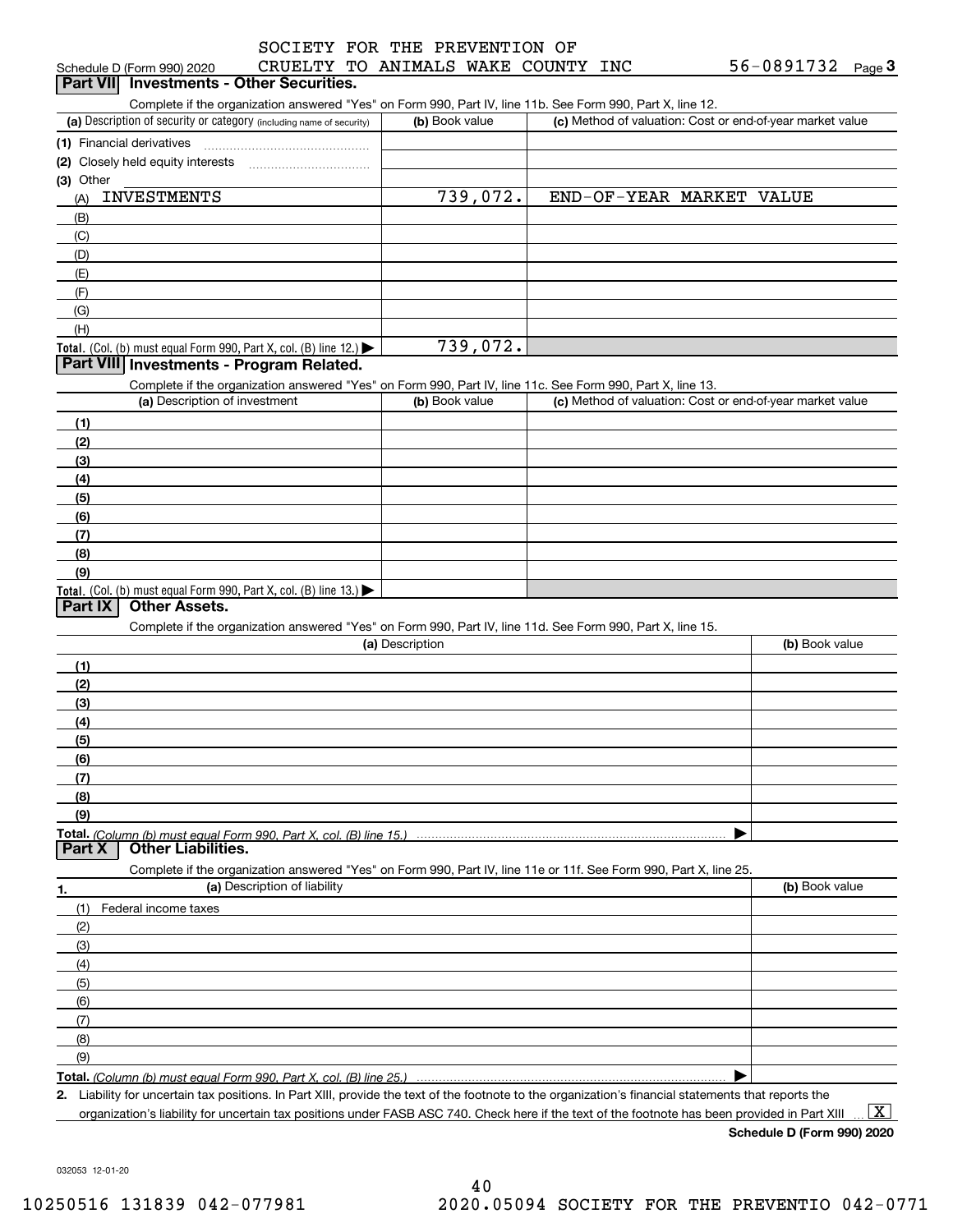|    | SOCIETY FOR THE PREVENTION OF                                                                                                                                                                                                  |                |                        |                |                   |
|----|--------------------------------------------------------------------------------------------------------------------------------------------------------------------------------------------------------------------------------|----------------|------------------------|----------------|-------------------|
|    | CRUELTY TO ANIMALS WAKE COUNTY INC<br>Schedule D (Form 990) 2020                                                                                                                                                               |                |                        |                | 56-0891732 Page 4 |
|    | <b>Part XI</b><br>Reconciliation of Revenue per Audited Financial Statements With Revenue per Return.                                                                                                                          |                |                        |                |                   |
|    | Complete if the organization answered "Yes" on Form 990, Part IV, line 12a.                                                                                                                                                    |                |                        |                |                   |
| 1  | Total revenue, gains, and other support per audited financial statements                                                                                                                                                       |                |                        | $\blacksquare$ | 7,860,299.        |
| 2  | Amounts included on line 1 but not on Form 990, Part VIII, line 12:                                                                                                                                                            |                |                        |                |                   |
| a  |                                                                                                                                                                                                                                | 2a             | 121, 125.              |                |                   |
|    |                                                                                                                                                                                                                                | 2 <sub>b</sub> | 532,858.               |                |                   |
| c  |                                                                                                                                                                                                                                | 2c             |                        |                |                   |
| d  | Other (Describe in Part XIII.) [100] [100] [100] [100] [100] [100] [100] [100] [100] [100] [100] [100] [100] [                                                                                                                 | 2d             | $\overline{22}$ , 609. |                |                   |
| e  | Add lines 2a through 2d                                                                                                                                                                                                        |                |                        | 2е             | 676,592.          |
| 3  |                                                                                                                                                                                                                                |                |                        | $\mathbf{3}$   | 7,183,707.        |
| 4  | Amounts included on Form 990, Part VIII, line 12, but not on line 1:                                                                                                                                                           |                |                        |                |                   |
| a  |                                                                                                                                                                                                                                | 4a             | 6,705.                 |                |                   |
|    |                                                                                                                                                                                                                                | 4 <sub>b</sub> |                        |                |                   |
|    | Add lines 4a and 4b                                                                                                                                                                                                            |                |                        | 4c             | <u>6,705.</u>     |
| 5. |                                                                                                                                                                                                                                |                |                        | $\overline{5}$ | 7,190,412.        |
|    | Part XII   Reconciliation of Expenses per Audited Financial Statements With Expenses per Return.                                                                                                                               |                |                        |                |                   |
|    | Complete if the organization answered "Yes" on Form 990, Part IV, line 12a.                                                                                                                                                    |                |                        |                |                   |
| 1. | Total expenses and losses per audited financial statements [11,11] [11] Total expenses and losses per audited financial statements [11] [11] Total expenses and losses per audited financial statements                        |                |                        | $\blacksquare$ | 4,453,649.        |
| 2  | Amounts included on line 1 but not on Form 990, Part IX, line 25:                                                                                                                                                              |                |                        |                |                   |
| a  |                                                                                                                                                                                                                                | 2a             | 471,468.               |                |                   |
| b  | Prior year adjustments information and continuum and contact the contract of the contract of the contract of the contract of the contract of the contract of the contract of the contract of the contract of the contract of t | 2 <sub>b</sub> |                        |                |                   |
| C. |                                                                                                                                                                                                                                | 2c             |                        |                |                   |
| d  |                                                                                                                                                                                                                                | 2d             | $\overline{22}$ , 609. |                |                   |
|    |                                                                                                                                                                                                                                |                |                        | 2e             | 494,077.          |
| 3  |                                                                                                                                                                                                                                |                |                        | 3              | 3,959,572.        |
| 4  | Amounts included on Form 990, Part IX, line 25, but not on line 1:                                                                                                                                                             |                |                        |                |                   |
| a  |                                                                                                                                                                                                                                | 4a             | 6,705.                 |                |                   |
|    |                                                                                                                                                                                                                                | 4 <sub>b</sub> |                        |                |                   |
|    |                                                                                                                                                                                                                                |                |                        |                | 6,705.            |
|    | c Add lines 4a and 4b                                                                                                                                                                                                          |                |                        | 4с             |                   |
| 5  |                                                                                                                                                                                                                                |                |                        | 5              | 3,966,277.        |
|    | Part XIII Supplemental Information.                                                                                                                                                                                            |                |                        |                |                   |

lines 2d and 4b; and Part XII, lines 2d and 4b. Also complete this part to provide any additional information.

#### PART V, LINE 4:

THE ORGANIZATION ESTABLISHED AN ENDOWMENT THROUGH THE NORTH CAROLINA

COMMUNITY FOUNDATION. EACH YEAR 5% OF THE ANNUAL INTEREST EARNED, AFTER

FEES, IS TO BE DISPENSED TO THE ORGANIZATION WITH THE REMAINING 95% BEING

REINVESTED IN THE FUND.

032054 12-01-20 **Schedule D (Form 990) 2020** THE BOARD OF TRUSTEES OF THE NORTH CAROLINA COMMUNITY FOUNDATION HAS THE POWER TO MODIFY ANY RESTRICTION OR CONDITION ON THE DISTRIBUTION OF FUNDS FOR ANY SPECIFIED CHARITABLE PURPOSES OR TO THE SPECIFIED ORGANIZATION IF, IN THE SOLE JUDGMENT OF THE BOARD, SUCH RESTRICTION OR CONDITION BECOMES, IN EFFECT, UNNECESSARY, INCAPABLE OF FULFILLMENT, OR INCONSISTENT WITH THE CHARITABLE NEEDS OF THE COMMUNITY SERVED. DURING THE YEAR ENDED DECEMBER 41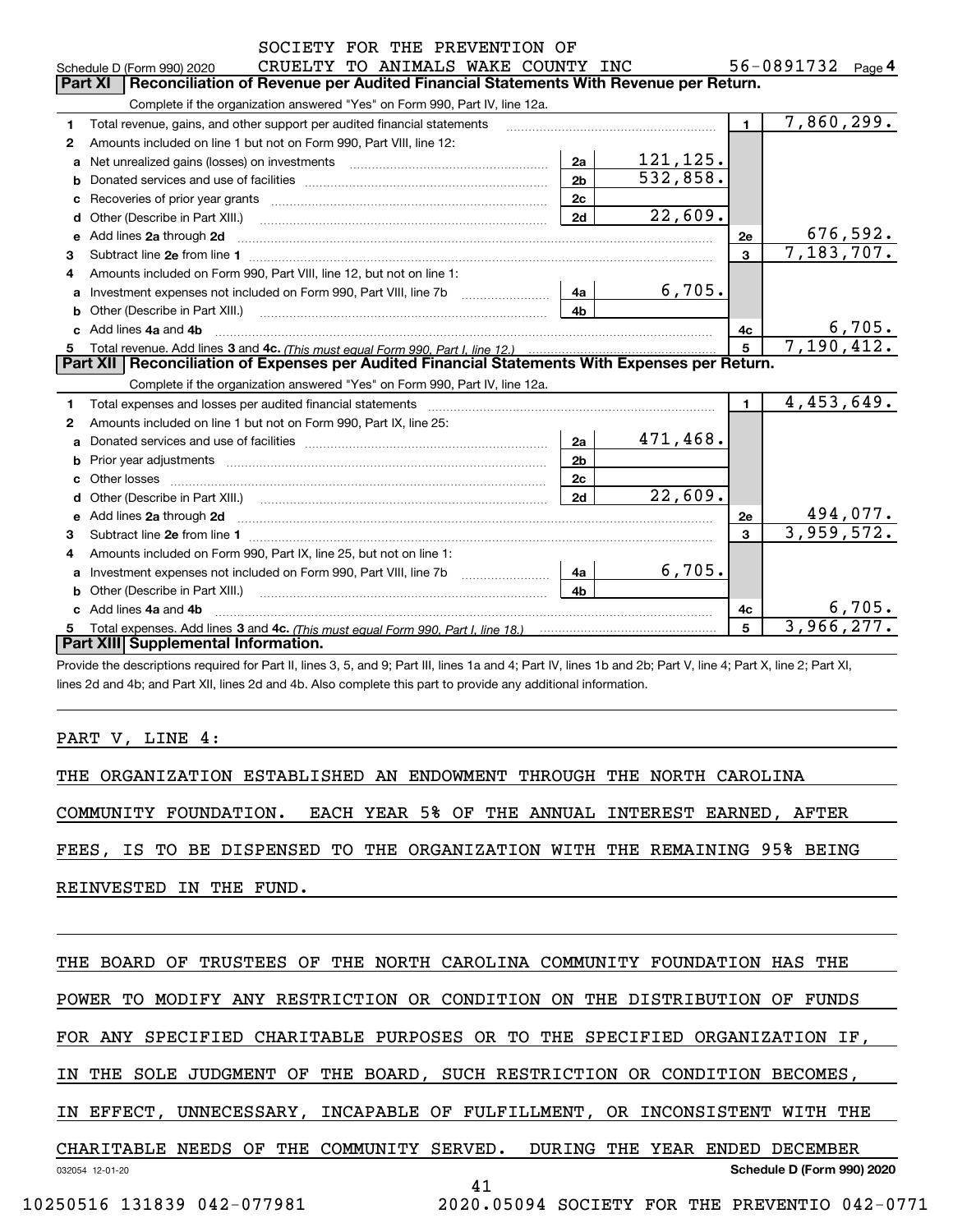| SOCIETY FOR THE PREVENTION OF                                                                                                           |
|-----------------------------------------------------------------------------------------------------------------------------------------|
| 56-0891732 Page 5<br>CRUELTY TO ANIMALS WAKE COUNTY INC<br>Schedule D (Form 990) 2020<br>Part XIII Supplemental Information (continued) |
|                                                                                                                                         |
| 31, 2015, MANAGEMENT DETERMINED THIS AMOUNT SHOULD NO LONGER BE RECORDED                                                                |
| THE ORGANIZATION'S FINANCIAL STATEMENTS AS THE NORTH CAROLINA COMMUNITY<br>IN                                                           |
| FOUNDATION HAS VARIANCE POWER OVER THE FUNDS.                                                                                           |
|                                                                                                                                         |
| PART X, LINE 2:                                                                                                                         |
| MANAGEMENT HAS EVALUATED THE EFFECT OF THE GUIDANCE PROVIDED BY THE                                                                     |
| PROVISIONS OF ACCOUNTING PRINCIPLES GENERALLY ACCEPTED IN THE UNITED                                                                    |
| STATES OF AMERICA ON ACCOUNTING FOR UNCERTAINTY IN INCOME TAXES.                                                                        |
| MANAGEMENT BELIEVES THAT THE ORGANIZATION CONTINUES TO SATISFY THE                                                                      |
| REQUIREMENTS OF A TAX-EXEMPT ORGANIZATION AT JUNE 30, 2021. MANAGEMENT HAS                                                              |
| EVALUATED ALL OTHER TAX POSITIONS THAT COULD HAVE A SIGNIFICANT EFFECT ON                                                               |
| THE FINANCIAL STATEMENTS AND DETERMINED THE ORGANIZATION HAD NO UNCERTAIN                                                               |
| INCOME TAX POSITIONS AT JUNE 30, 2021.                                                                                                  |
|                                                                                                                                         |
| PART XI, LINE 2D - OTHER ADJUSTMENTS:                                                                                                   |
|                                                                                                                                         |
| 22,609.<br>COGS<br><u> 1989 - Johann Stoff, Amerikaansk politiker († 1908)</u>                                                          |
|                                                                                                                                         |
| PART XII, LINE 2D - OTHER ADJUSTMENTS:                                                                                                  |
| 22,609.<br>COGS                                                                                                                         |
|                                                                                                                                         |
|                                                                                                                                         |
|                                                                                                                                         |
|                                                                                                                                         |
|                                                                                                                                         |
|                                                                                                                                         |
|                                                                                                                                         |
|                                                                                                                                         |
|                                                                                                                                         |
|                                                                                                                                         |

**Schedule D (Form 990) 2020**

032055 12-01-20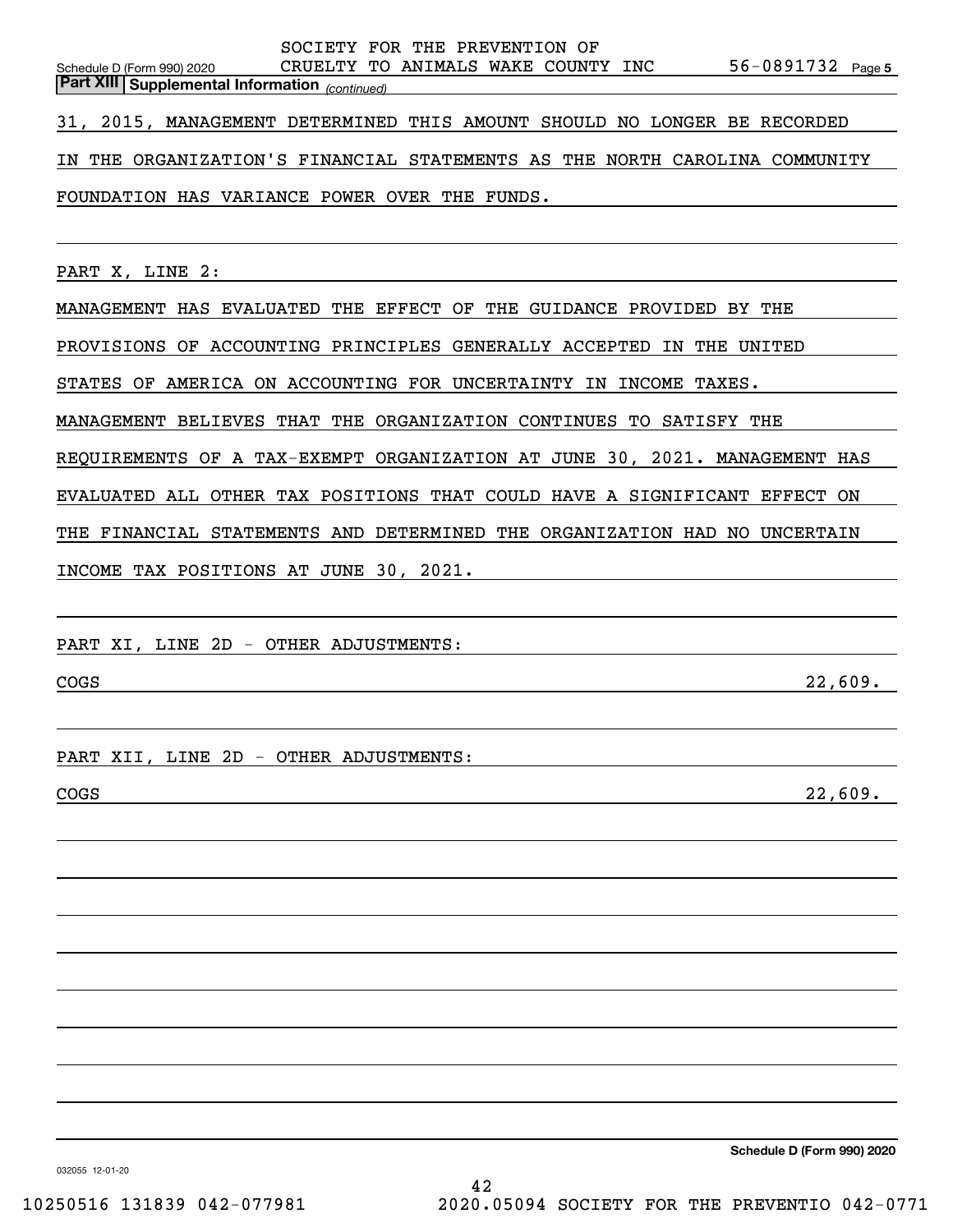|        | <b>SCHEDULE M</b><br>(Form 990)                                                         |                     |                                                                                                                                                                |                               | <b>Noncash Contributions</b>                |                                                                                                                                |            |                                                       | OMB No. 1545-0047 |     |    |
|--------|-----------------------------------------------------------------------------------------|---------------------|----------------------------------------------------------------------------------------------------------------------------------------------------------------|-------------------------------|---------------------------------------------|--------------------------------------------------------------------------------------------------------------------------------|------------|-------------------------------------------------------|-------------------|-----|----|
|        | Department of the Treasury<br>Internal Revenue Service                                  | Attach to Form 990. | ▶ Complete if the organizations answered "Yes" on Form 990, Part IV, lines 29 or 30.<br>Go to www.irs.gov/Form990 for instructions and the latest information. |                               | <b>2020</b><br>Open to Public<br>Inspection |                                                                                                                                |            |                                                       |                   |     |    |
|        | Name of the organization                                                                |                     |                                                                                                                                                                |                               | SOCIETY FOR THE PREVENTION OF               |                                                                                                                                |            | <b>Employer identification number</b>                 |                   |     |    |
|        |                                                                                         |                     |                                                                                                                                                                |                               | CRUELTY TO ANIMALS WAKE COUNTY INC          |                                                                                                                                | 56-0891732 |                                                       |                   |     |    |
| Part I | <b>Types of Property</b>                                                                |                     |                                                                                                                                                                |                               |                                             |                                                                                                                                |            |                                                       |                   |     |    |
|        |                                                                                         |                     |                                                                                                                                                                | (a)<br>Check if<br>applicable | (b)<br>Number of<br>contributions or        | (c)<br>Noncash contribution<br>amounts reported on<br>items contributed Form 990, Part VIII, line 1q                           |            | Method of determining<br>noncash contribution amounts | (d)               |     |    |
| 1      |                                                                                         |                     |                                                                                                                                                                |                               |                                             |                                                                                                                                |            |                                                       |                   |     |    |
| 2      |                                                                                         |                     |                                                                                                                                                                |                               |                                             |                                                                                                                                |            |                                                       |                   |     |    |
| З      |                                                                                         |                     |                                                                                                                                                                |                               |                                             |                                                                                                                                |            |                                                       |                   |     |    |
| 4      |                                                                                         |                     |                                                                                                                                                                |                               |                                             |                                                                                                                                |            |                                                       |                   |     |    |
| 5      | Clothing and household goods                                                            |                     |                                                                                                                                                                |                               |                                             |                                                                                                                                |            |                                                       |                   |     |    |
| 6      |                                                                                         |                     |                                                                                                                                                                |                               |                                             |                                                                                                                                |            |                                                       |                   |     |    |
| 7      |                                                                                         |                     |                                                                                                                                                                |                               |                                             |                                                                                                                                |            |                                                       |                   |     |    |
| 8      |                                                                                         |                     |                                                                                                                                                                |                               |                                             |                                                                                                                                |            |                                                       |                   |     |    |
| 9      |                                                                                         |                     |                                                                                                                                                                |                               |                                             |                                                                                                                                |            |                                                       |                   |     |    |
| 10     | Securities - Closely held stock                                                         |                     |                                                                                                                                                                |                               |                                             |                                                                                                                                |            |                                                       |                   |     |    |
| 11     | Securities - Partnership, LLC, or                                                       |                     |                                                                                                                                                                |                               |                                             |                                                                                                                                |            |                                                       |                   |     |    |
|        | trust interests                                                                         |                     |                                                                                                                                                                |                               |                                             |                                                                                                                                |            |                                                       |                   |     |    |
| 12     |                                                                                         |                     |                                                                                                                                                                |                               |                                             |                                                                                                                                |            |                                                       |                   |     |    |
| 13     | Qualified conservation contribution -                                                   |                     |                                                                                                                                                                |                               |                                             |                                                                                                                                |            |                                                       |                   |     |    |
|        | Historic structures                                                                     |                     |                                                                                                                                                                |                               |                                             |                                                                                                                                |            |                                                       |                   |     |    |
| 14     | Qualified conservation contribution - Other                                             |                     |                                                                                                                                                                |                               |                                             |                                                                                                                                |            |                                                       |                   |     |    |
| 15     | Real estate - Residential                                                               |                     |                                                                                                                                                                |                               |                                             |                                                                                                                                |            |                                                       |                   |     |    |
| 16     | Real estate - Commercial                                                                |                     |                                                                                                                                                                |                               |                                             |                                                                                                                                |            |                                                       |                   |     |    |
| 17     |                                                                                         |                     |                                                                                                                                                                |                               |                                             |                                                                                                                                |            |                                                       |                   |     |    |
| 18     |                                                                                         |                     |                                                                                                                                                                |                               |                                             |                                                                                                                                |            |                                                       |                   |     |    |
| 19     |                                                                                         |                     |                                                                                                                                                                |                               |                                             |                                                                                                                                |            |                                                       |                   |     |    |
| 20     |                                                                                         |                     |                                                                                                                                                                |                               |                                             |                                                                                                                                |            |                                                       |                   |     |    |
| 21     |                                                                                         |                     |                                                                                                                                                                |                               |                                             |                                                                                                                                |            |                                                       |                   |     |    |
| 22     |                                                                                         |                     |                                                                                                                                                                |                               |                                             |                                                                                                                                |            |                                                       |                   |     |    |
| 23     |                                                                                         |                     |                                                                                                                                                                |                               |                                             |                                                                                                                                |            |                                                       |                   |     |    |
| 24     | Archeological artifacts                                                                 |                     |                                                                                                                                                                |                               |                                             |                                                                                                                                |            |                                                       |                   |     |    |
| 25     | Other                                                                                   | FOOD AND ANIM       |                                                                                                                                                                | x                             | 26,041                                      | 162,708. COST TO PURCHASE DIR                                                                                                  |            |                                                       |                   |     |    |
| 26     | Other                                                                                   |                     |                                                                                                                                                                |                               |                                             |                                                                                                                                |            |                                                       |                   |     |    |
| 27     | Other                                                                                   |                     |                                                                                                                                                                |                               |                                             |                                                                                                                                |            |                                                       |                   |     |    |
| 28     | Other                                                                                   |                     |                                                                                                                                                                |                               |                                             |                                                                                                                                |            |                                                       |                   |     |    |
| 29     | Number of Forms 8283 received by the organization during the tax year for contributions |                     |                                                                                                                                                                |                               |                                             |                                                                                                                                |            |                                                       |                   |     |    |
|        | for which the organization completed Form 8283, Part V, Donee Acknowledgement           |                     |                                                                                                                                                                |                               |                                             | 29                                                                                                                             |            |                                                       |                   |     |    |
|        |                                                                                         |                     |                                                                                                                                                                |                               |                                             |                                                                                                                                |            |                                                       |                   | Yes | No |
|        |                                                                                         |                     |                                                                                                                                                                |                               |                                             | 30a During the year, did the organization receive by contribution any property reported in Part I, lines 1 through 28, that it |            |                                                       |                   |     |    |
|        |                                                                                         |                     |                                                                                                                                                                |                               |                                             | must hold for at least three years from the date of the initial contribution, and which isn't required to be used for          |            |                                                       |                   |     |    |
|        | exempt purposes for the entire holding period?                                          |                     |                                                                                                                                                                |                               |                                             |                                                                                                                                |            |                                                       | 30a               |     | х  |
|        | <b>b</b> If "Yes," describe the arrangement in Part II.                                 |                     |                                                                                                                                                                |                               |                                             |                                                                                                                                |            |                                                       |                   |     |    |
| 31     |                                                                                         |                     |                                                                                                                                                                |                               |                                             | Does the organization have a gift acceptance policy that requires the review of any nonstandard contributions?                 |            |                                                       | 31                | х   |    |
|        |                                                                                         |                     |                                                                                                                                                                |                               |                                             | 32a Does the organization hire or use third parties or related organizations to solicit, process, or sell noncash              |            |                                                       |                   |     |    |
|        | contributions?                                                                          |                     |                                                                                                                                                                |                               |                                             |                                                                                                                                |            |                                                       | 32a               |     | х  |
|        | <b>b</b> If "Yes," describe in Part II.                                                 |                     |                                                                                                                                                                |                               |                                             |                                                                                                                                |            |                                                       |                   |     |    |
| 33     |                                                                                         |                     |                                                                                                                                                                |                               |                                             | If the organization didn't report an amount in column (c) for a type of property for which column (a) is checked,              |            |                                                       |                   |     |    |
|        | describe in Part II.                                                                    |                     |                                                                                                                                                                |                               |                                             |                                                                                                                                |            |                                                       |                   |     |    |
| LHA    | For Paperwork Reduction Act Notice, see the Instructions for Form 990.                  |                     |                                                                                                                                                                |                               |                                             |                                                                                                                                |            | Schedule M (Form 990) 2020                            |                   |     |    |

032141 11-23-20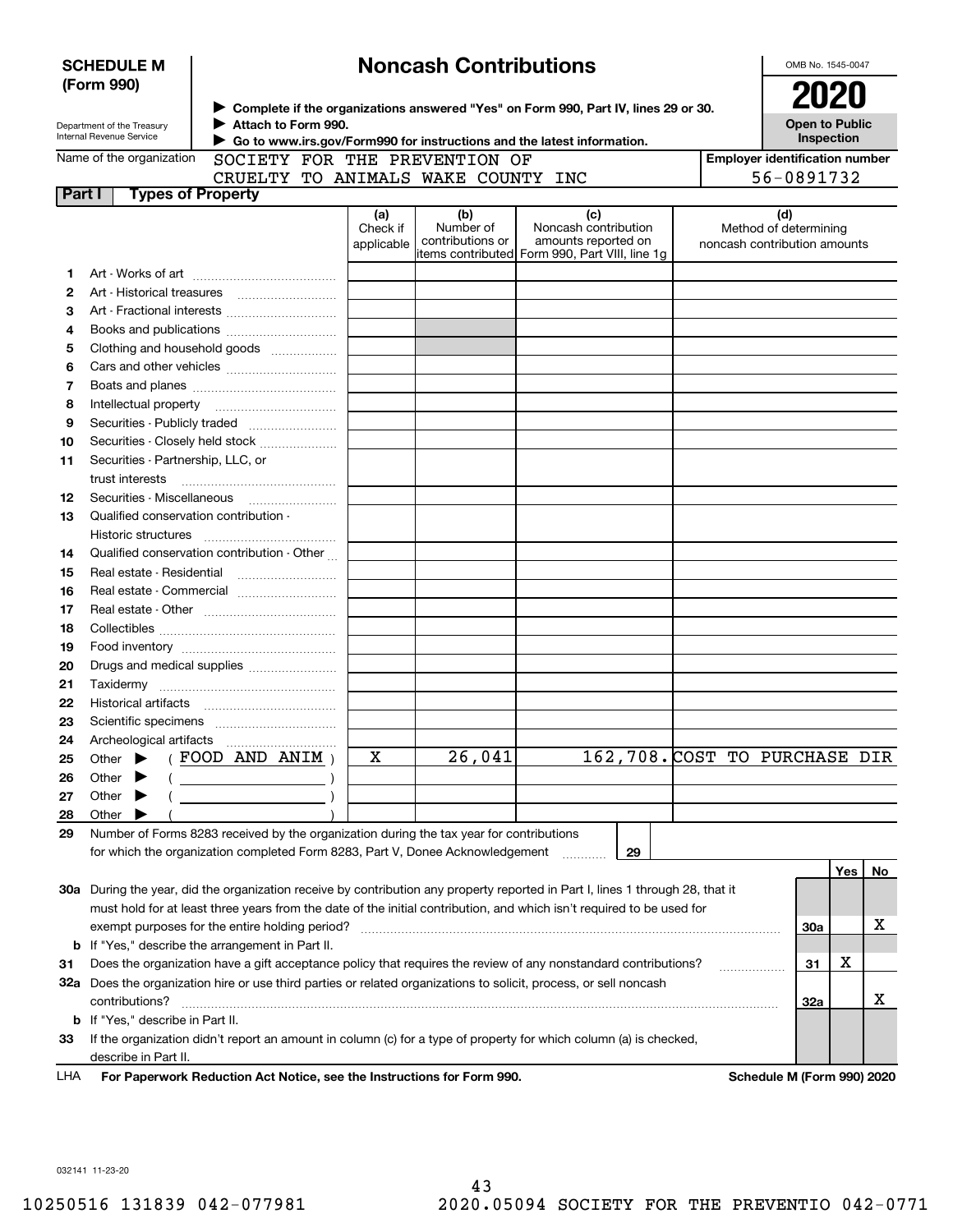|                 |                                                                                                                                                                                     | SOCIETY FOR THE PREVENTION OF      |  |     |  |                            |        |
|-----------------|-------------------------------------------------------------------------------------------------------------------------------------------------------------------------------------|------------------------------------|--|-----|--|----------------------------|--------|
|                 | Schedule M (Form 990) 2020                                                                                                                                                          | CRUELTY TO ANIMALS WAKE COUNTY INC |  |     |  | 56-0891732                 | Page 2 |
| Part II         | Supplemental Information. Provide the information required by Part I, lines 30b, 32b, and 33, and whether the organization                                                          |                                    |  |     |  |                            |        |
|                 | is reporting in Part I, column (b), the number of contributions, the number of items received, or a combination of both. Also complete<br>this part for any additional information. |                                    |  |     |  |                            |        |
|                 |                                                                                                                                                                                     |                                    |  |     |  |                            |        |
|                 |                                                                                                                                                                                     |                                    |  |     |  |                            |        |
|                 |                                                                                                                                                                                     |                                    |  |     |  |                            |        |
|                 |                                                                                                                                                                                     |                                    |  |     |  |                            |        |
|                 |                                                                                                                                                                                     |                                    |  |     |  |                            |        |
|                 |                                                                                                                                                                                     |                                    |  |     |  |                            |        |
|                 |                                                                                                                                                                                     |                                    |  |     |  |                            |        |
|                 |                                                                                                                                                                                     |                                    |  |     |  |                            |        |
|                 |                                                                                                                                                                                     |                                    |  |     |  |                            |        |
|                 |                                                                                                                                                                                     |                                    |  |     |  |                            |        |
|                 |                                                                                                                                                                                     |                                    |  |     |  |                            |        |
|                 |                                                                                                                                                                                     |                                    |  |     |  |                            |        |
|                 |                                                                                                                                                                                     |                                    |  |     |  |                            |        |
|                 |                                                                                                                                                                                     |                                    |  |     |  |                            |        |
|                 |                                                                                                                                                                                     |                                    |  |     |  |                            |        |
|                 |                                                                                                                                                                                     |                                    |  |     |  |                            |        |
|                 |                                                                                                                                                                                     |                                    |  |     |  |                            |        |
|                 |                                                                                                                                                                                     |                                    |  |     |  |                            |        |
|                 |                                                                                                                                                                                     |                                    |  |     |  |                            |        |
|                 |                                                                                                                                                                                     |                                    |  |     |  |                            |        |
|                 |                                                                                                                                                                                     |                                    |  |     |  |                            |        |
|                 |                                                                                                                                                                                     |                                    |  |     |  |                            |        |
|                 |                                                                                                                                                                                     |                                    |  |     |  |                            |        |
|                 |                                                                                                                                                                                     |                                    |  |     |  |                            |        |
|                 |                                                                                                                                                                                     |                                    |  |     |  |                            |        |
|                 |                                                                                                                                                                                     |                                    |  |     |  |                            |        |
|                 |                                                                                                                                                                                     |                                    |  |     |  |                            |        |
|                 |                                                                                                                                                                                     |                                    |  |     |  |                            |        |
|                 |                                                                                                                                                                                     |                                    |  |     |  |                            |        |
|                 |                                                                                                                                                                                     |                                    |  |     |  |                            |        |
|                 |                                                                                                                                                                                     |                                    |  |     |  |                            |        |
|                 |                                                                                                                                                                                     |                                    |  |     |  |                            |        |
|                 |                                                                                                                                                                                     |                                    |  |     |  |                            |        |
|                 |                                                                                                                                                                                     |                                    |  |     |  |                            |        |
|                 |                                                                                                                                                                                     |                                    |  |     |  |                            |        |
|                 |                                                                                                                                                                                     |                                    |  |     |  |                            |        |
|                 |                                                                                                                                                                                     |                                    |  |     |  |                            |        |
|                 |                                                                                                                                                                                     |                                    |  |     |  |                            |        |
|                 |                                                                                                                                                                                     |                                    |  |     |  |                            |        |
|                 |                                                                                                                                                                                     |                                    |  |     |  |                            |        |
|                 |                                                                                                                                                                                     |                                    |  |     |  |                            |        |
|                 |                                                                                                                                                                                     |                                    |  |     |  |                            |        |
|                 |                                                                                                                                                                                     |                                    |  |     |  |                            |        |
|                 |                                                                                                                                                                                     |                                    |  |     |  |                            |        |
|                 |                                                                                                                                                                                     |                                    |  |     |  |                            |        |
|                 |                                                                                                                                                                                     |                                    |  |     |  |                            |        |
|                 |                                                                                                                                                                                     |                                    |  |     |  |                            |        |
|                 |                                                                                                                                                                                     |                                    |  |     |  |                            |        |
|                 |                                                                                                                                                                                     |                                    |  |     |  |                            |        |
|                 |                                                                                                                                                                                     |                                    |  |     |  |                            |        |
|                 |                                                                                                                                                                                     |                                    |  |     |  |                            |        |
|                 |                                                                                                                                                                                     |                                    |  |     |  |                            |        |
|                 |                                                                                                                                                                                     |                                    |  |     |  |                            |        |
|                 |                                                                                                                                                                                     |                                    |  |     |  |                            |        |
|                 |                                                                                                                                                                                     |                                    |  |     |  |                            |        |
|                 |                                                                                                                                                                                     |                                    |  |     |  |                            |        |
|                 |                                                                                                                                                                                     |                                    |  |     |  |                            |        |
| 032142 11-23-20 |                                                                                                                                                                                     |                                    |  |     |  | Schedule M (Form 990) 2020 |        |
|                 |                                                                                                                                                                                     |                                    |  | 1 A |  |                            |        |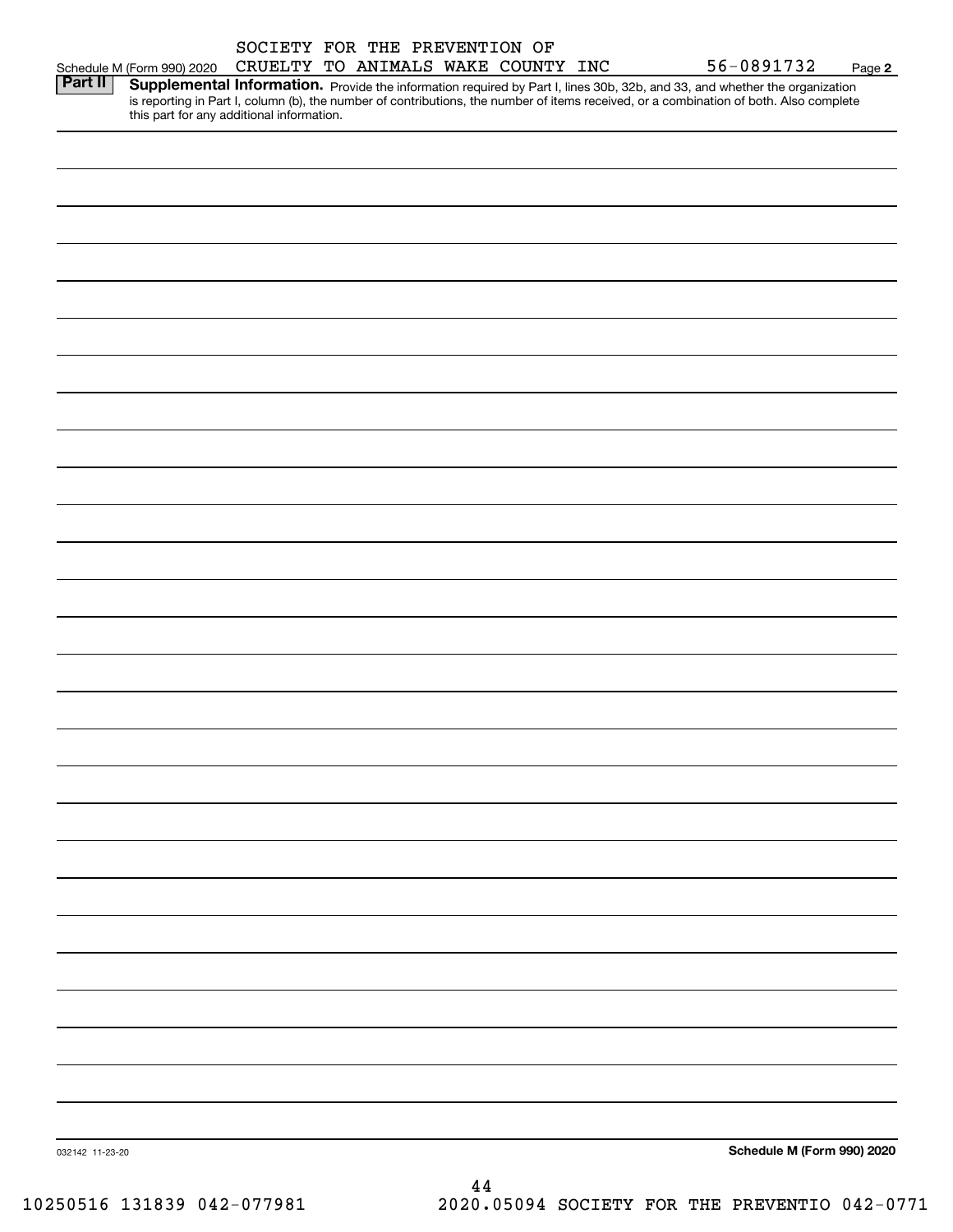**(Form 990 or 990-EZ)**

Department of the Treasury Internal Revenue Service Name of the organization

**SCHEDULE O Supplemental Information to Form 990 or 990-EZ**

**Complete to provide information for responses to specific questions on Form 990 or 990-EZ or to provide any additional information. | Attach to Form 990 or 990-EZ. | Go to www.irs.gov/Form990 for the latest information.**



CRUELTY TO ANIMALS WAKE COUNTY INC  $\vert$  56-0891732

FORM 990, PART III, LINE 1, DESCRIPTION OF ORGANIZATION MISSION:

SOCIETY FOR THE PREVENTION OF

LEAVING THESE SHELTERS, AND CHANGING THE HEARTS AND MINDS OF OUR

COMMUNITY TO VALUE ALL COMPANION ANIMALS. OUR MISSION IS TO TRANSFORM

THE LIVES OF PETS AND PEOPLE THROUGH PROTECTION, CARE, EDUCATION, AND

ADOPTION. OUR VISION IS TO CREATE A HUMANE COMMUNITY.

FORM 990, PART III, LINE 4A, PROGRAM SERVICE ACCOMPLISHMENTS:

RELIEF EFFORTS. APPROXIMATELY 1/3 OF ALL INCOMING ANIMALS ARE CARED FOR

IN A VOLUNTEER FOSTER HOME FOR A BRIEF TIME.

SPCA WAKE'S VETERINARY AND BEHAVIOR RESOURCES MAKE IT ONE OF THE FEW

SHELTERS IN NC THAT CAN TREAT AND REHABILITATE A LARGE VOLUME OF SICK,

INJURED OR BEHAVIORALLY CHALLENGED PETS. THIS SAFETY NET PROGRAM IS

ESPECIALLY HELPFUL IN ELIMINATING EUTHANASIA AS THE ONLY OPTION FOR

INJURED PETS AT AREA SHELTER PARTNERS OPERATING WITH LIMITED RESOURCES.

INNOVATIVE ADOPTION PROGRAMMING REHOMED 3,213 PETS IN FY21 AND SPCA

WAKE'S LIVE RELEASE RATE WAS 98.97%. SPCA WAKE WILL NEVER EUTHANIZE A

PET DUE TO LACK OF SPACE AND IS COMMITTED TO SAVING EVERY ANIMAL TAKEN

IN. SPCA WAKE ONLY EUTHANIZES PETS THAT ARE TOO ILL OR TOO BEHAVIORALLY

UNSOUND TO BE REHABILITATED AND ADOPTED. MATCHING LOVING FAMILIES WITH

SHELTER PETS IS THE HEART OF WHAT SPCA WAKE DOES DAILY.

FORM 990, PART III, LINE 4B, PROGRAM SERVICE ACCOMPLISHMENTS:

COST OF SPAY/NEUTER. THE LOW-COST PRICE POINT ENABLES THOUSANDS OF

FAMILIES TO ACCESS THIS VITAL SERVICE. SPCA WAKE ALSO PARTNERS WITH

032211 11-20-20 LHA For Paperwork Reduction Act Notice, see the Instructions for Form 990 or 990-EZ. Schedule O (Form 990 or 990-EZ) 2020

```
45
```
10250516 131839 042-077981 2020.05094 SOCIETY FOR THE PREVENTIO 042-0771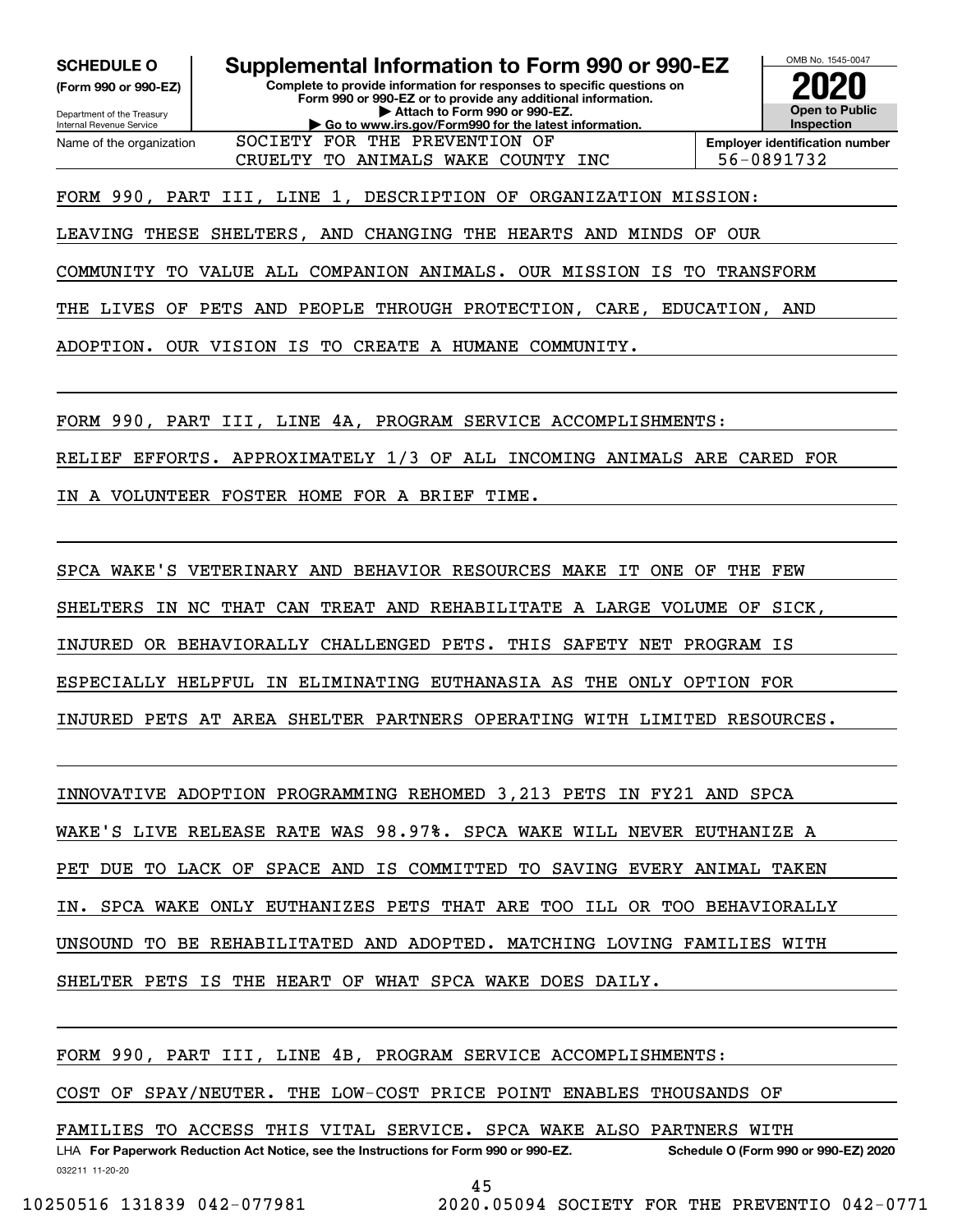| Schedule O (Form 990 or 990-EZ) 2020                                                               | Page 2                                              |
|----------------------------------------------------------------------------------------------------|-----------------------------------------------------|
| SOCIETY FOR THE PREVENTION OF<br>Name of the organization<br>TO ANIMALS WAKE COUNTY INC<br>CRUELTY | <b>Employer identification number</b><br>56-0891732 |
| VETERINARY PRACTICES IN THE COMMUNITY TO PROVIDE VOUCHER-DISCOUNTS FOR                             |                                                     |
| SPAY/NEUTER SURGERY AT THOSE PARTICIPATING HOSPITALS. SPCA WAKE                                    |                                                     |
| FACILITATED OVER 5,500 LOW-COST SURGERIES IN FY21.                                                 |                                                     |
|                                                                                                    |                                                     |
| FORM 990, PART III, LINE 4C, PROGRAM SERVICE ACCOMPLISHMENTS:                                      |                                                     |
|                                                                                                    |                                                     |

SPCA WAKE'S PET FOOD ASSISTANCE PROGRAMS HELPS KEEP PETS IN THEIR HOMES

AND OUT OF AREA ANIMAL SHELTERS. IN FY21, SPCA WAKE PROVIDED OVER

90,000 PET MEALS TO LOW-INCOME HOUSEHOLDS AND HOMEBOUND SENIOR

CITIZENS. THESE FAMILIES AND INDIVIDUALS RECEIVE PET FOOD AND SUPPLIES

THROUGH THE SPCA WAKE'S ANIMEALS PROGRAM AND OUR PARTNERSHIPS WITH

LOCAL HUMAN SERVICE AGENCIES.

THE SPCA WAKE'S BEHAVIOR ASSISTANCE PROGRAM HELPS PET OWNERS EXPERIENCING BEHAVIOR PROBLEMS WITH THEIR PETS BY PROVIDING TRAINING AND OTHER POSITIVE, REWARD-BASED SOLUTIONS IN ORDER TO KEEP PETS IN THEIR HOMES AND OUT OF AREA ANIMAL SHELTERS.

FORM 990, PART VI, SECTION B, LINE 11B:

THE FINANCE COMMITTEE REVIEWS THE FORM 990 AND PRESENTS IT TO THE BOARD FOR APPROVAL PRIOR TO FILING.

FORM 990, PART VI, SECTION B, LINE 12C: ONCE A YEAR, EACH BOARD MEMBER IS ASKED TO SIGN A QUESTIONNAIRE DETAILING ANY TRANSACTION THAT MAY BE CONSIDERED A CONFLICT OF INTEREST. IN THE EVENT THERE IS A CONFLICT DURING THE YEAR, THAT MEMBER WOULD EXCUSE HIMSELF/HERSELF FROM ANY DISCUSSION OR VOTE.

46

032212 11-20-20